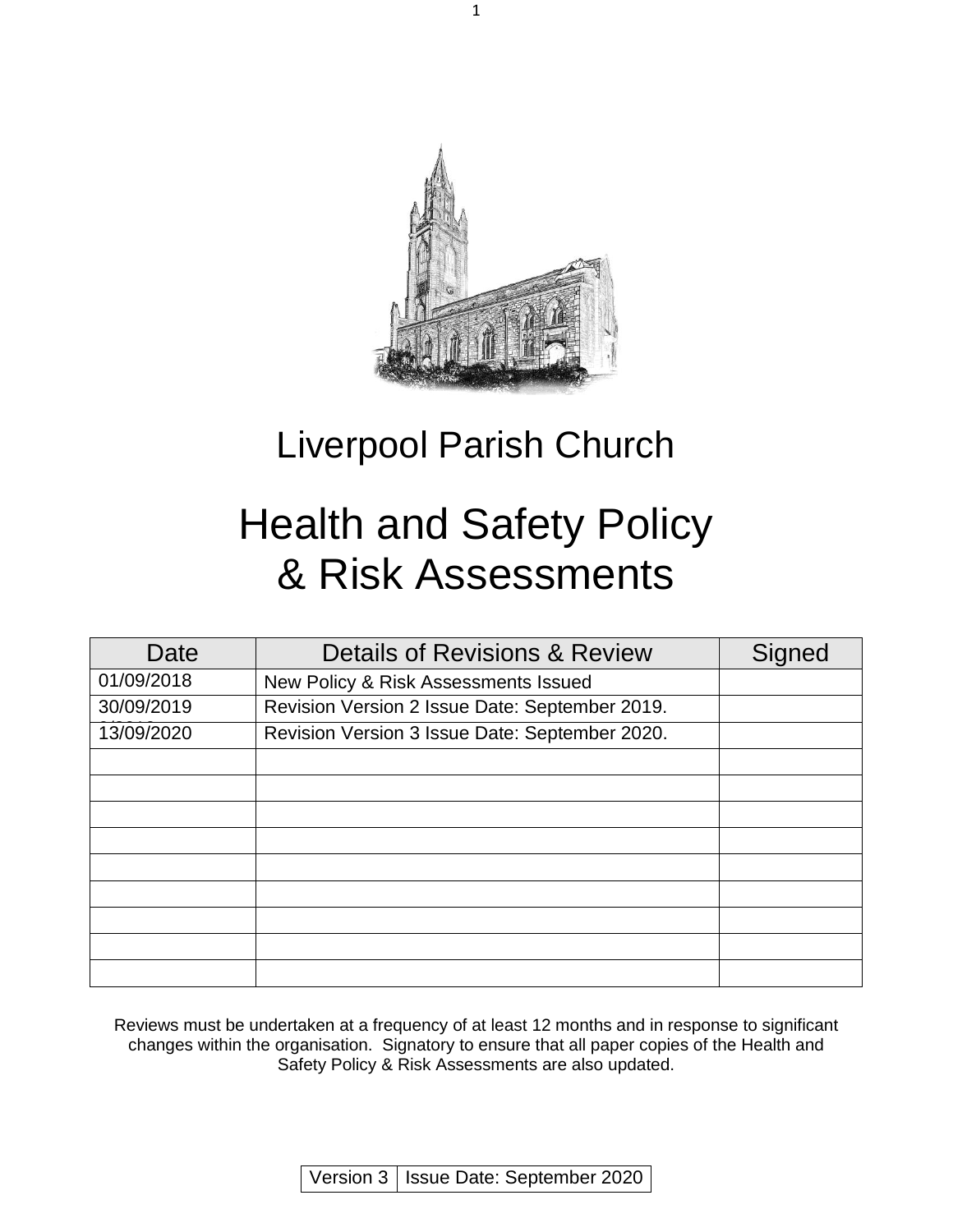# **Contents**

| 1.0                                                               | <b>General Statement of Intent</b>                                                                                                                                                                                                                                                                                                                                                                                                                                                                                                                                   | 4                                                                                                                                               |
|-------------------------------------------------------------------|----------------------------------------------------------------------------------------------------------------------------------------------------------------------------------------------------------------------------------------------------------------------------------------------------------------------------------------------------------------------------------------------------------------------------------------------------------------------------------------------------------------------------------------------------------------------|-------------------------------------------------------------------------------------------------------------------------------------------------|
| 2.0<br>2.1<br>$2.2\phantom{0}$<br>2.3<br>2.4<br>2.5<br>2.6<br>2.7 | <b>Organisational Responsibilities</b><br><b>Organisational Structure</b><br>The Rector's Responsibilities<br><b>PCC Responsibilities</b><br>Health & Safety Sub-committee Responsibilities<br>Health & Safety Officer Responsibilities<br>Employees' and Volunteers' Responsibilities<br>Management & Supervision                                                                                                                                                                                                                                                   | 5<br>5<br>6<br>6/7<br>$\overline{7}$<br>7/8<br>8<br>9/10                                                                                        |
| 3.0<br>3.1                                                        | <b>Arrangements</b><br>General<br>3.2 Specific Arrangements<br>3.2.1 Risk Assessments<br>3.2.2 Accidents, Incidents & Near Misses<br>3.2.3 Fire Safety & Emergencies<br>3.2.4 Slips, Trips & Falls<br>3.2.5 Visitors, Contractors & Vulnerable Persons<br>3.2.6 First-Aid<br>3.2.7 Hazardous Substances & PPE<br>3.2.8 Plant & Machinery<br>3.2.9 Gas Services<br>3.2.10 Manual Handling<br>3.2.11 Electrical Safety<br>3.2.12 Working at Height<br>3.2.13 Lone Working<br>3.2.14 User Groups & Church Outings<br>3.2.15 Workplace Inspection<br>3.2.16 Food Hygiene | 11/12<br>12<br>12/13<br>13/14/15<br>15/16/17/18<br>18<br>19<br>20<br>20/21/22/23<br>23<br>23<br>23/24<br>24<br>25/26<br>26/27<br>27<br>28<br>28 |
|                                                                   | 4.0 Risk Assessments                                                                                                                                                                                                                                                                                                                                                                                                                                                                                                                                                 |                                                                                                                                                 |
|                                                                   | 4.1 Fire Risk Assessments<br>4.2 Electrical Safety<br>4.3 Access and Slips, Trips & Falls<br>4.4 Hazardous Substances<br>4.5 Machinery & Equipment Safety<br>4.6 Manual Handling<br>4.7 Visitors, Contractors & Vulnerable Persons<br>4.8 Working at Height<br>4.9 High Attendance Services<br>4.10 User Groups<br>4.11 Belfry & Ringing Chamber<br>4.12 Christmas Services<br>4.13 Flower Arrangements<br>4.14 Kitchen                                                                                                                                              | 29/30/321/33<br>34<br>35<br>36/37<br>38<br>39<br>40/41<br>42/43<br>44<br>45<br>46<br>47<br>48<br>49                                             |
|                                                                   | 4.15 Off-site Activities                                                                                                                                                                                                                                                                                                                                                                                                                                                                                                                                             | 50                                                                                                                                              |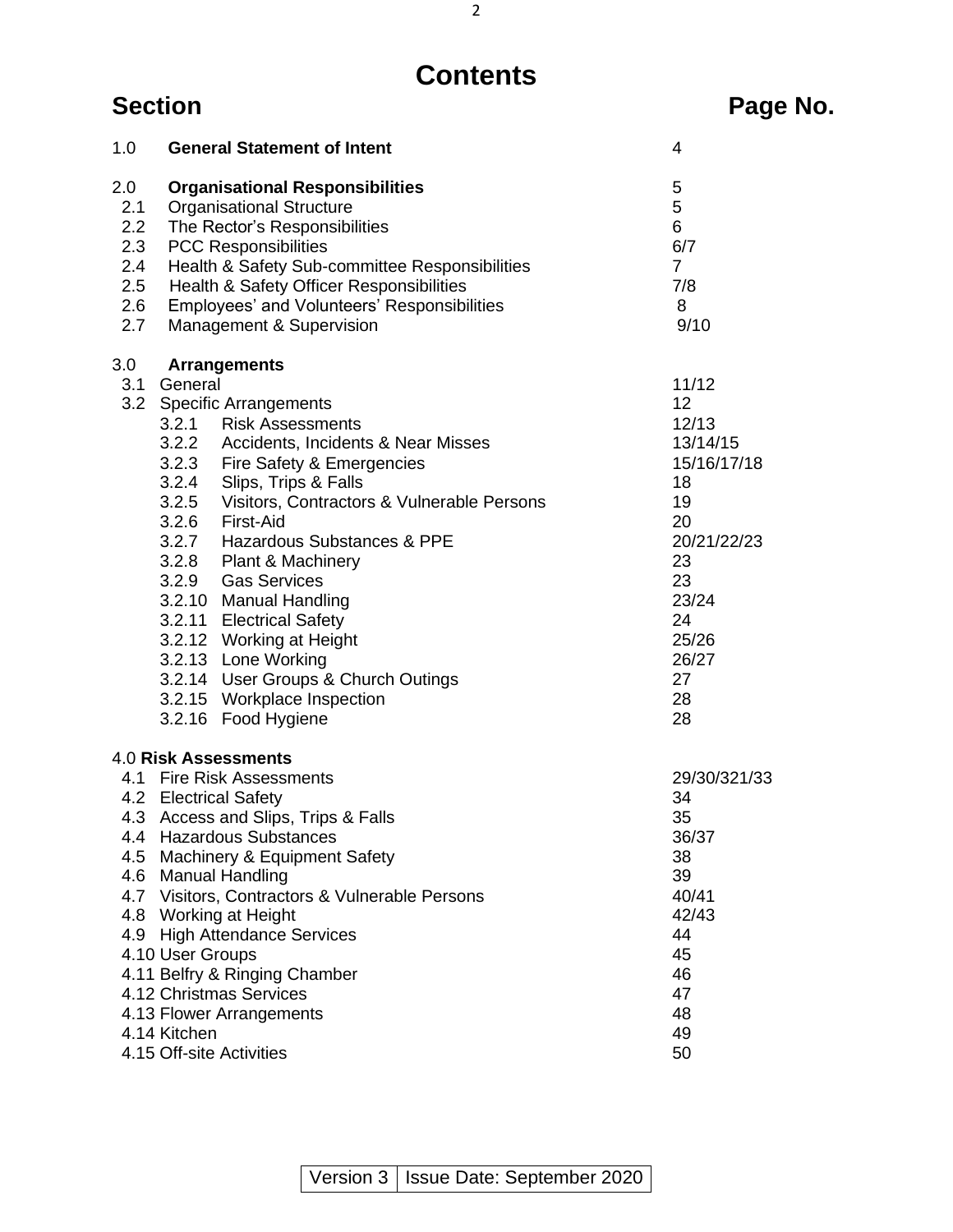**Contents (cont'd)**

# **Section Page No.**

|       | 5.0 Appendices     |                                                 |          |
|-------|--------------------|-------------------------------------------------|----------|
| 5.1   | <b>Appendix 1</b>  | Fire Plans - Church / Parish Centre             | 51       |
| 5.2   | <b>Appendix 2</b>  | Risk Assessment Form                            | 52       |
| 5.3   | <b>Appendix 3</b>  | Reports of accidents, dangerous occurrences,    |          |
|       |                    | work-related ill- health and incidents.         | 53       |
| 5.4   | <b>Appendix 4</b>  | Fire & Emergency Plan                           | 54/55/56 |
| 5.5   | <b>Appendix 5</b>  | <b>COSHH Risk Assessment Form</b>               | 57       |
| 5.6   | <b>Appendix 6</b>  | <b>Equipment Maintenance Record</b>             | 58       |
| 5.7   | <b>Appendix 7</b>  | <b>Manual Handling Guidelines</b>               | 59       |
| 5.8   | <b>Appendix 8</b>  | Safe use of ladders and stepladders.            | 60       |
| 5.9   | <b>Appendix 9</b>  | Fire and Safety Inspection Logbook              | 61       |
| 5.10  | <b>Appendix 10</b> | Electrical Distribution Board Information.      | 62       |
| 5.11  | <b>Appendix 11</b> | Asbestos Survey.                                | 63       |
| 5.12  | <b>Appendix 12</b> | 5 Yearly Electrical Cabling Inspection reports. | 64       |
| 5.13  | <b>Appendix 13</b> | <b>Lightning Conductor Reports.</b>             | 65       |
| 5.14  | <b>Appendix 14</b> | Portable Appliance Testing (PAT).               | 66       |
| 5.15. | <b>Appendix 15</b> | <b>Additional Risk Assessments (Covid-19)</b>   | 67       |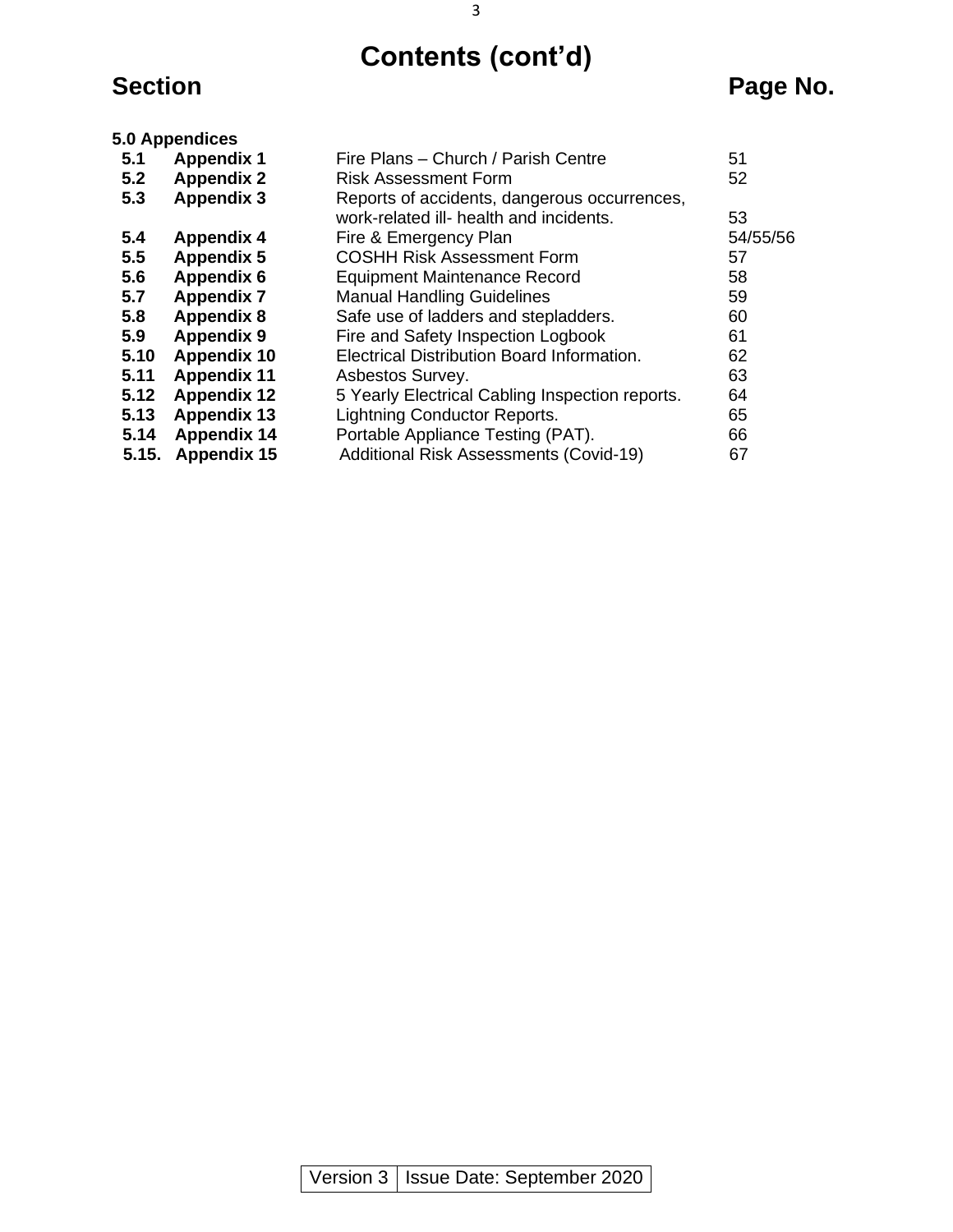# **General Statement** of Intent

The Rector and PCC are committed to achieving high standards of health and safety performance throughout all Church activities. This commitment will be afforded to all employees, volunteers, congregational members and those that may be affected by the Church's activities to include contractors and any other visitors to the premises.

The emphasis will also ensure, so far as is reasonably practicable, the health, safety and welfare of all members of the church congregation, contractors, visitors and others who may visit the church and churchyard.

The PCC recognise and accept their responsibility as an employer under duties prescribed by the Health and Safety at Work etc. Act 1974 and associated regulations. This includes the duty to make and put into effect suitable arrangements for health, safety and welfare together with the funding and other resources necessary to carry them out. The PCC regard compliance with statutory requirements as a minimum standard and aspire to providing arrangements that will exceed the legal minimum in developing a culture where health and safety is always considered as a priority. Standards are based on good management principles.

The PCC will, so far as is reasonably practicable, provide:

 $1.0$ 

*a. plant, equipment and systems of work that are safe and without risk to health;* 

*b. safe arrangements for the use, handling, storage and transport of articles and substances, to include safe operational procedures for high hazard situations;* 

*c. appropriate levels of information, instruction, training and supervision to ensure that all employees and volunteers are aware of any hazards to which they may be exposed and the measures used to control any risks arising;* 

*d. a safe place of work and healthy environment together with safe access and egress;* 

*e. appropriately devised risk assessments that consider significant hazards and associated controls; f. effective systems for the monitoring of health and safety performance for Church activities, together with means for reporting and or instigating any corrective measures found necessary;* 

*g. monitoring and inspection to review the effectiveness of measures and compliance with the stated polices and standard operating procedures;* 

*h. means for effective communication and consultation with all employees and volunteers on health and safety matters;* 

*i. arrangements to deal with any emergencies and imminent dangers that might be reasonably foreseen.* 

The safety management system is based on the principles described in the Health and Safety Executive document HSG 65, 'Successful Health and Safety Management'.

This policy will be reviewed and revised at regular intervals, to not exceed 12-monthly.

**Rev. Dr. Crispin Alexander Pailing Communist Communist Communist Communist Communist Communist Communist Communist Communist Communist Communist Communist Communist Communist Communist Communist Communist Communist Commun** 

**……………………………………………….. …………………** 

4

Version 3 | Issue Date: September 2020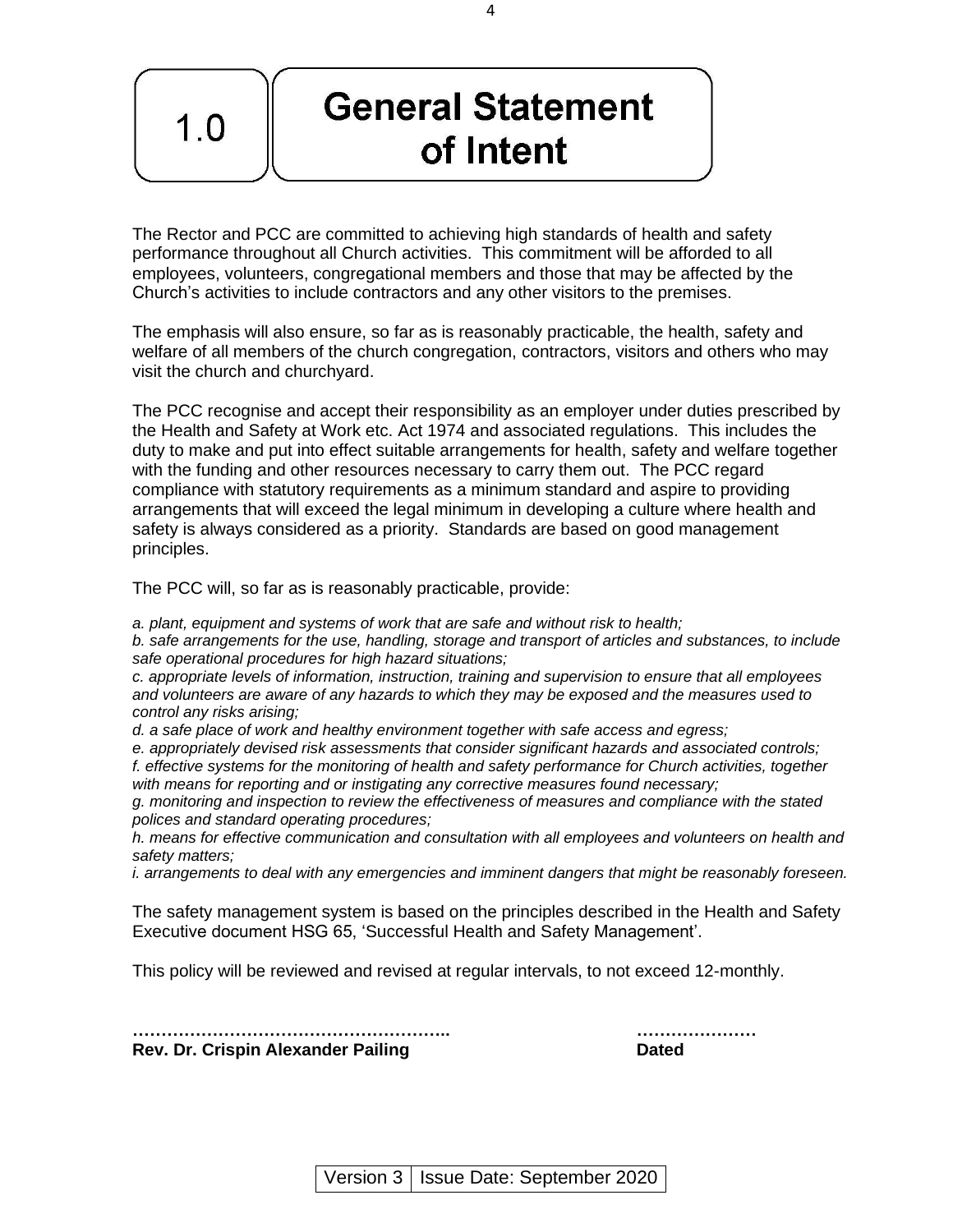**Organisational** 

**Responsibilities** 

**2.1 Organisational Structure** 

 $2.0$ 

This section of Liverpool Parish Church Health and Safety Policy establishes and allocates a range of duties and responsibilities from the Rector and PCC, to all employees and volunteers within the organisation. Overall and final responsibility for health and safety for Liverpool Parish Church lies with the PCC.

The Rector also has the overall responsibility for ensuring that all aspects of the Policy are put into effect and ensuring that what is stated in the Policy will actually be achieved in practice. Regular inspection is a useful tool to demonstrate ongoing compliance.

To be successful, the development of a health and safety culture within the organisation will need competency of personnel, control, co-operation and communication of all involved.

In particular, the PCC will ensure that they identify significant risks within the business and ensure the development of appropriate arrangements to control risks to a safe level. The PCC and the HSO also have a duty to ensure that staff and volunteers are aware and are encouraged to follow controls outlined in this document.

All staff and volunteers have responsibilities to ensure not only their own safety, but the safety of those colleagues they work with. They are also responsible to ensure that all procedures and systems of work are followed in accordance with the stated Policies and procedures.

The Organisational Structure is outlined on the following page together with an outline of key responsibilities of staff and volunteers.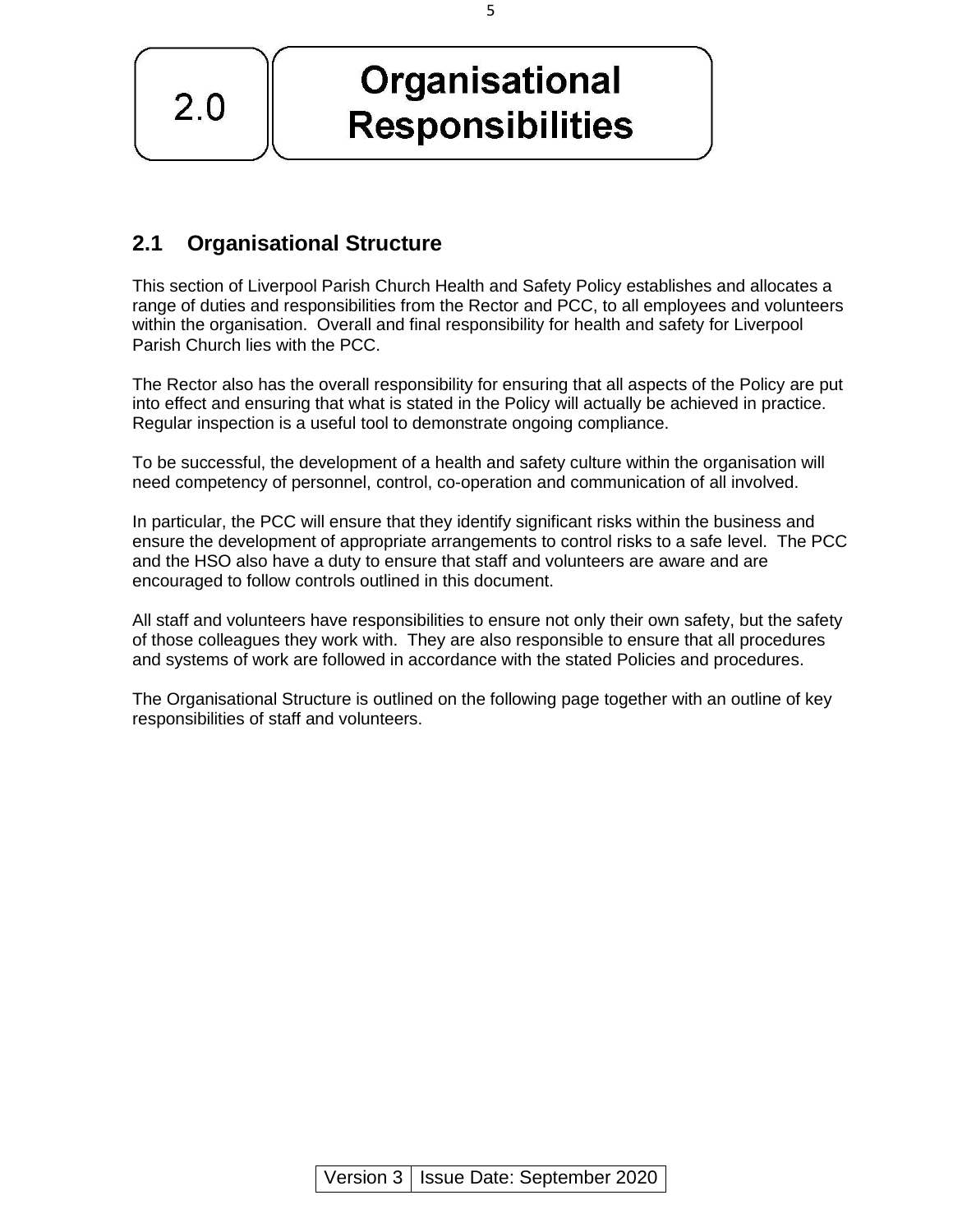# **2.2 The Rector's Responsibilities**

Overall responsibility for health and safety is that of the Rector. The Rector delegates his responsibility to the Health and Safety Officer (HSO) for day–to-day matters. The Rector's duties include:

- Ensuring adequate resources are available to support effective health and safety Controls are in place.
- Chairing a health and safety sub-committee of the PCC that meets twice yearly.
- Carrying out an inspection of the church and churchyard twice a year, together with the sub-committee, looking at the condition of floors and floor coverings, stairways, paths and steps, monuments and trees.
- Ensuring that this policy is adhered to as he carries out his other duties.
- Ensuring the HSO carries out their duties satisfactorily.
- Ensure liaison with wedding parties and other groups using the facilities as regards fire precautions and safety arrangements relevant to these activities or delegates to others, as necessary.

The Rector will also be responsible for ensuring that appropriate arrangements are in place for contractors. This will include the following considerations:

- Contractors are selected to ensure that they can provide a competent service that is undertaken in a safe manner. They will also be advised of health and safety rules and procedures relevant to the work that they are undertaking.
- Ensuring cooperation with employees of Liverpool Parish Church in undertaking work with due consideration for the health and safety and hygiene of those who may be affected by their work activities;
- Ensuring contractors are made aware of relevant provisions of the Liverpool Parish Church Health and Safety Policy & Risk Assessments, safety rules and systems of work or other arrangements that may be agreed with the organisation;
- Ensuring contractors report any accidents, incidents, near misses, dangerous occurrences and cases of occupational disease or ill health associated with work at Liverpool Parish Church;
- Overseeing and ensuring the report of any unsafe arrangements that may be identified during their work;
- Ensuring contractors are made aware of emergency procedures to be taken for situations, such as fire;
- Where appropriate, ensuring contractors are made aware of particular hazards, such as the location of asbestos containing materials (ACMs), etc. that are relevant to their work on site.

# **2.3 PCC Responsibilities**

The churchwardens and PCC have general responsibility to ensure that the health and safety policy is implemented. Health and safety is on the agenda for each PCC meeting, giving an opportunity for health and safety matters to be discussed and ensuring that issues are brought forward for attention. The PCC will review any entries in the accident/incident book monthly. Other duties will include:

- Ensuring effective liaison and communication with the Rector.
- Liaising with the HSO, as appropriate, to ensure that the health and safety policy is carried out.
- Ensuring that other staff and, where relevant, volunteers have sufficient understanding of the Health and Safety Policy & Risk Assessments. To also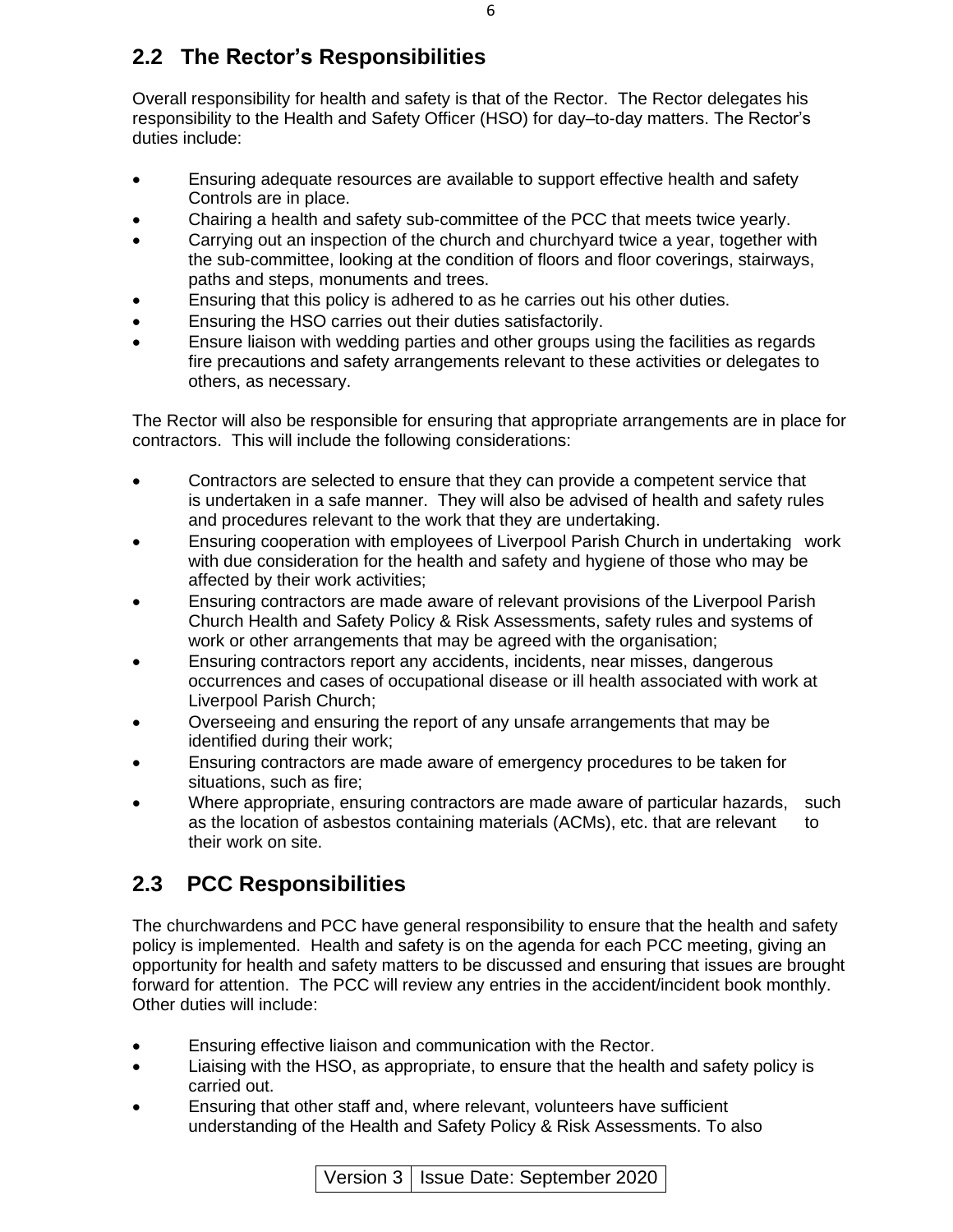provide positive leadership and a visible commitment to the Policy to reinforce the development of a positive health and safety culture.

- Ensuring that the Rector is made aware of financial and other resources required to meet safety objectives.
- Ensuring that documentation relating to health and safety is maintained in a retrievable form and available for all and that reviews and revisions to documentation are undertaken, as required.
- Overseeing the formulation of emergency arrangements to deal with evacuation and fire, should the need arise.
- Ensuring that all accidents, incidents, near misses, dangerous occurrences and cases of occupational disease or ill health are recorded appropriately investigated and acted upon according to legal requirements.
- Ensuring that significant health and safety concerns are reported without delay to the Rector.
- Using their authority from the Rector to stop any work activity or operation being undertaken by employees or contractors working for Liverpool Parish Church if it carries a serious and imminent risk of injury or ill-health.
- Assisting in the identification of health and safety training needs.

# **2.4 Health & Safety Sub-committee Responsibilities**

The Health and Safety Sub-committee, consisting of the Rector, Churchwardens and HSO, will meet twice yearly (or as often as is thought necessary) to carry out the inspection in 2.2 above. The Sub-committee will also:

- Monitor implementation of the policy (in particular the extent to which the HSO has fulfilled their responsibilities).
- Deal with any issues that arise and to review the effectiveness and suggest changes to the policy every year.
- Review any entries in the accident book and what steps can be taken to prevent a recurrence.
- Report back to the PCC at least every year on health and safety matters.

# **2.5 Health & Safety Officer's (HSO) Responsibilities**

The responsibilities of the HSO are to:

- Be familiar with health and safety legislation as it relates to the church, and be familiar with, or aware of appropriate guidance material and sources of advice.
- Be familiar with the health and safety/risk assessment policy documentation and to ensure they are observed as far as possible and subject to an annual review.
- Be available as a source of advice for any member of the church.
- Investigate and make recommendations to the health and safety sub-committee as regards any accidents, incidents or near misses.
- Provide annual training to Sidespersons and other churchwardens/assistant churchwardens on fire procedures and safe manual handling techniques.
- Ensure that fire-fighting equipment is available and maintained.
- Ensure that portable electrical appliances are inspected for defects at appropriate intervals, and that these inspections and tests are recorded.
- Ensure that the fixed electrical installation is inspected and tested every 5 years and a record kept thereof.
- Ensure that the four gas boilers receive an annual gas safety check.
- Ensure that chemicals are assessed and appropriate personal protective equipment is provided.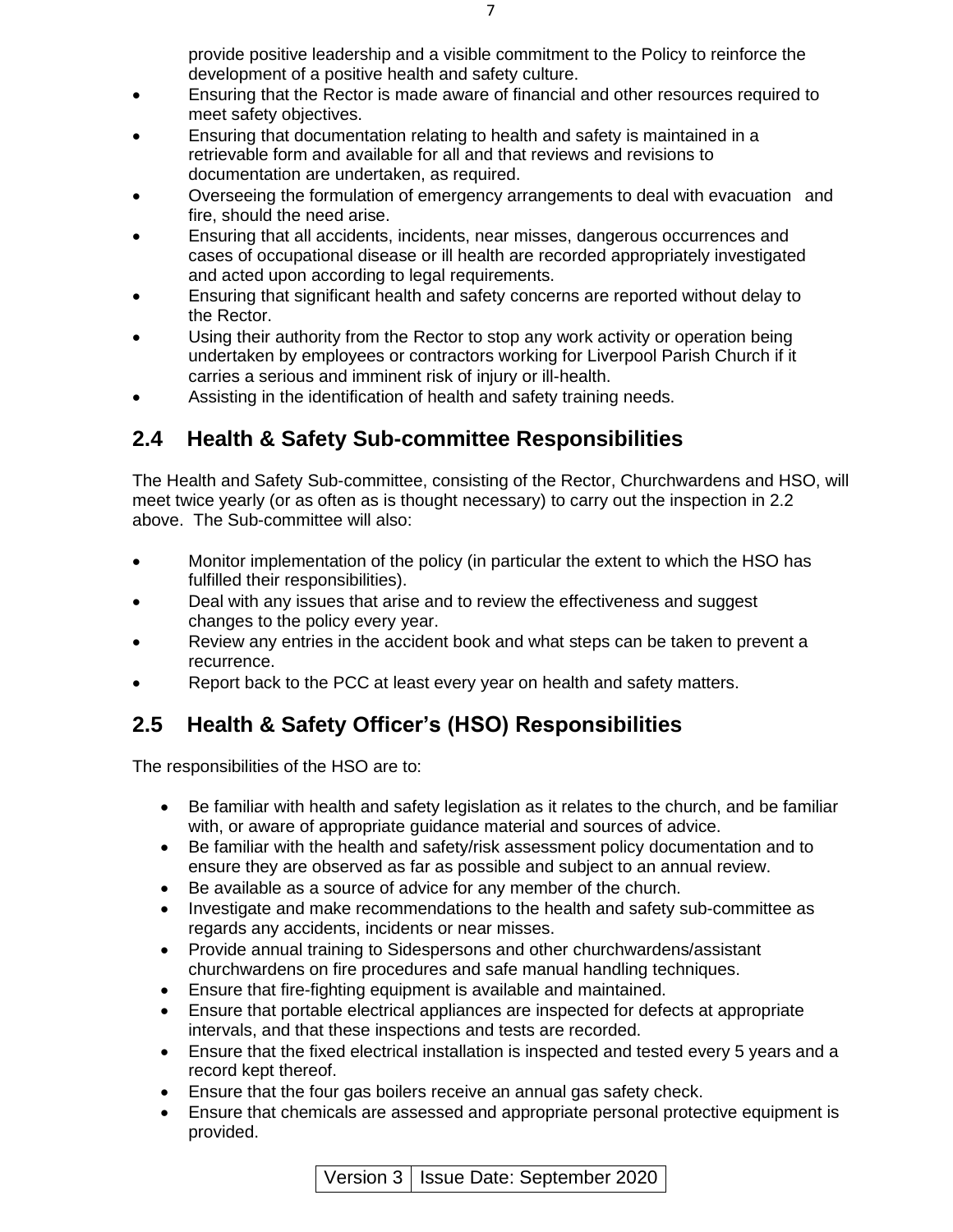- Ensure that all plant, equipment, ladders and tools are properly maintained and in good condition and that operators have received any appropriate training.
- Ensure that appropriate personal protective equipment (gloves, hearing protection, eye protection etc.) is available.
- Monitor the cleanliness, tidiness and lighting of the church.
- Liaise with contractors with regard to health and safety matters, as set out in this policy.
- Monitor the organisation of extra-church activities.
- Ensure that the condition of trees is assessed by a tree surgeon at appropriate intervals.
- Maintain an accident/incident book and ensure effective recording.

# **2.6 Employees' & Volunteers' Responsibilities**

All persons employed at Liverpool Parish Church or those volunteers with particular responsibilities have a duty to themselves, their colleagues, visitors, contractors and other persons who may be affected by their work, to conduct themselves in a safe and responsible manner. They must, so far as is reasonably practicable:

- Assist the management of Liverpool Parish Church in achieving health and safety objectives.
- **NOT UNDERTAKE WORK THAT IS NOT SAFE** and **SUMMON HELP IF IN DOUBT**.
- Take action to prevent work-related accidents and ill health.
- Report unsafe processes, practices and equipment to the HSO or PCC.
- Report all health and safety incidents and concerns however minor to the HSO.
- Follow the appropriate safety rules and procedures for their work.
- Cooperate in participating in the production of risk assessments, safe operating procedures and the selection of appropriate safety clothing/equipment.
- Use protective clothing, safety equipment and devices where provided.
- Ensure that they work in a safe manner that will not jeopardise the health and safety of colleagues or other persons who may be affected by their acts or omissions.
- Not interfere with equipment or arrangements made to ensure the safety of staff and volunteers and the public at the premises.
- Always set a good example to others and always behave in a responsible manner.
- Be aware of emergency procedures to be taken for situations, such as fire in the premises that they work in.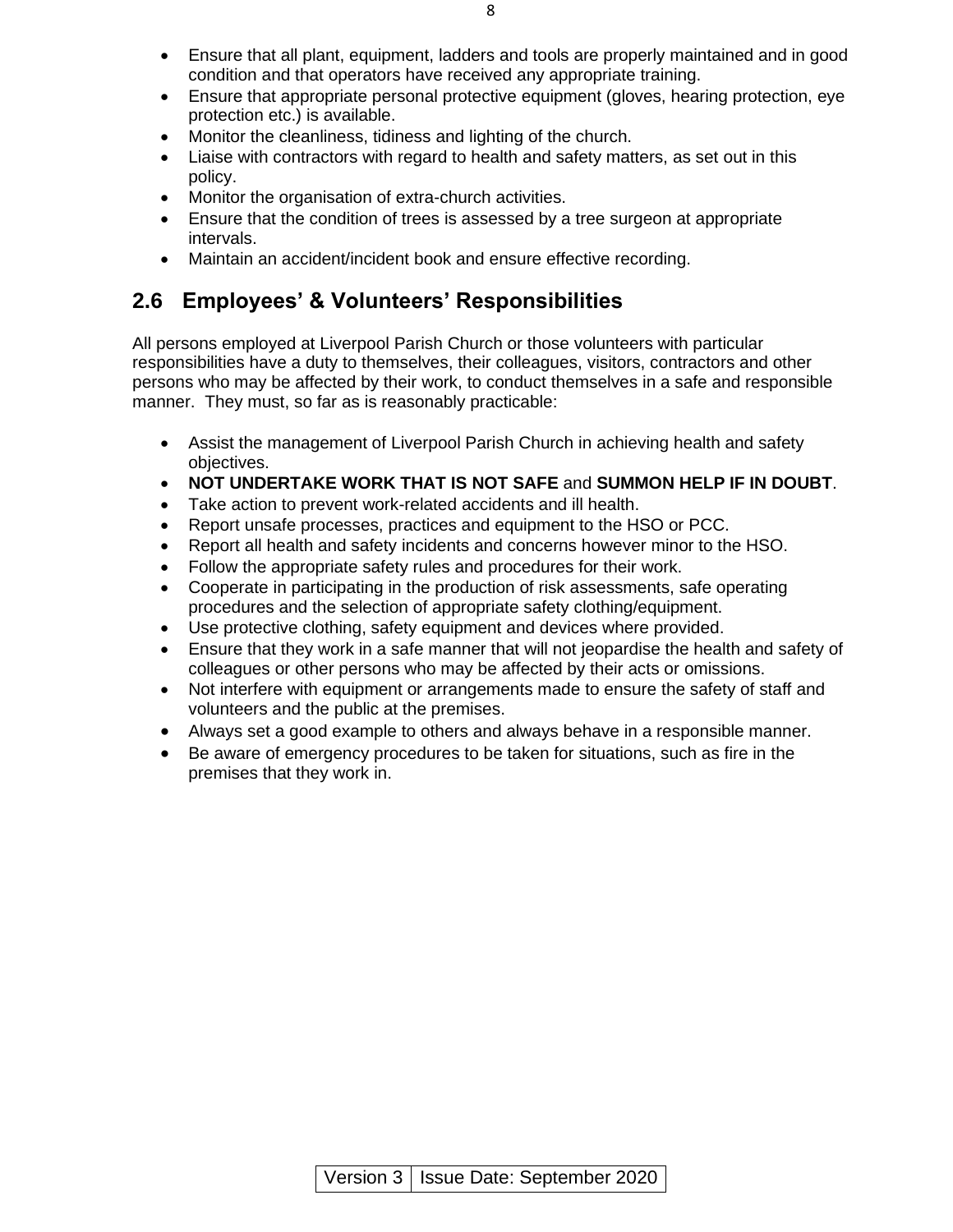# **2.7 Management & Supervision**

Key responsibilities have been specified to ensure that key areas are covered, as outlined below.

#### **Key Responsibilities**

| <b>Issue</b>                                   | <b>Person or Job Role</b><br><b>Responsibility</b> |
|------------------------------------------------|----------------------------------------------------|
| H&S Policy & Risk Assessment Reviews & Updates | Rector & HSO                                       |
| Fire Log & Alarm Testing                       | <b>HSO</b>                                         |
| Machinery Service & Repair                     | <b>PCC</b>                                         |
| <b>Gas Equipment Inspections</b>               | <b>HSO</b>                                         |
| Premises & Equipment Inspections               | <b>PCC</b>                                         |
| First-aid Arrangements & Boxes                 | <b>HSO &amp; Sub Committee</b>                     |
| Portable Electrical Appliance Testing          | <b>HSO</b>                                         |
| <b>Fixed Electrical Installation Testing</b>   | HSO & PCC                                          |
| <b>RIDDOR Incident Reports</b>                 | <b>HSO</b>                                         |
| Appointment & Management of Contractors        | Rector & HSO                                       |

#### **ACCIDENTS & FIRST AID**

| First aid boxes located:      |
|-------------------------------|
| Trained first aiders:         |
| Accident Record Book located: |

1. Parish Office 2. Refectory Kitchen. Emergency First Aid at Work. Parish Office.

#### **GENERAL FIRE SAFETY**

#### **CHECKING OF**:

| Escape routes:      | Rector & HSO. Sidespersons and churchwardens for services. |
|---------------------|------------------------------------------------------------|
| Fire Extinguishers: | Contracted fire protection company - annually.             |
| Fire Evacuation:    | Rector, Wardens & HSO.                                     |

#### **SPECIAL TRAINING**

| Special training required for: Manual handling | HSO.       |
|------------------------------------------------|------------|
| Working at Height                              | HSO.       |
| <b>Chemical Use</b>                            | <b>HSO</b> |
| <b>Fire Procedures</b>                         | <b>HSO</b> |

#### **CHEMICAL HAZARDS**

Hazard sheets located: Kitchen & cleaner's cupboard in Alexandra Room.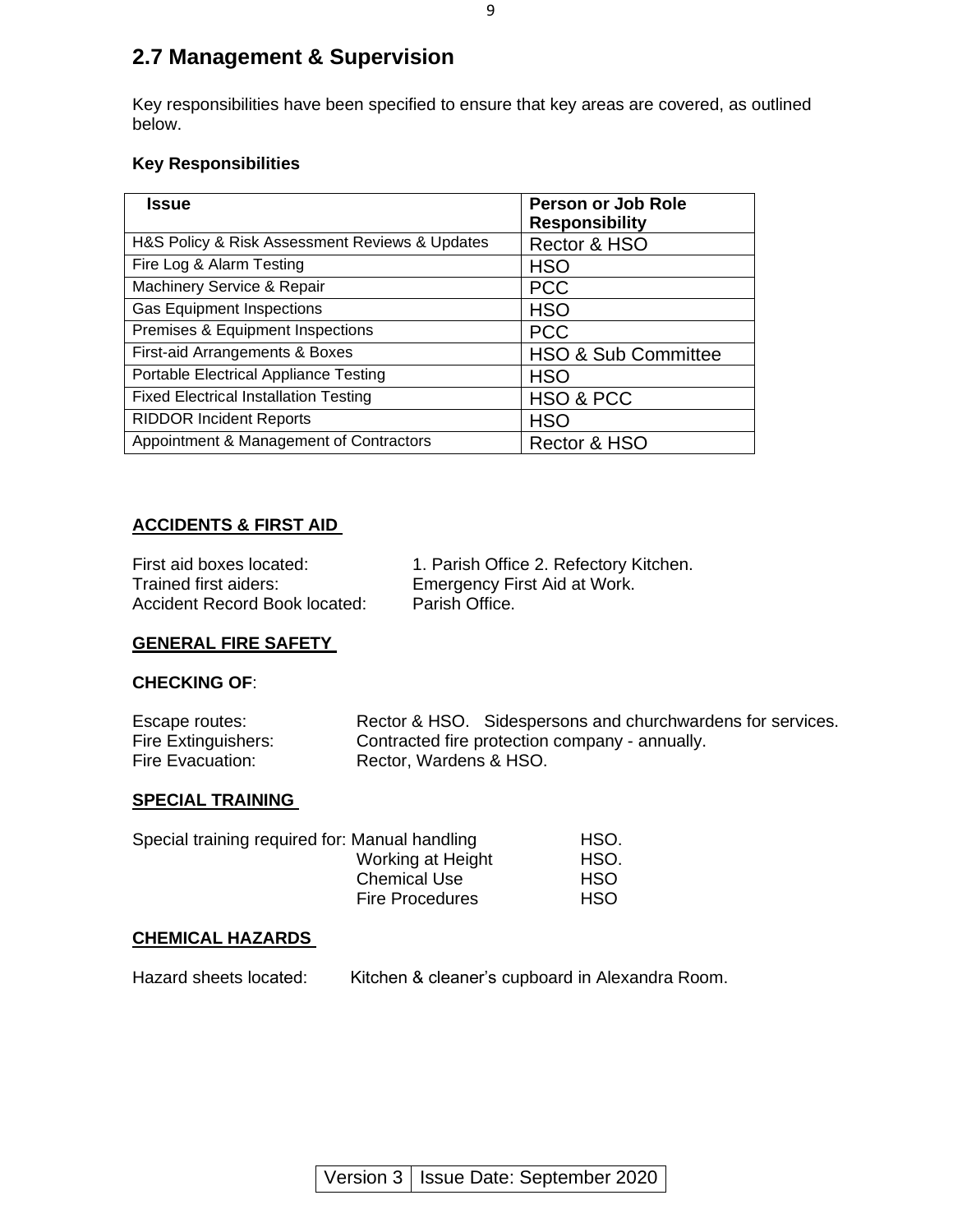#### **HOUSEKEEPING AND PREMISES**

Rules for:

| Cleanliness:               | Premises to be kept clean and tidy at all times with no<br>obstacles which may cause an accident. Escape routes and<br>fire extinguishers to be kept clear at all times. All staff &<br>volunteers to check. |
|----------------------------|--------------------------------------------------------------------------------------------------------------------------------------------------------------------------------------------------------------|
| Waste disposal:            | Regular removal of waste & combustibles to trade skips.<br>HSO to oversee.                                                                                                                                   |
| Safe stacking and storing: | Fully utilising racking and shelving provided.<br>Keep walkways clear. HSO to oversee.                                                                                                                       |

#### **ELECTRICAL EQUIPMENT PAT TESTING**

Responsibility: HSO.

Routine for inspecting plugs and cables for loose connections and faults. All leads and cables to be inspected in accordance with PAT. Overseen by HSO

Rules for use of extension leads and portable equipment. Leads must be routed carefully minimising accident risk by tripping or damage to cable.

Unit fixed installation wiring checked five yearly, overseen by HSO.

#### **EQUIPMENT**

| <b>Gas Services</b> | Check by Gas Safe contractor, overseen by HSO. |
|---------------------|------------------------------------------------|
| Ladders             | Register to include routine checks overseen by |
|                     | HSO.                                           |

#### **SAFETY INSPECTION & AUDIT**

| Premises & Equipment Safety: | Bi-annual check by the H&S Sub-committee. |
|------------------------------|-------------------------------------------|
|                              | Monthly Safety & Fire Inspection Log.     |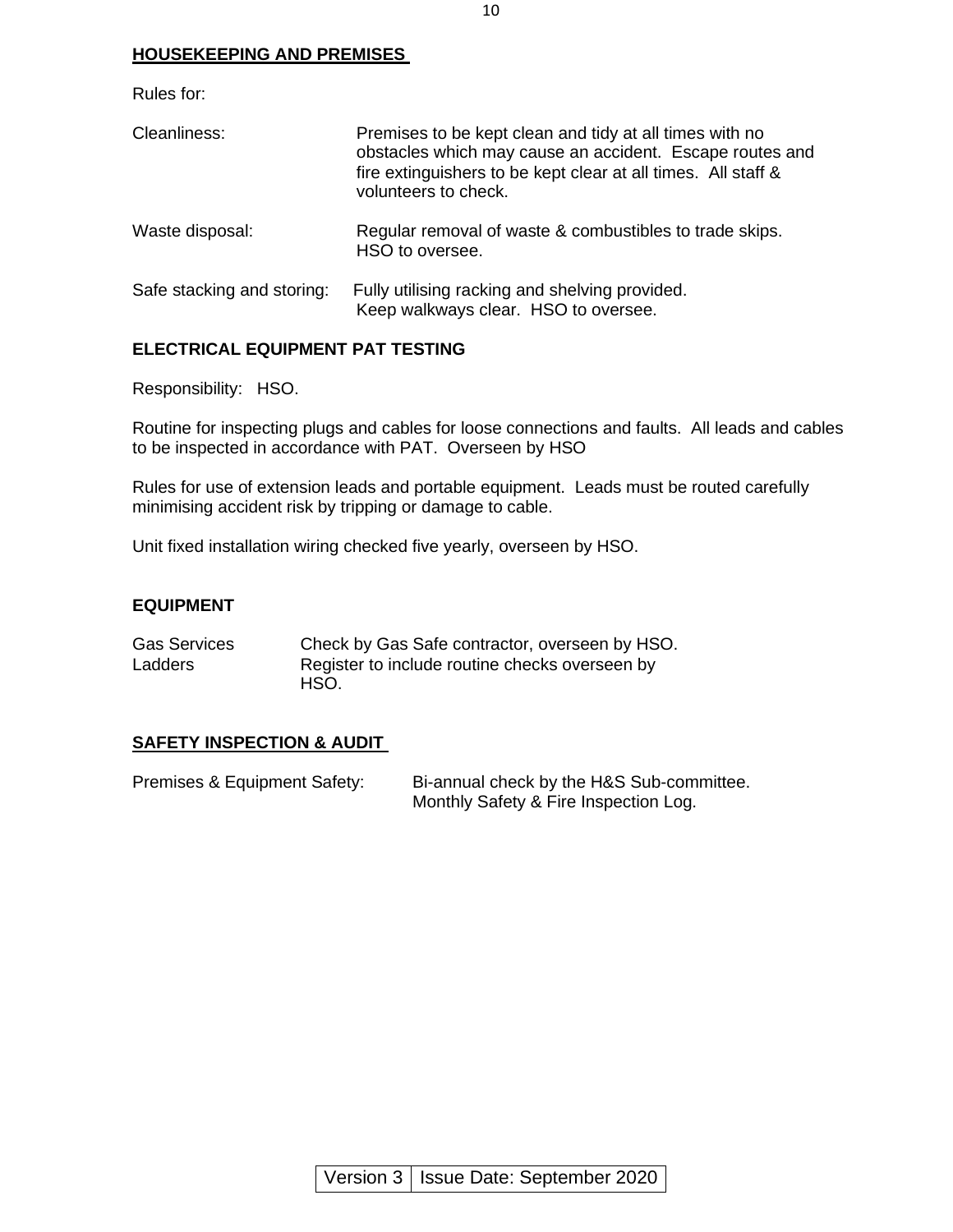

# **3.1 General**

This section of the health and safety policy outlines the arrangements that are in place for the effective planning, organisation, control, monitoring and review of preventive and protective measures.

A plan of each section of the Church with fire safety equipment is included in *Appendix 1*. Marked on the plans are relevant information relating to fire safety and evacuation that are detailed below.

The Liverpool Parish Church Health and Safety Policy & Risk Assessments, and other documents will provide a reference to key areas of operation. Staff and volunteers will be made aware of the policy as part of their familiarisation with arrangements. The management and review of documentation will be administered by the Health and Safety Officer. Paper copies will be kept in the office.

An extract of the policy is also provided to new staff and volunteers and an extract is on the main noticeboard.

Key aspects of health and safety arrangements in place include:

Insurance

Liverpool Parish Church holds public and employer's liability insurance and a copy of the insurance certificate is displayed in the Parish Office.

Information & Training for Staff and volunteers

Staff and volunteers are advised of the main arrangements for health and safety as part of their familiarisation with arrangements and a copy of an extract of this policy and the Health and Safety Poster are provided on the notice boards.

Key areas for training apply to fire awareness, use of chemicals, machinery safety, electrical safety, working at height and manual handling. Common accidents in this environment include slips, trips and falls and risk assessments have been prepared to cover these identified priority areas. The control measures that are within the assessments are included within staff and volunteers training for these areas and in some cases will identify future standard operating procedure documentation for safety-critical areas.

Staff and volunteers will receive training as appropriate to their role and this will include specific advice relevant to ensuring that their work is undertaken safely. As a small organisation, the PCC supports good informal communication arrangements to ensure that staff and volunteers are kept up to date and properly supervised.

Staff and volunteers are encouraged to advise the PCC or the Rector if they have any concerns relating to health and safety at an early stage. Proposed future improvements will include routine training of relevant persons, notably in respect to fire safety arrangements.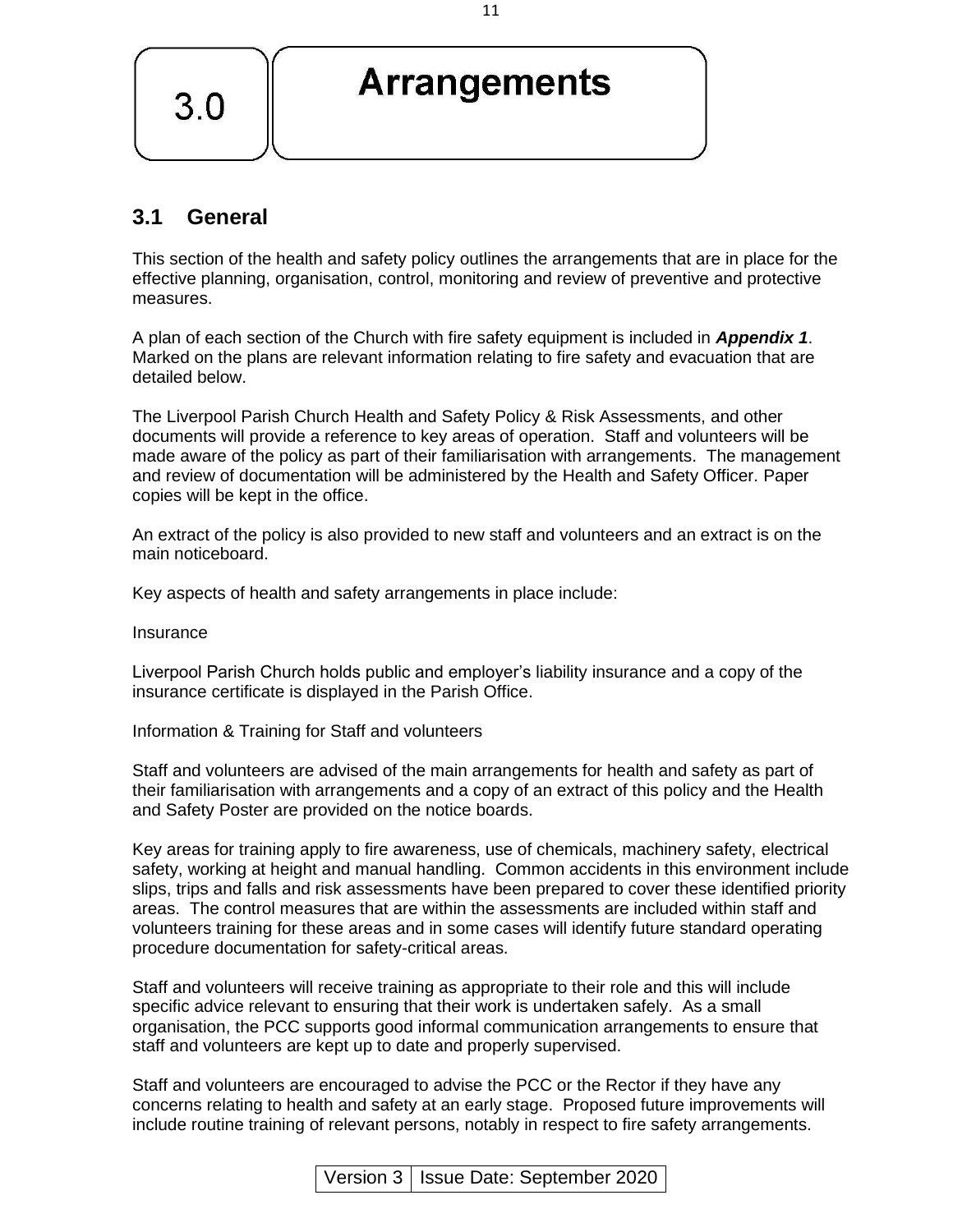Accidents and First aid

An accident book is provided in the Parish Office and the HSO has responsibility for ensuring that all accidents are properly reported. All staff and volunteers are aware of the requirement to report all incidents, to include staff, volunteers and members of the public.

The Policy is to ensure that there will be a minimum of one member of staff and/or volunteers as an 'Appointed Person' to be on site during operational times who can take charge and coordinate activities until trained paramedics arrive.

## **3.2 Specific Arrangements**

#### **3.2.1 Risk Assessments**

Documented Risk Assessments have been prepared for all activities that pose a significant risk to staff and volunteers and other persons who may be affected by significant hazards. The process of risk assessment should evolve with additional assessments being prepared as any other hazards emerge. **Any staff or volunteers who identify additional areas of significant risk that they believe are not covered, should advise Liverpool Parish Church PCC or the HSO accordingly.**

Risk Assessments are carried out in consultation with staff and volunteers and prepared to a standard format. Necessary actions and controls will be communicated to those potentially at risk as part of their training. Review and updating of risk assessments is administered by the HSO. The risk assessment form is included in *Appendix 2*.

The Management of Health & Safety at Work Regulations 1999 requires a suitable and sufficient, documented risk assessments. There are also specific requirements under other regulations to carry out specialised assessments, for example, manual handling, the use of chemicals, electrical safety etc.

Risk assessments will automatically be reviewed should a significant incident occur. Paper copies are kept in the Parish Office. It should be noted that the preparation of risk assessment documentation is not a one-off exercise to be completed, filed and forgotten. It is a dynamic process requiring regular review and where necessary revision. Consideration has been given to who might be harmed, which will also include such groups as contractors and visitors to the premises. Such persons will need to also be made aware of control measures in place to ensure their safety.

Particular care is needed to ensure that high risk groups such as young persons (under 18 years) and new\expectant mothers have been adequately considered.

#### *Hazards*

The assessments consider only the hazards which could reasonably be expected to result in significant harm under conditions in the workplace. It includes consideration of who may be affected by the hazard and this is recorded using the form given in *Appendix 2*.

#### *Level of Risk and Risk Assessment*

Risk may be considered as the likelihood that a hazard will actually occur. This will depend on the adequacy of controls that are in place and is often described as low, medium or high. It will also vary according to the numbers of people exposed to the hazard and the potential severity of the hazard.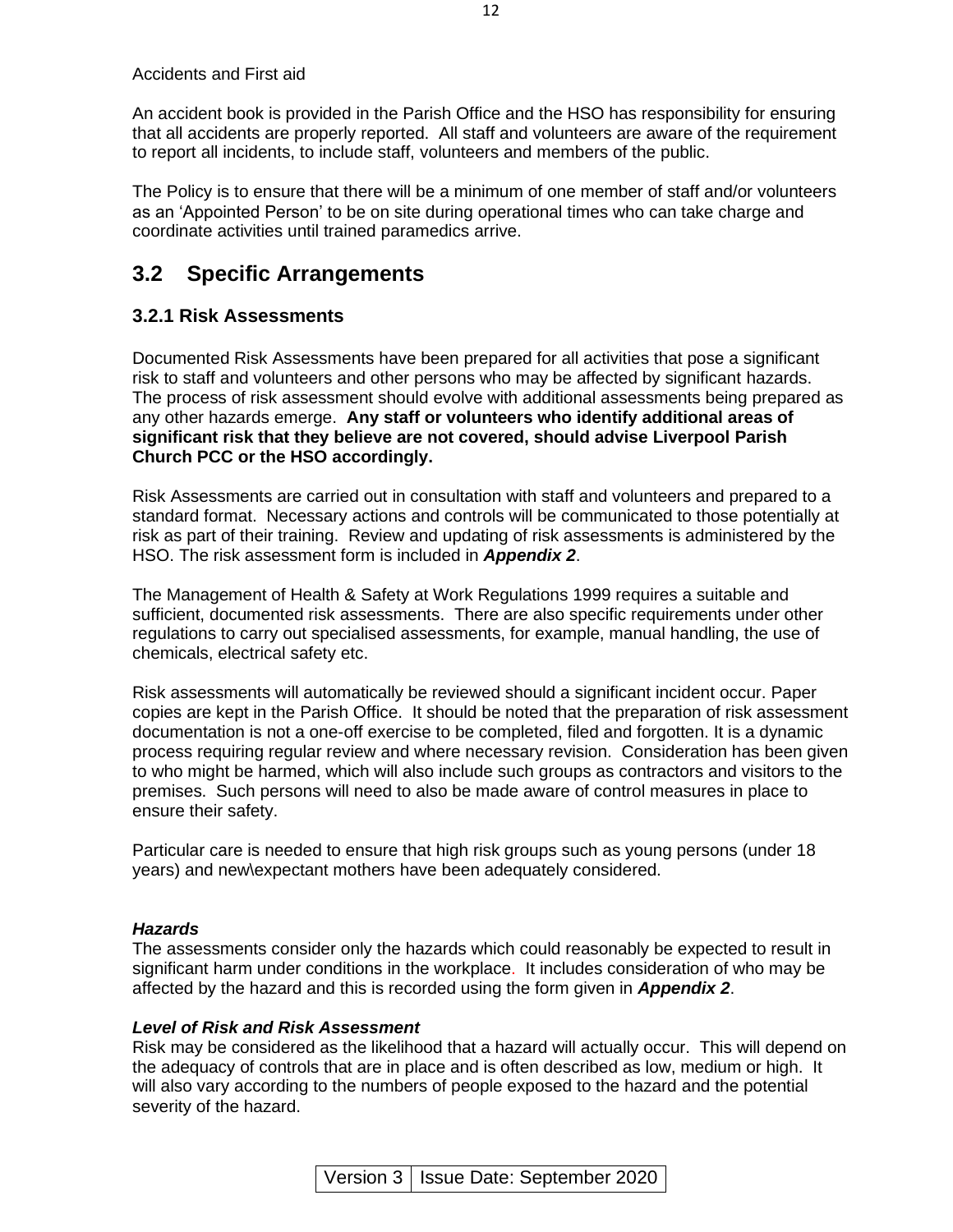#### *Control Measures*

Priority should be given to those risks which affect large numbers of people and/or could result in serious harm. The principles of control are outlined below and should be applied, if possible, in the following order: -

13

- Remove the risk completely
- Try a less risky option
- Prevent access to the hazard (e.g. by guarding)
- Organise work to reduce exposure to the hazard
- Issue personal protective equipment
- Provide welfare facilities
- The provision of adequate levels of training, information and supervision.

#### *Risk Evaluation*

The aim of risk assessment will be to assess whether existing control measures are sufficient or whether more needs to be done. Risk reduction measures normally reduce the likelihood of the hazard occurring, but occasionally these are based on reduction of the consequences for the hazard outcome severity. The assessment needs to identify any additional controls that may be needed, who is responsible for applying these and a timescale for compliance which is included on the form given in **Appendix 2**.

#### *Review*

The record needs to include a review date for the assessment. Reassessment will be needed in response to changes or incidents and accidents that occur and the policy is to ensure that assessments are reviewed at least annually. Risk assessments will also be reviewed for significant changes that may lead to changes in risk. In particular, a review will always be made in response to an accident, occupational health effect or "near miss" that occurs in relation to the assessed process. The approach should be proactive to minimise potential risks, rather than simply responding to past issues.

#### **3.2.2 Accidents, Incidents & Near Misses**

All employees and volunteers have a statutory duty to report all accidents, dangerous occurrences, work-related ill-health and incidents, however minor, to the HSO. All accidents resulting in personal injury or incidents that have potential to cause damage or personal injury must be recorded in the accident book. The book is located in the Parish Office. Accidents will be regularly reviewed by HSO to ascertain the nature of accidents and to ensure there has been adequate investigation.

The HSO, or in his absence, the Rector will identify whether the incident is required to be reported according to the Reporting of Injuries, Diseases and Dangerous Occurrence Regulations 1995. (Notifiable incidents will be forwarded to the Incident Contact Centre (if required to be notified by RIDDOR 1995 – see below). Investigation is under the control of the HSO and the effective response to incidents is a vital element of good health and safety controls. For significant accidents, the Liverpool Parish Church Accident & Near Miss Report Form in **Appendix 3** must be completed.

#### **Definitions**

#### An accident

An accident is defined as an unplanned event which causes, or could have caused injury to persons, damage to property or a combination of both.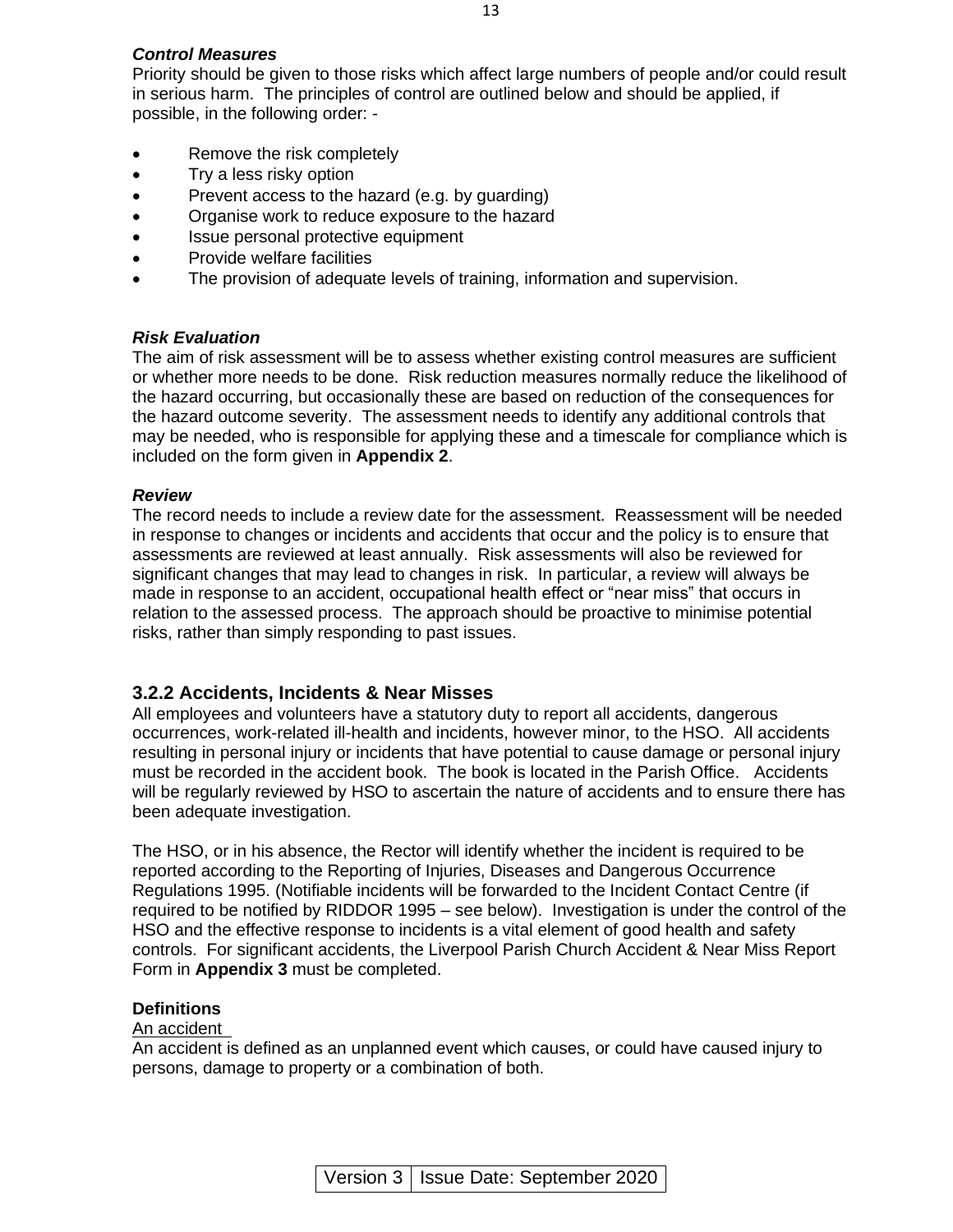#### A "near-miss" incident

A "near-miss" is an incident which represents a danger although it produces no injury. Nonetheless, it is relevant to draw such incidents to the attention of Liverpool Parish Church PCC, as lessons can be learnt and additional controls applied to prevent a recurrence and what may be a more serious incident if appropriate measures are not taken.

#### Dangerous occurrence

A dangerous occurrence is an incident that has a high potential to cause death or serious injury.

#### **The Accident Book**

All accidents resulting in personal injury must be recorded in the accident book. The Accident Book provided complies with data protection requirements in that all data remains confidential.

If an injury renders an employee or member of the public unable to make an entry in the accident book, this should be completed by a witness or someone who is able to enter an account of the accident.

#### **Reporting Procedures**

The Reporting of Injuries, Diseases and Dangerous Occurrences Regulations 1995 (RIDDOR) requires a report of specified incidents to be made to the enforcing authority. It is now more convenient for these reports to be made to the **Incident Contact Centre** in Caerphilly, who act as a national centre for notifications. All incidents can be reported online but a telephone service is also provided for reporting fatal/specified, and major incidents **only** - call the Incident Contact Centre on 0345 300 9923 (opening hours Monday to Friday 8.30 am to 5 pm).

Deaths and defined major injuries must be reported immediately and someone at work who is unable to do the full range of their normal duties for more than three days (including weekends) as a result of an injury caused by an accident at work must be reported within ten days.

The Environmental Health Department at Liverpool City Council is the enforcing authority for the church. Contact details for the Department are as follows:

Public Protection Unit, Municipal Buildings, Dale Street, Liverpool, L2 2DH.

Tel: 0151 233 3055

Reportable incidents include:

a) The death of any person as a result of an accident, whether or not they are an employee.

b) Someone who is at work suffers a major injury as a result of an accident.

c) Someone who is not at work (e.g. a member of the public or contractor) suffers an injury as a result of an accident at the Church that arises from the work undertaking and is taken from the scene to a hospital for treatment.

d) One of a list of specified dangerous occurrences takes place.

e) Someone at work is unable to do the full range of their normal duties for more than three days (including weekends) as a result of an injury caused by an accident at work.

f) The death of an employee if this occurs sometime after a reportable injury which led to that employee"s death, but not more than one year afterwards.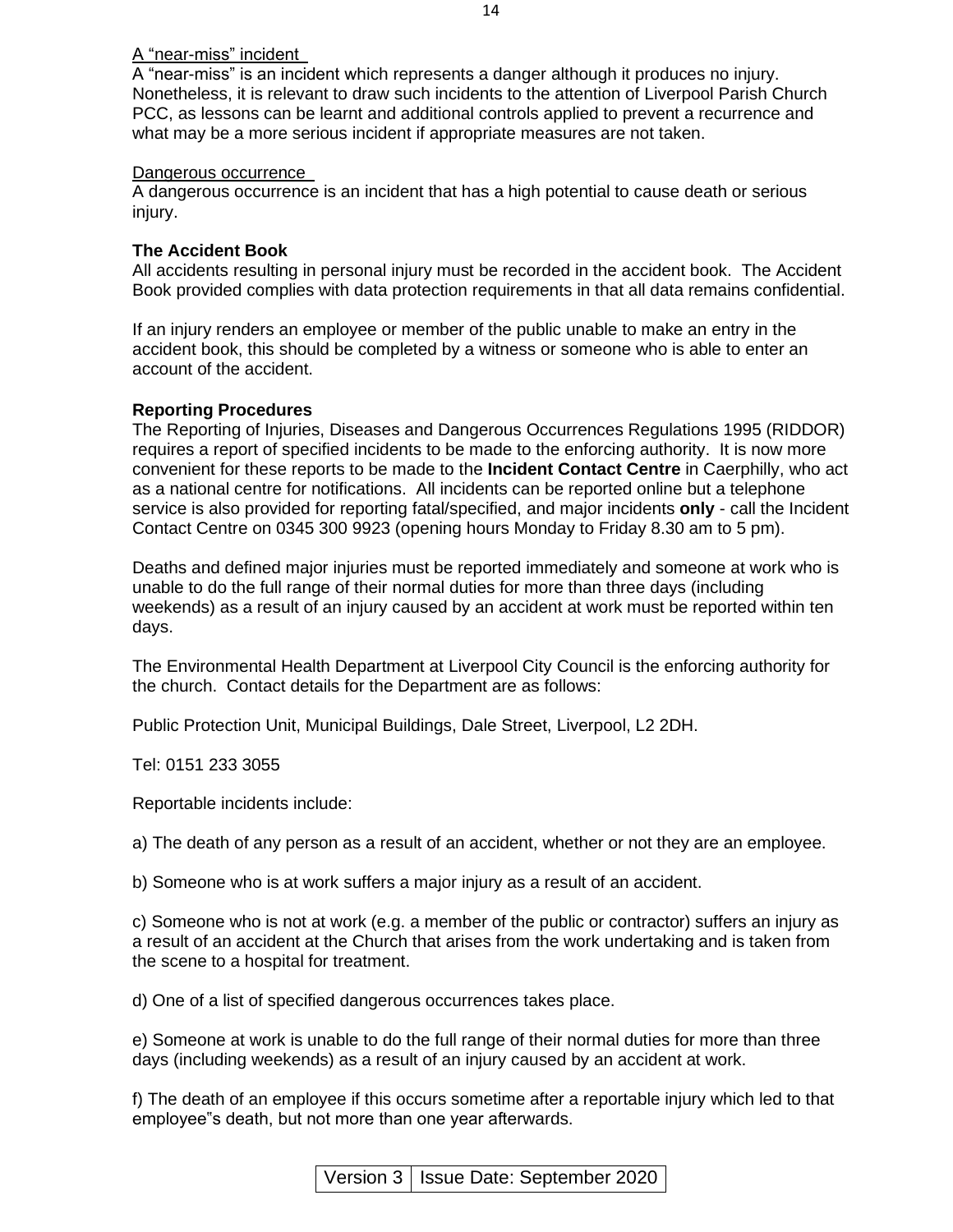g) A person at work suffers one of a number of specified diseases, provided that a doctor diagnoses the disease and the person"s job involves a specified work activity. Further details are available at RIDDOR or by entering "RIDDOR" into a web search engine.

If the accident results in staff absence of over 3 consecutive days of incapacity for work it is reportable under the Reporting of Injuries, Diseases and Dangerous Occurrence (RIDDOR) Regulations 1995 and reports should be made as outlined above.

Members of the public who are injured as a result of work activities may require a notification to be made under the Reporting of Injuries, Diseases and Dangerous Occurrence (RIDDOR) Regulations 1995 and reports should be made as outlined above. This will apply where the person leaves the site and is taken to hospital for treatment. These notifications must be made within 10 days of the incident.

#### **3.2.3 Fire Safety & Emergencies**

The church will provide adequate fire-fighting equipment, means of escape and emergency escape arrangements. Fire-fighting equipment will be maintained. **Appendix 4** provides an outline of the fire safety procedures, which is also available in the Liverpool Parish Church 'Health and Safety Notes'.

For normal services, Sidespersons and churchwardens have the following roles and responsibilities:

| Sidesperson 1                              | Chairs - Left of main aisle   |
|--------------------------------------------|-------------------------------|
| Sidesperson 2                              | Chairs - Right of main aisle  |
| Sidesperson 1 Chairs - Left of south aisle |                               |
| Sidesperson 2                              | Chairs - Right of north aisle |
| Warden 1                                   | Refectory, Parish Office      |
| Warden 2                                   | Basement rooms and toilets.   |

All designated fire doors must be unlocked before the service/event commences and be clearly marked as fire exits using the "Running Man" symbol. A check must be made that all doors can be opened.

A trained steward must be allotted to each door and have responsibility for persons in a specific part of the church.

| Area of Church                 | Exit Door(s)                                       |
|--------------------------------|----------------------------------------------------|
| <b>North Aisle Seating</b>     | North Aisle Door to Narthex - Parish Centre Doors. |
| <b>Centre Aisle North Side</b> | Centre Aisle Door to Narthex - Main Doors.         |
| <b>Centre Aisle South Side</b> | Centre Aisle Door to Narthex - Main Doors.         |
| South Aisle Seating            | South Side Door to Garden.                         |
| <b>Clergy and Servers</b>      | South Side Door to Garden.                         |

Responsibility for using each fire extinguisher will be allotted to named and trained stewards.

If emergency lighting is not available, torches must be available for each steward.

In the event of an emergency (fire/bomb threat, etc), an announcement to leave the building will be made by THE SENIOR MEMBER OF THE CLERGY.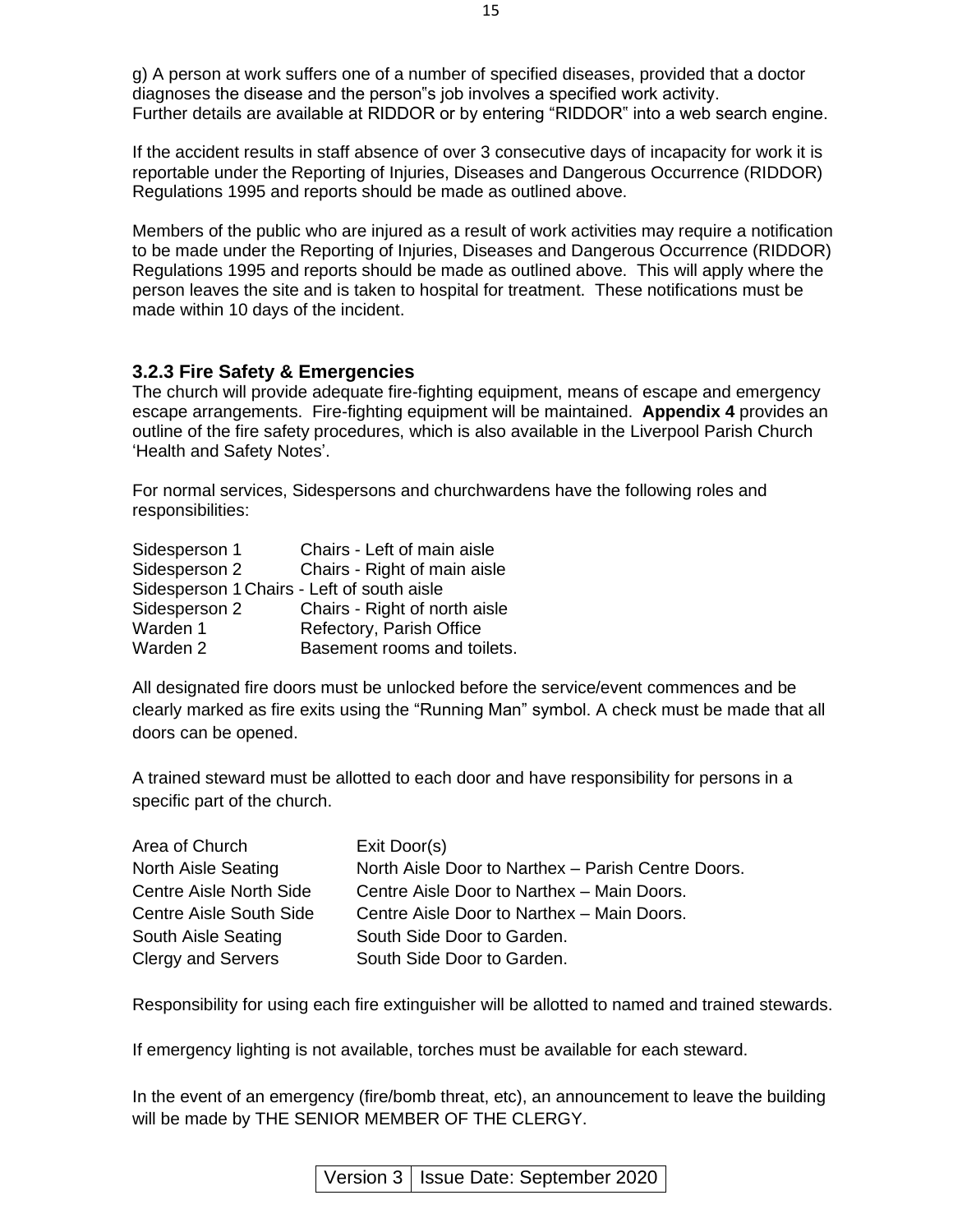Persons will assemble in the Church Yard.

The emergency services will be contacted immediately by a nominated person using the Parish Office telephone or any mobile phone available.

A person should be appointed to contact and liaise with the emergency services. There should be a briefing beforehand. Responsibilities:

| Sidespersons: | Evacuate their areas to a safe place (church yard)<br>Help anyone who needs to be evacuated<br>Fight a fire if possible, without taking any risks                                                                                           |
|---------------|---------------------------------------------------------------------------------------------------------------------------------------------------------------------------------------------------------------------------------------------|
| Wardens:      | Evacuate their areas<br>Contact the emergency services<br>Liaise with the emergency services<br>Ensure that chairs set out in rows are lined together and that<br>adequate space is maintained so as not to obstruct fire escape<br>routes. |

The Rector will need to make sure that ushers etc. for weddings are familiar with the location of fire-fighting equipment and telephone and that they each have areas of responsibility as above.

#### **Evacuation Drills**

Fire evacuation drills will be carried out every six months. All employees and voluntary workers should ensure they are familiar with escape routes and ensure these are kept clear and unobstructed.

Fire Drills to be entered in Fire Drill Book.

#### **Fire Prevention, Detection and Risk Assessment**

Fire is a significant hazard posed by the Church activities, and sources of ignition include heating boilers, electrical and gas services and cooking equipment. All premises are also unsupervised outside of the main operational times.

Within the Church, there is an alternative means of escape from a number of exit points as indicated on the plans given in **Appendix 1**. Fire equipment for dealing with fires includes serviced fire extinguishers, fire blankets and providing defined escape routes. Equipment is routinely serviced and staff and volunteers will be trained to ensure that they are competent to use equipment and that the correct action is taken in emergencies.

As part of general risk assessments, Liverpool Parish Church has a simple Fire Risk Assessment that has been prepared in accordance with The Regulatory Reform (Fire Safety) Order 2005. The Fire Risk Assessment is available as part of Liverpool Parish Church Risk Assessments and plans of all areas to identify fire precautions and escape routes are included in **Appendix 1**.

Notices advising employees of fire safety and in particular fire evacuation procedures are provided in the main work and public areas and the fire assembly point has been designated as the Churchyard.

Version 3 | Issue Date: September 2020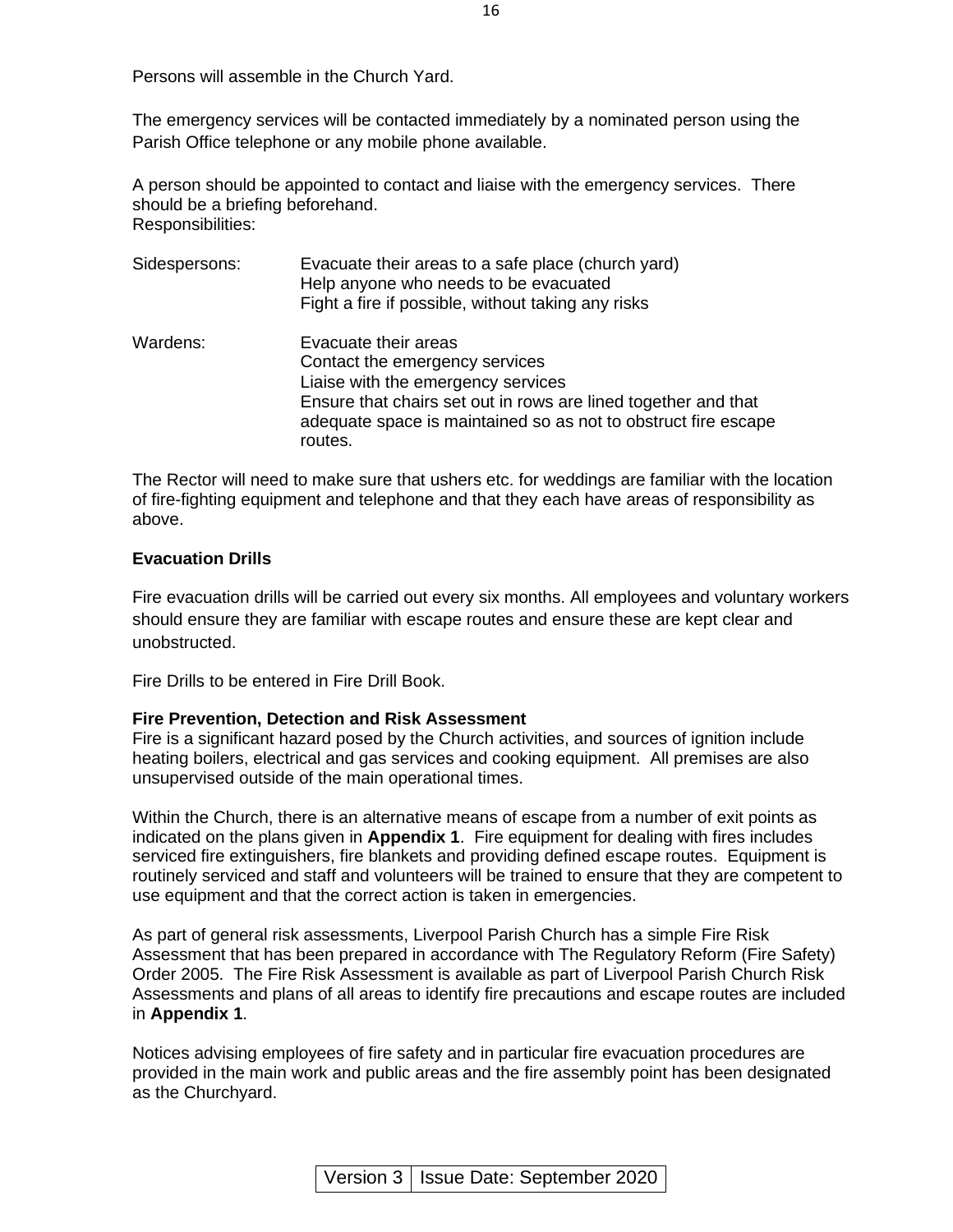Liverpool Parish Church Fire Risk Assessment has been included in the general risk assessment section below. This provides details of ignition sources, fire prevention and associated controls. Additional control measures identified are currently being implemented.

Each staff member and volunteer member should make themselves familiar with the fire and emergency actions that are required in the areas that they work and appropriate awareness training is given to all staff and volunteers as part of their induction training. Fire evacuations are also routinely rehearsed and those running activities in the Church buildings will also be made aware of the fire safety arrangements.

#### **Fire Prevention**

The greatest protection against loss and injury from fire is prevention. Staff and volunteers are to receive fire safety familiarisation general awareness briefing and at appropriate periods as a refresher. Employees should follow the following guidelines to promote fire safety:

- ensure familiarity with fire and emergency arrangements;
- be aware of the fire precautions and escape routes illustrated on plans given in *Appendix 1* and on notice boards in the reception area;
- minimise the storage of combustible materials and ensure that waste is regularly removed;
- store waste materials in suitable containers and ensure that external waste bins are lidded, secure and routinely emptied;
- ensure equipment is in good working order;
- avoid overloading sockets;
- turn off electrical equipment and be aware of the gas isolation point by the boiler;
- keep storage areas clear of rubbish;
- ensure that highly flammable materials are not kept on the premises.

#### **Fire Safety Training**

There is a statutory legal requirement to provide employees with fire safety training. Liverpool Parish Church will provide fire safety briefing for staff and volunteers with specific responsibilities. The Church will also conduct fire drills on a regular basis to ensure that those working in these areas are familiar with procedures.

#### **Fire Alarm & Emergency Procedures**

In the event of a fire (no matter how small):

- Verbally raise the alarm inform the person leading the service or event, who will request that people leave the building quickly and in an orderly manner
- Ensure that the Fire Brigade is called using the Parish Centre phone or one from someone who is present
- Attack the fire with a suitable extinguisher if it is safe to do so and keeping an exit directly behind you. Do not try to fight a fire if you are not sure what is burning or you have any doubts about using the equipment
- Evacuate the church quickly using the nearest exit. Open the doors fully. Assist people out of the building, particularly the physically disabled, the elderly, children or anyone with impaired hearing or vision.

| Sidesperson 1 | Clear chairs left of main aisle   |
|---------------|-----------------------------------|
| Sidesperson 2 | Clear chairs right of main aisle  |
| Sidesperson 1 | Clear chairs left of south aisle  |
| Sidesperson 2 | Clear chairs right of north aisle |
| Warden 1      | Clear Refectory, Parish Office    |
| Warden 2      | Clear basement rooms and toilets. |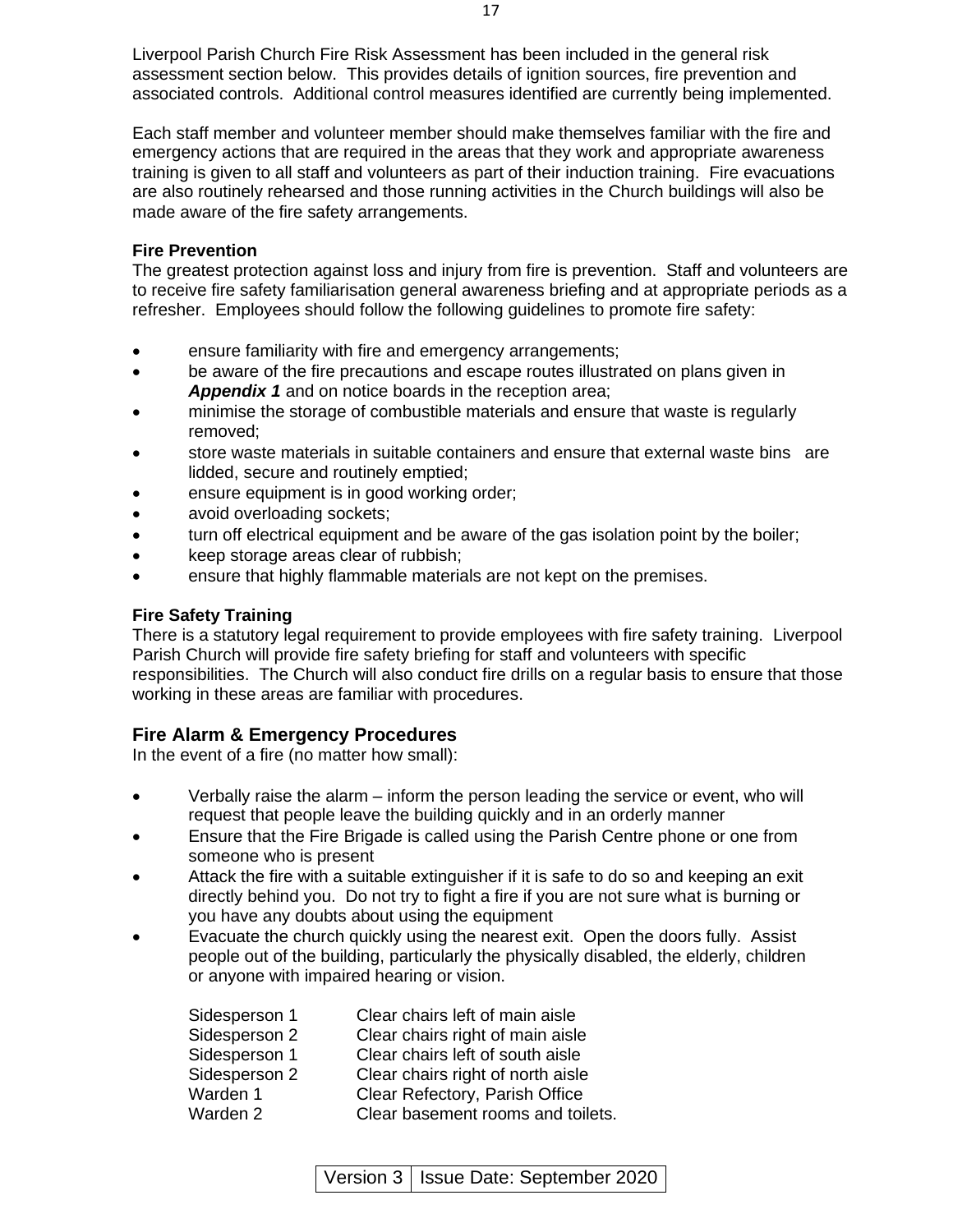- Ensure that people are gathered in a safe place, well away from the building or location of the fire. Gather people in the assembly point – **the Churchyard**
- Check that everyone has been safely evacuated. Do not let anyone re-enter the building until informed by the Fire Officer or other responsible person that it is safe to do so.
- Ensure clear access for emergency vehicles.

#### **Maintenance of Fire Equipment & Inspection**

Fire equipment is subject to servicing and maintenance at prescribed intervals and Liverpool Parish Church has set a programme in accordance with relevant British Standard requirements.

Inspections and checking of fire requirements are included in the monthly workplace inspections undertaken in all the main work areas.

The Liverpool Parish Church Monthly Safety & Fire Inspection Log in *Appendix 11* is used to undertake routine checks in respect to maintenance of fire safety arrangements on an ongoing basis.

Full details of fire extinguishers and locations are contained in Appendix 10.

#### **DO NOT SPEND TIME USING AN EXTINGUISHER**

#### **IT IS MORE IMPORTANT TO CLEAR EVERYONE FROM THE CHURCH AND MAKE SURE THAT THE FIRE BRIGADE HAS BEEN CALLED**

#### **3.2.4 Slips, Trips & Falls**

One of the most significant hazards in this type of premises is linked to slips, trips and falls. This is also the second most common accident that occurs in UK workplaces.

Floor cleaning is scheduled at times when the numbers of public in the buildings is limited. Staff and volunteers are trained to dry floors after cleaning and to make good use of the slippery floor warning signage.

Staff and volunteers are trained to be vigilant to maintain good standards of housekeeping to minimise the risk of tripping. Carpets and rugs are also checked as part of the monthly inspection to ensure that they do not pose a risk. Walkways are required to be kept clear at all times. During cleaning and maintenance activities, items of equipment and cables are positioned so as not to obstruct the walkways and working areas. Steps should be taken to ensure that trailing leads are kept to a minimum.

External areas are provided with adequate levels of lighting to ensure safe access and egress to the premises during periods of darkness.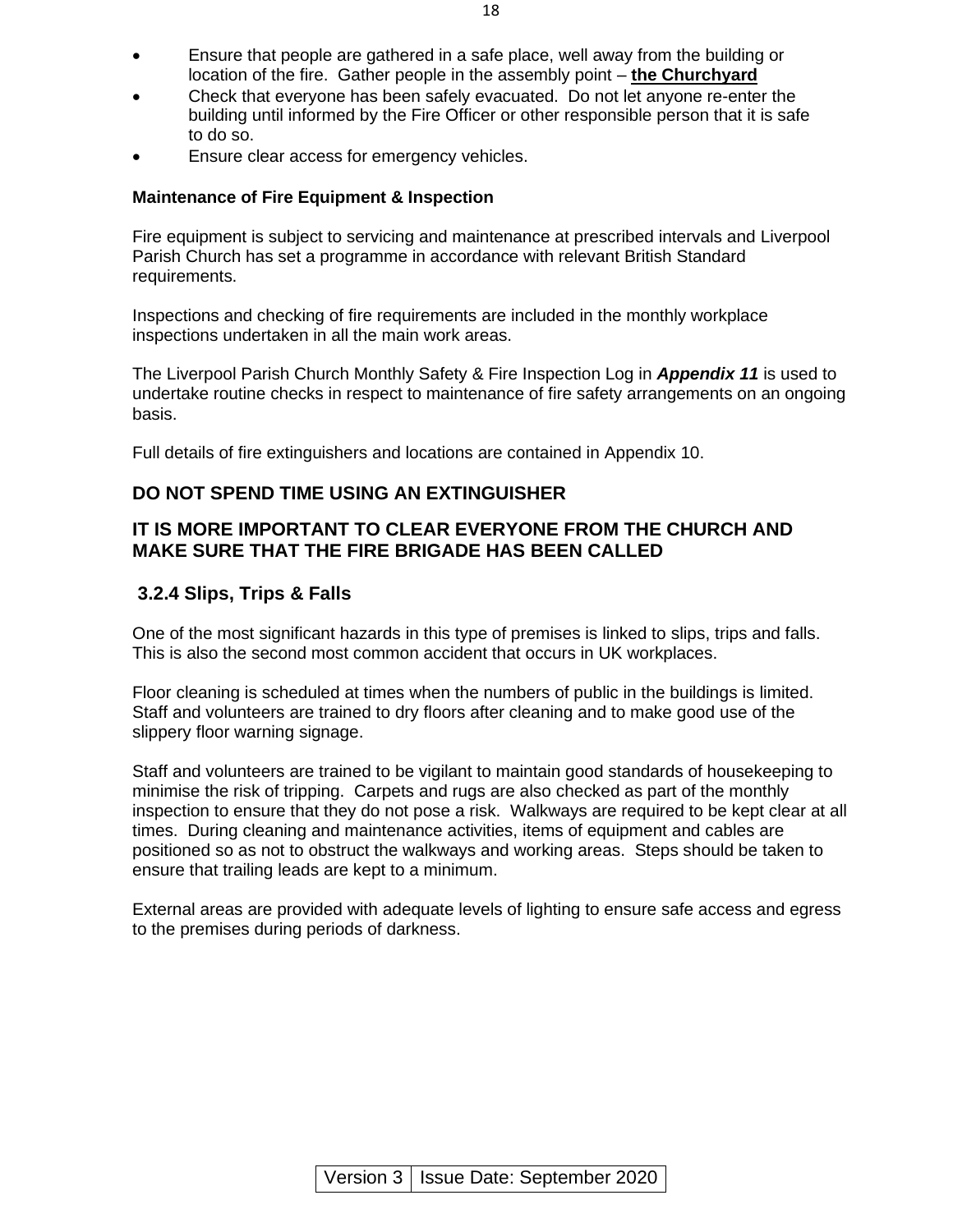Liverpool Parish Church PCC recognises its responsibility to visitors and contractors within the buildings as well as the regular staff and volunteers' members. The organisation undertakes to provide a safe working area and to highlight any special hazards that may be encountered by contractors and visitors.

#### *Contractors*

Anyone entering the church premises for the purposes of carrying out work, other than an employee or voluntary worker will be regarded as a contractor. All contractors, including the self-employed, must abide by the following:

- 1/ Have their own health and safety policy (where required by law) and provide a copy of this to the HSO.
- 2/ Produce a copy of their employers" liability and public liability insurance certificates to the HSO.
- 3/ Comply with all the requirements of this policy and co-operate with the church officials in providing a safe place of work and a safe system of work.
- 4/ Where contractors bring plant and machinery onto church premises, they must be able to show to the HSO that the equipment has been inspected and/or tested as appropriate.
- 5/ Contractors may only use sub-contractors or persons other than their own direct employees with the express permission of the HSO or other church officials. However, responsibility will remain with the contractors.
- 6/ The contractor will provide evidence (to the HSO) that they have considered health and safety in the form of method statements, risk assessments, proof of competence

etc. as appropriate to the nature and extent of the works.

In selecting contractors to undertake work, Liverpool Parish Church will undertake an informal assessment of their suitability and ensure that they will undertake work with regard to the relevant statutory provisions.

### *Persons with Disabilities*

Congregations routinely include elderly and disabled persons and the facilities are adapted to provide access and suitability for these persons. The Parish Centre and main Church doors are on a single level. Disabled toilet facilities are located in the basement and accessed via a lift outside the Parish Office. There is no disabled access between the main body of the church and the Parish Centre Lobby.

### *Children & Young Persons*

Young persons (those between the minimum school leaving age and 18 years of age) are not currently employed. Should they be employed in the future or act as volunteers, they may engage in all activities under appropriate supervision.

There are specific considerations for the engagement of staff and volunteers who are children or young persons and for this reason; a specific risk assessment would be needed in this instance.

#### *New & Expectant Mothers*

Any members of staff and volunteers who advise that they are pregnant will lead to a reassessment of the work they do. The risk assessment review included within the interview will consider particular work that may pose additional risk such as extreme manual handling, long periods of standing, specific chemical hazards, excessive working hours and seek an appropriate revision in working practice, as may be indicated. Arrangements for new mothers will also be made to ensure appropriate adaptions in welfare are made, where this is indicated.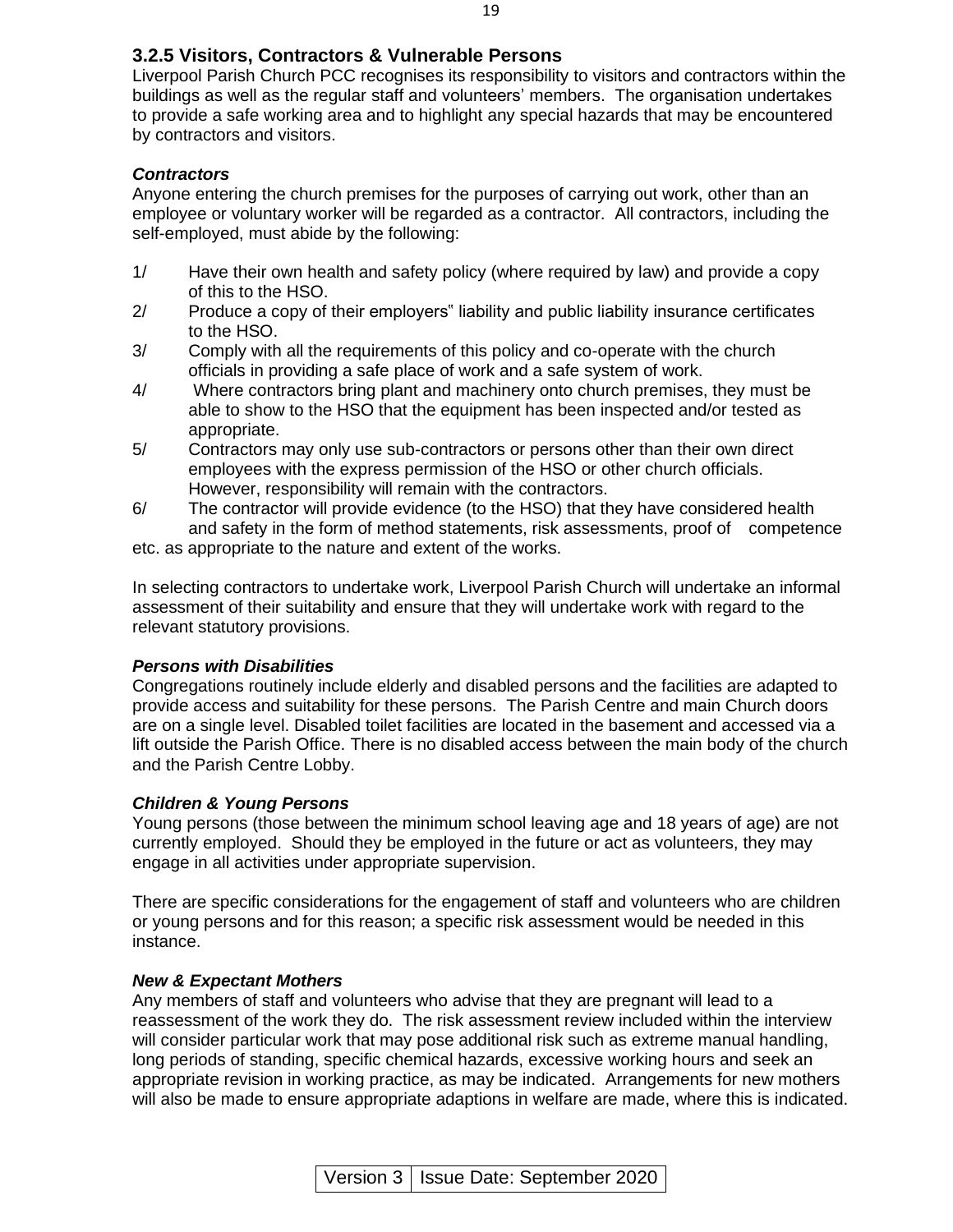#### **3.2.6 First Aid**

The Policy is to ensure that there will be a minimum of one member of staff and volunteers as an 'Appointed Person' to be on site during operational times who take charge and coordinate activities until trained paramedics can arrive.

#### **First-Aid Kit**

There are two fully equipped first-aid boxes available, one in the Parish Office and one in the Refectory Kitchen. The HSO is responsible for ensuring the contents are checked and replenished, as necessary.

There are some basic contents that every first aid kit should have in full supply. The main one includes plasters of various sizes. Butterfly bandages are also excellent for keeping wound edges together and helping it to heal. Blue, waterproof plasters are provided for use in compliance with good food hygiene practice. Other important contents to keep in your first aid kit are:

- Gauze for protecting larger cuts and injuries.
	- Latex gloves for hygiene. If you are allergic to latex, then you can find non-latex gloves that will serve the same purpose.
- Scissors for cutting gauze to the desired length.
- Antiseptic wipes.
- Tweezers for removing a splinter.
- Antibacterial soap cleanser for washing cuts and abrasions.
- Adhesive tape to keep a wound dressing or splint secure.

#### **De-Fibrillator**

A de-fibrillator is available outside the door of the Parish Office. A list of those who have received de-fibrillator training is available next to the de-fibrillator.

Also important is that you have a list of emergency access numbers nearby if assistance is needed.

#### **3.2.7 Hazardous Substances & Personal Protective Equipment (PPE)**

Liverpool Parish Church PCC will ensure that they have considered the exposure of staff and volunteers to hazardous substances. These are assessed in respect to the Control of Substances Hazardous to Health Regulations (as amended) 2002 (COSHH). Collation of these details will fall to the HSO.

Chemicals are selected to be as non-hazardous as is possible and the majority are relatively safe to use. Specific COSHH assessments are being developed, with assessment sheets placed within the health and safety COSHH file stored in the cleaner's cupboard. The form in **Appendix 4** provides the format for this assessment record and is included in the COSHH file together with Material Safety Data Sheets (MSDSs).

All hazardous substances should be retained in their original packaging and labels should be referred to before use. All containers used must be labelled to confirm contents. New substances obtained are required to be assessed prior to use. All chemicals and sprays must be used in accordance with the suppliers" instructions and stored and marked in the designated storage areas.

Chemicals are stored in designated cupboards and staff and volunteers are trained to ensure that materials are always secured and not left out in areas where the public have access.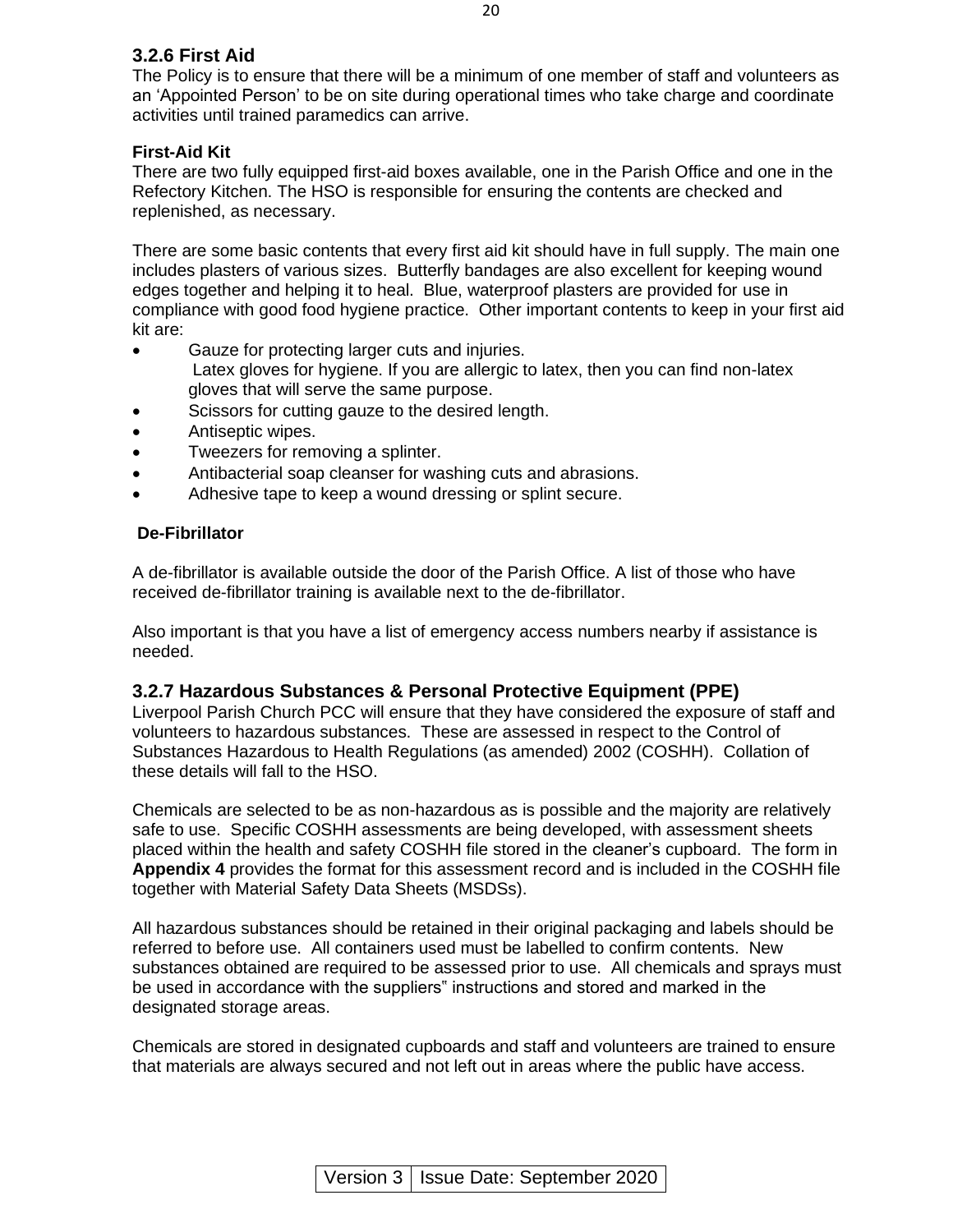#### *Personal Protective Equipment (PPE)*

As identified by the COSHH and general risk assessments, when handling certain substances or as identified for other reasons of health and safety, it is necessary for staff and volunteers to wear PPE. Gloves are supplied for use in accordance with those identified in the risk assessment.

**Staff and volunteers are responsible to ensure that they wear PPE identified by the risk assessments and that PPE is maintained, worn and stored to be in good working order. Staff and volunteers are responsible for requesting replacements for worn equipment and these will be provided, as necessary.** 

#### *Provision of Information and Training*

Staff and volunteers are trained in correct and safe methods of handling of substances, in accordance with instructions and assessments that have been undertaken and the COSHH assessments are available in close proximity to their point of use.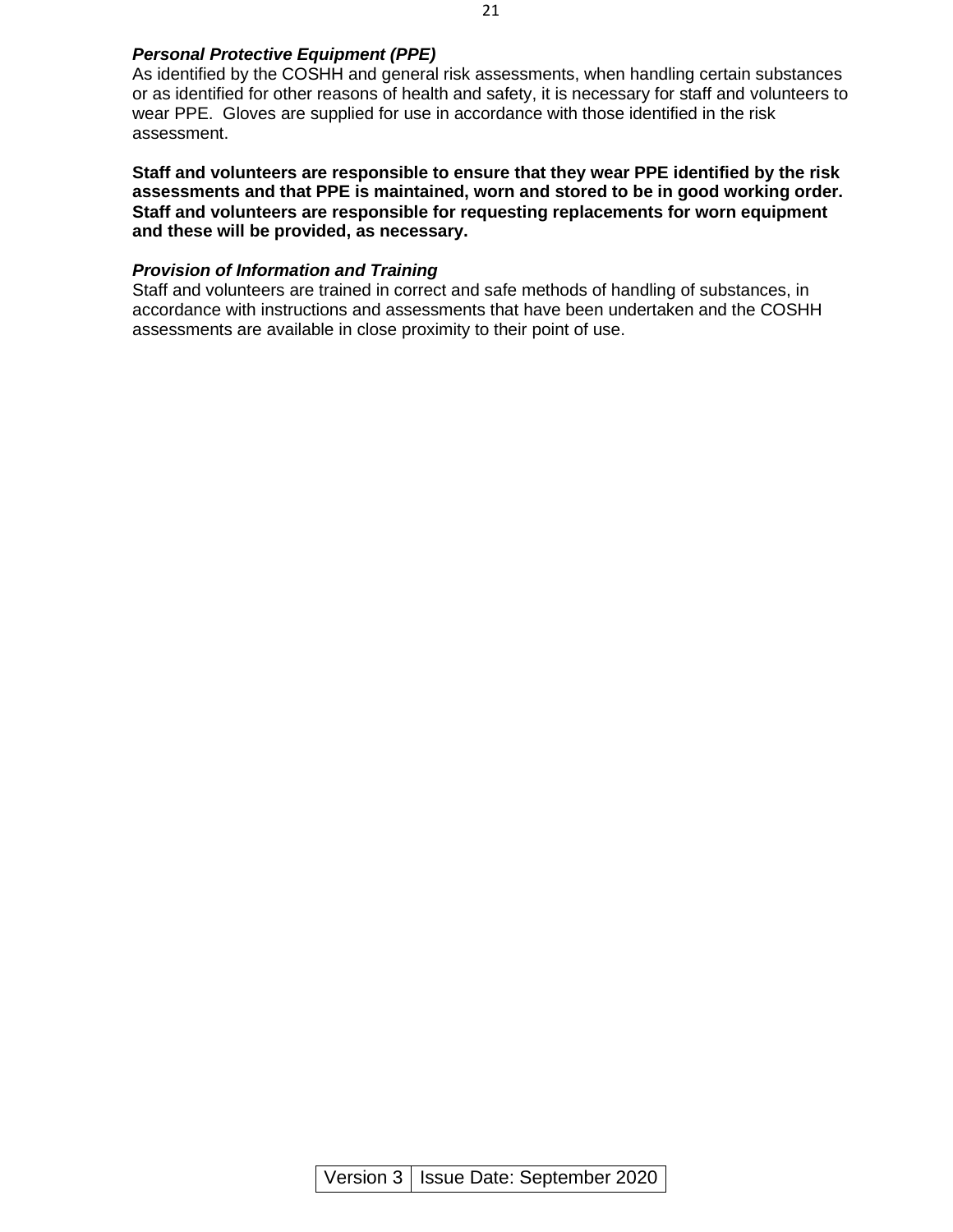# *Hazardous substances in general use.*

| <b>Name</b>                              | <b>Hazard Level</b> | <b>Type</b> | <b>Storage</b>                     | <b>Protection</b>          | <b>Accident</b><br><b>Procedure</b>                                                                    |
|------------------------------------------|---------------------|-------------|------------------------------------|----------------------------|--------------------------------------------------------------------------------------------------------|
| Jangro Floral<br><b>Disinfectant</b>     | Low                 | Irritant    | Alexandra Room<br>Storage Cupboard | Wear overall and<br>gloves | If splashes on skin<br>or eyes wash with<br>copious amounts of<br>water. Consult<br>Doctor if ingested |
| Jangro Thickener<br><b>Bleach Super</b>  | Low                 | Irritant    |                                    | Wear overall and<br>gloves | $\mathcal{L}^{\mathcal{U}}$ .                                                                          |
| Jangro<br>Multi-Purpose<br>Cleaner       | Low                 | Irritant    |                                    | Wear overall and<br>gloves | $-$ <sup>66</sup> $-$                                                                                  |
| Jangro Cleaner<br>Polish                 | Low                 | Irritant    |                                    | Wear overall and<br>gloves | $\mathcal{L}^{\mathcal{U}}$ .                                                                          |
| Jangro Perfumed<br><b>Toilet Cleaner</b> | Low                 | Irritant    |                                    | Wear overall and<br>gloves | $\mathcal{L}^{\mathcal{U}}\mathcal{L}$                                                                 |
| Jangro Non pDCB<br><b>Urinal Blocks</b>  | Low                 | Irritant    |                                    | Wear overall and<br>gloves | $-$ <sup>66</sup>                                                                                      |
| Jangro Wet Look<br><b>Floor Polish</b>   | Low                 | Irritant    |                                    | Wear overall and<br>gloves | $-$ " $-$                                                                                              |
| <b>Rat Poison</b>                        | High                | Poison      | <b>Boiler Room</b>                 | Wear overall and<br>gloves |                                                                                                        |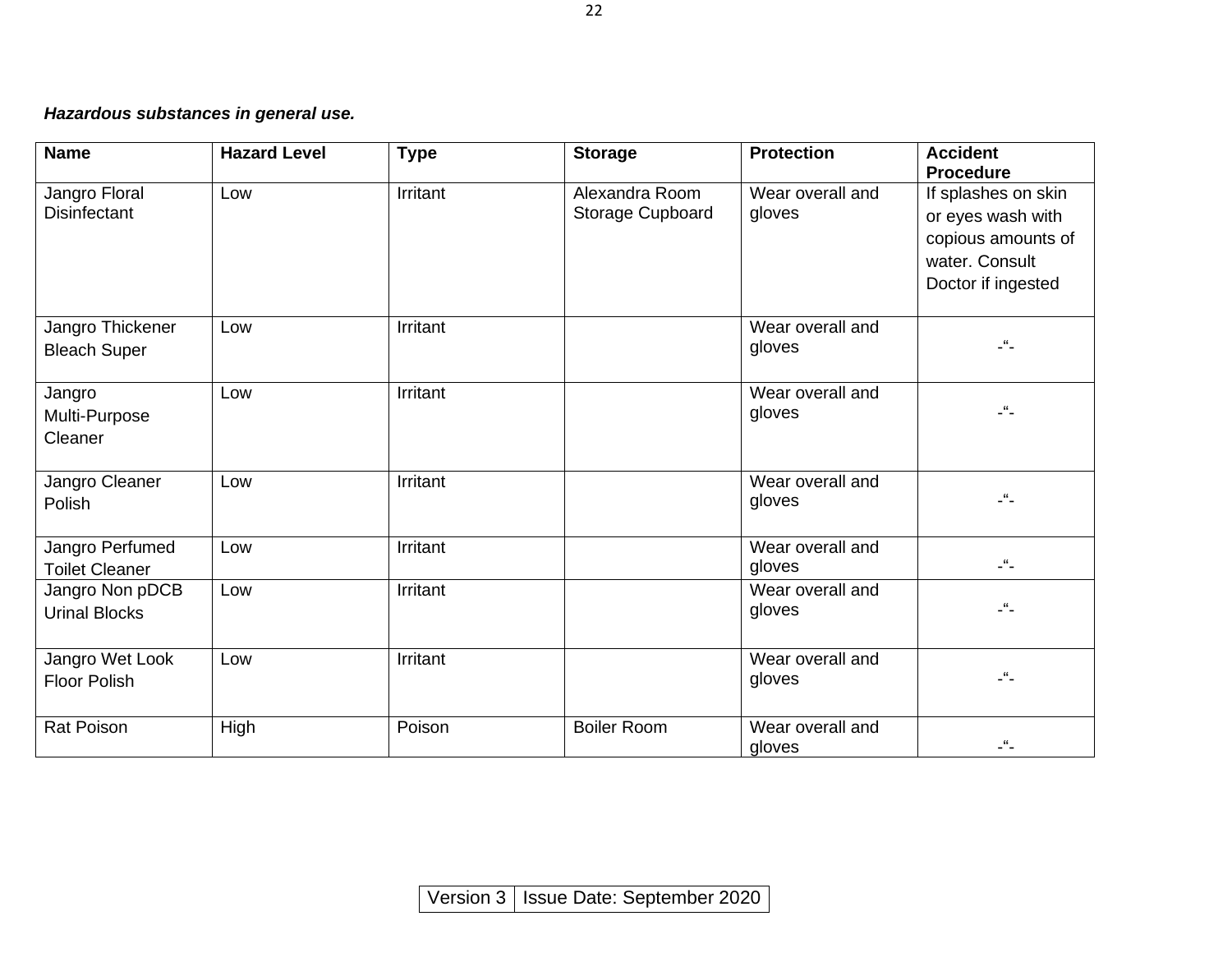#### *Asbestos Containing Materials*

Ashcroft Environmental Ltd. has undertaken a survey of the buildings in order to identify any asbestos-containing materials (ACMs). The Report is at *Appendix 10.*

Key requirements relate to work undertaken at the Church by staff, volunteers or contractors and ensuring their awareness as to the location, if they are working in this area.

#### **3.2.8 Plant and Machinery**

The church will ensure that all plant, tools and equipment are inspected and maintained annually and/or in accordance with manufacturers" instructions.

The following rules must be observed:

- 1/ Employees and voluntary workers must not operate plant or machinery that they are not trained or competent to use.
- 2/ Machinery must be switched off before any adjustments are made.
- 3/ After carrying out maintenance and adjustments, all guards must be replaced before the machine is used.
- 4/ Before using any item of plant, machinery, or equipment, a check must be made to ensure it is in a safe working condition, correctly adjusted and there are no loose nuts, bolts or other defects.
- 5/ The appropriate personal protective equipment must be worn. If in doubt about what to use, ask the HSO.
- 6/ Persons under 18 are not permitted to use any power-driven item of plant or machinery.
- 7/ Any defect and damage must be reported to the HSO.

Any work undertaken on repairing or servicing equipment should be recorded and the record given in **Appendix 6** is provided for this purpose. The HSO is responsible for maintaining this record.

#### **3.2.9 Gas Services**

The Church heating services utilise mains gas and services include the main heating boilers for church and parish centre heating, Pepys and Gladstone Flats. There is also a gas cooker situated in the Refectory Kitchen. Annual servicing of all gas appliances is required by an appropriately qualified gas safety engineer who is required to be on the Gas Safe Register. Such servicing will be recorded and the responsibility for coordinating this will fall to the HSO.

#### **3.2.10 Manual Handling**

Liverpool Parish Church has a policy to avoid severe manual handling wherever this is possible and use mechanical aids and team lifting where this is appropriate. Manual handling is a necessary part of the work for staff and volunteers in all areas, although the general weights that are handled are reasonable.

Staff and volunteers should always plan manual handling carefully and request additional assistance where this appears to be appropriate. General guidelines for safe handling are included in **Appendix 7**.

For handling chairs, there are restrictions to not stack chairs more than seven high and to not carry more than two at a time. There is a requirement to make sure rows have sufficient space between them and not to obstruct exits with chairs. Chairs should not be carried for long distances without taking rests.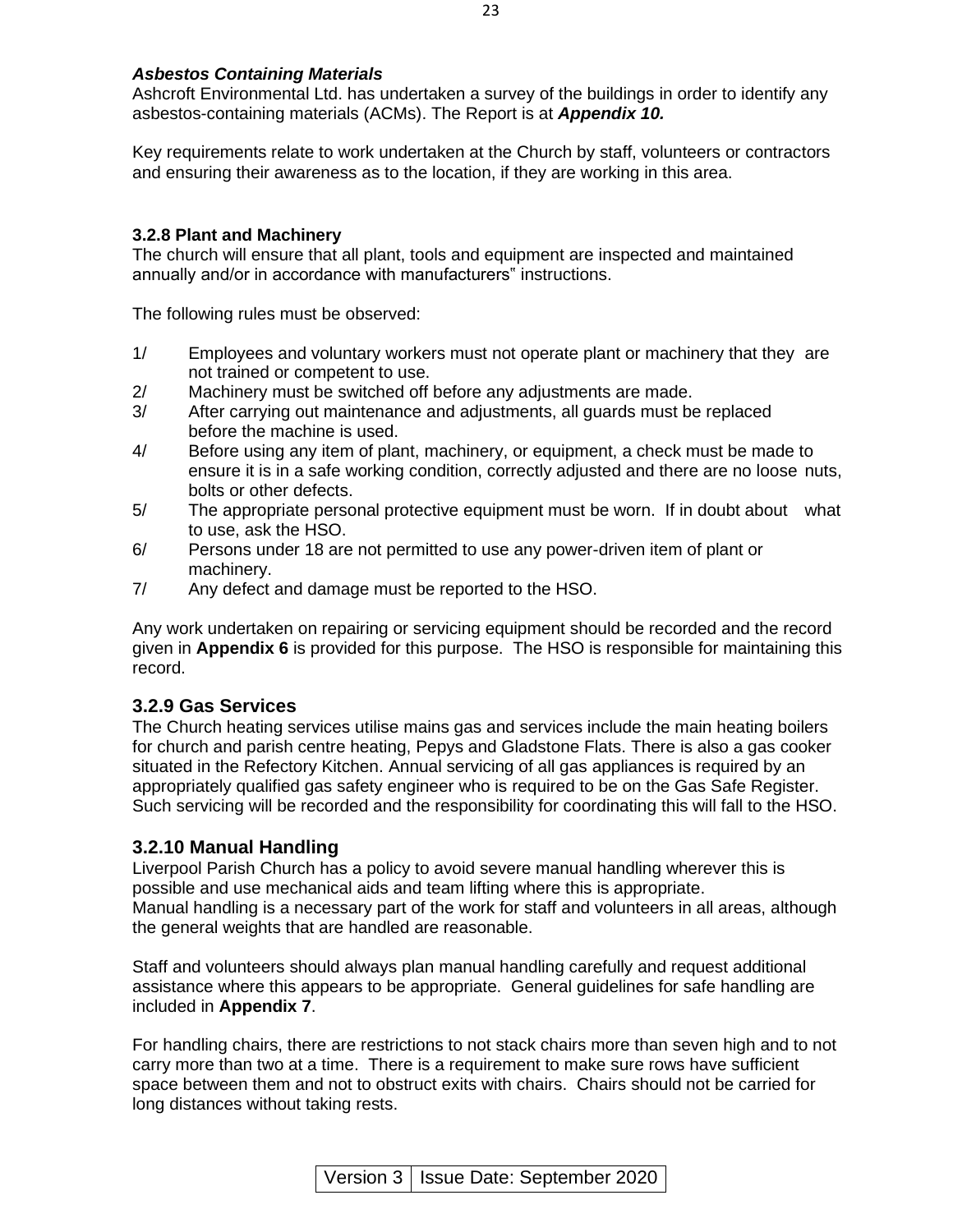For handling of furniture, staging and tables there is a requirement to always use two people to carry heavy items and take rests. Routes must be checked to ensure location is clear of obstructions.

#### **Responsibilities – Employees & Volunteers**

Employees and volunteers must ensure that:

- 1. They report to the Health and Safety Officer (in confidence) any personal conditions, which may be detrimentally affected by the manual handling activity.
- 2. They comply with instruction and training, which is provided for safe manual handling activities.
- 3. Their own health and safety are not put at risk when carrying out manual handling activities.
- 4. They use equipment, which has been provided to minimise manual handling activities.
- 5. Any problems relating to the activity are reported to supervisory staff and volunteers.

#### **3.2.11 Electrical Safety**

Liverpool Parish Church will ensure that electrical systems are maintained to be safe and free of danger. Any electrical work undertaken will be by a qualified electrician in accordance to BS 7671:2001 and certification to this affect is to be provided on completion.

A full listing of all electrical distribution boards within the church is in *Appendix 9.*

A list of all portable electrical appliances is maintained by the HSO.

The church will ensure that portable electrical appliances will be inspected at appropriate intervals in accordance with HSE guidelines. The fixed installation and lightning conductor will be inspected and tested every 5 years. The last 5 yearly electrical inspection reports are contained in Appendix 11. The next 5 yearly inspection is due 6 March 2021

Lightning Conductor Test reports are contained in *Appendix 12.*

Misuse and abuse of electricity is a significant cause of fires and injury. Faulty electrical equipment can kill. All employees and voluntary workers must observe the following:

- 1/ Visually check all electrical equipment before use.
- 2/ Report all faults immediately to the HSO.
- 3/ Do not attempt to use or repair faulty equipment.
- 4/ No electrical equipment is to be brought onto the premises and used until it has been tested by the approved person and entered in the electrical equipment record.
- 5/ Electrical equipment should be switched off and disconnected when not in use for long periods.
- 6/ Flexible cables should be so positioned and so protected that they do not constitute a tripping hazard and are not subject to mechanical damage.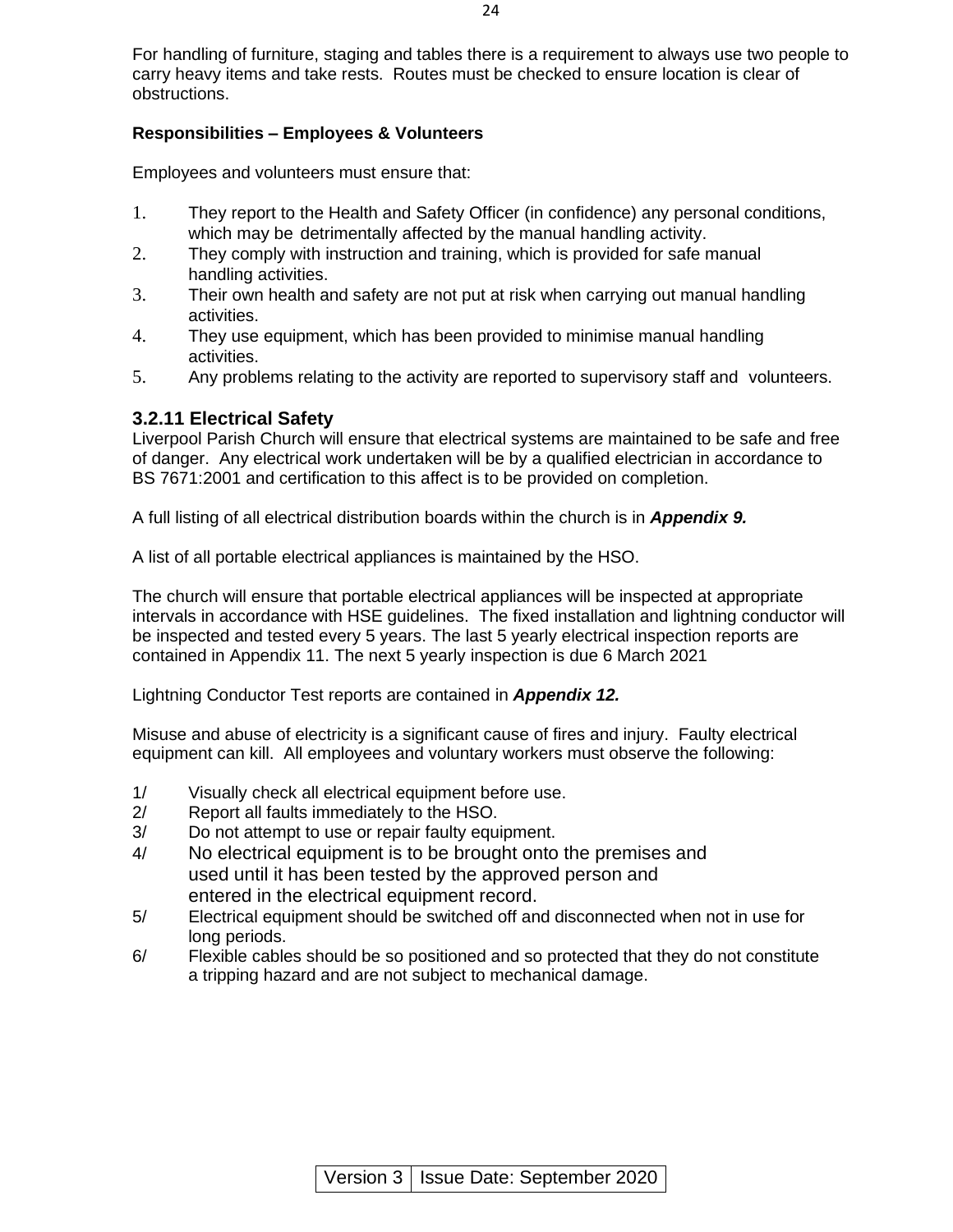#### **3.2.12 Working at Height**

#### *The following areas are designed as high levels: -*

All roof space areas internally and externally.

#### *Only the following persons may work at high level:*

APPROVED CONTRACTORS.

COMPETENT VOLUNTEERS.

The church will ensure that ladders, including stepladders, are regularly inspected and maintained. Falls account for most deaths and major injuries. Employees and voluntary workers must observe the following rules:

- 1/ Ladders are only to be used for work lasting a few minutes (HSE suggest a maximum working period of 30 minutes in one position), and only where the nature of the work allows for one hand to hold onto the ladder at all times.
- 2/ Ladders must always be either tied or footed and set at an angle of 1 in 4.
- 3/ Ladders must be long enough to allow someone to stand no more than 3 rungs from the top.
- 4/ No one working alone should use a ladder.
- 5/ Users should not try to reach sideways but should move the ladder instead.
- 6/ Any work taking more than a few minutes should be carried out using a proprietary tower scaffold or similar.
- 7/ The most basic rule is that if work at height cannot be done safely, then it should not be done at all.
- 8/ Before using a ladder, check that it is safe to use. Are all the rungs present and in good condition? Are the rubber 'feet' in place? Is the floor especially slippery or polished?

The use of ladders and steps other than those supplied by Liverpool Parish Church is prohibited. The use of ladders and step ladders is very limited and does not form a significant part of the normal work at the premises.

As a general rule, where work will not exceed duration of 30 minutes in a fixed location and the work allows a three-point contact with ladders to be maintained, and then a ladder or steps may be used. Step and extending ladders supplied for use meet the Class 1 (Industrial) or BSEN 131 (Trade) standard. Domestic steps (Class 3) or equipment brought in by staff and volunteers are not suitable for use.

No high-level work on extending ladders should be undertaken without the express permission of the PCC.

#### *Only the following work is authorised without special agreement:*

Replacement of light bulbs and lamps in Narthex, Main Body of Church, Refectory, Parish Centre and Flats.

General storage has been designed to be accessible without the need for access equipment.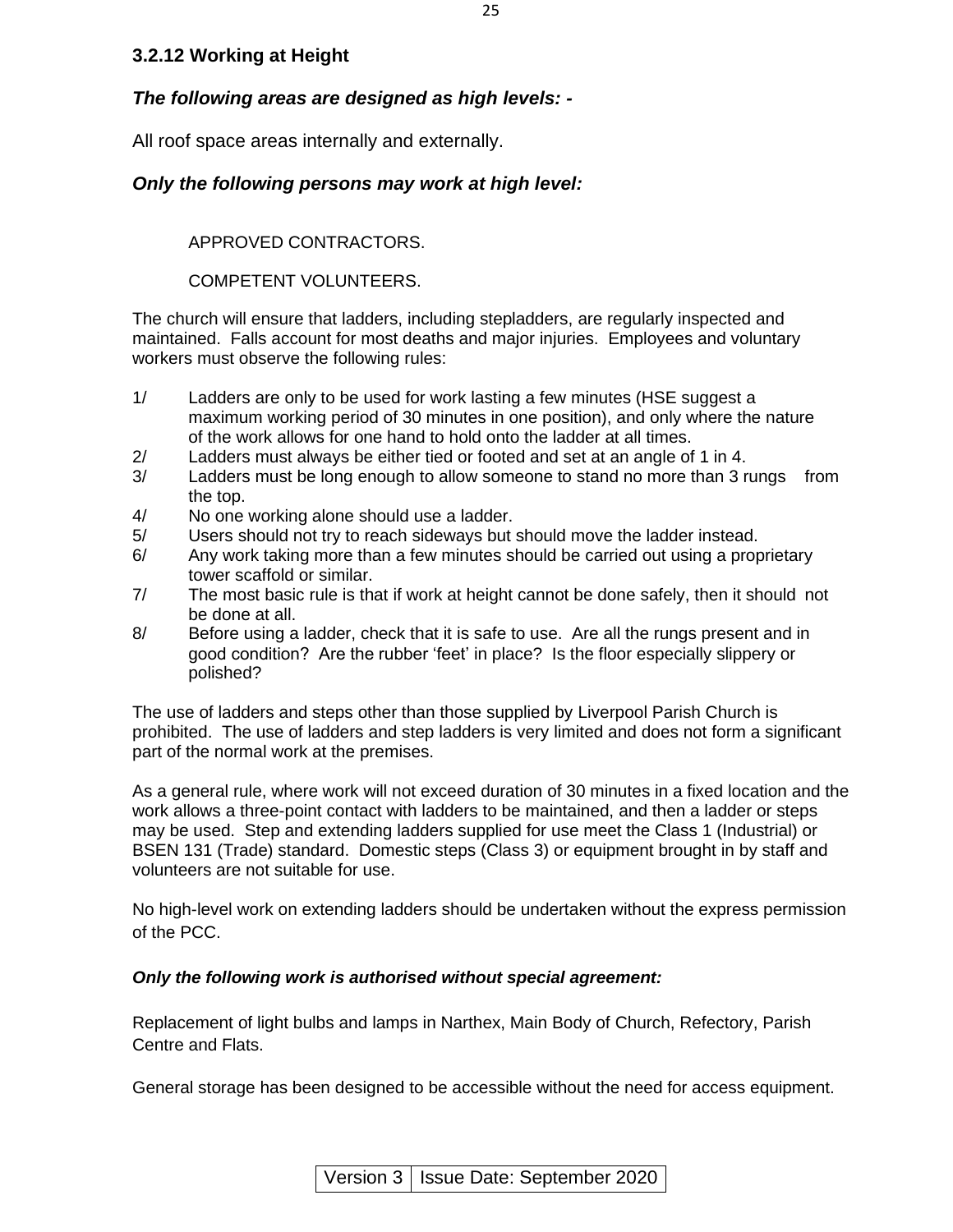Consideration should always be made to providing a second person to support steps, particularly when undertaking work at a higher level. A record of stepladder inspections is maintained as part of the Liverpool Parish Church Monthly Safety & Fire Inspection Log given in **Appendix 8**.

Other work should only be undertaken if an alternative system of access, such as access towers, scaffolds or mobile elevating work platforms can be supplied. A specific safe working procedure is to be developed by the HSO to cover the replacement of lights in consultation with the contractor who undertakes this work.

#### **3.2.13 Lone Working**

#### **Definition**

Lone working means an individual employed by Liverpool Parish Church working without the presence of other members of staff. It applies whether there are members of the public known to be in the building or not. It does not apply to situations where an individual is dealing with a member of the public and other members of staff are in sight or vocal range.

#### **Purpose**

The purpose of this policy is to ensure that staff working alone in the premises of Liverpool Parish Church, either during or outside office hours are aware of procedures designed to minimise personal risk. The overall aim is to safeguard both employees of and visitors to Liverpool Parish Church from the dangers associated with lone working.

#### **Responsibilities**

Liverpool Parish Church is responsible for ensuring that where lone working is used that appropriate risk mitigation measures are put in place.

Staff who lone work are responsible for reviewing the risk assessment which is in place for their period of lone working, and for raising any concerns they may have with the person arranging/requiring the period of lone working prior to the period of lone working commencing.

#### **Procedure**

Staff lone working alone should always:

- Ensure they have access to a telephone at all times, with contact numbers for other members of staff
- Ensure all keys are on their person or locked away from public access
- Ensure windows and connecting and external doors are secured on arrival and departure
- Ensure that they report any incidents as soon as possible to the Rector and to the relevant authorities
- Under no circumstances attempt tasks that require two or more people for them to be conducted in line with health and safety policy.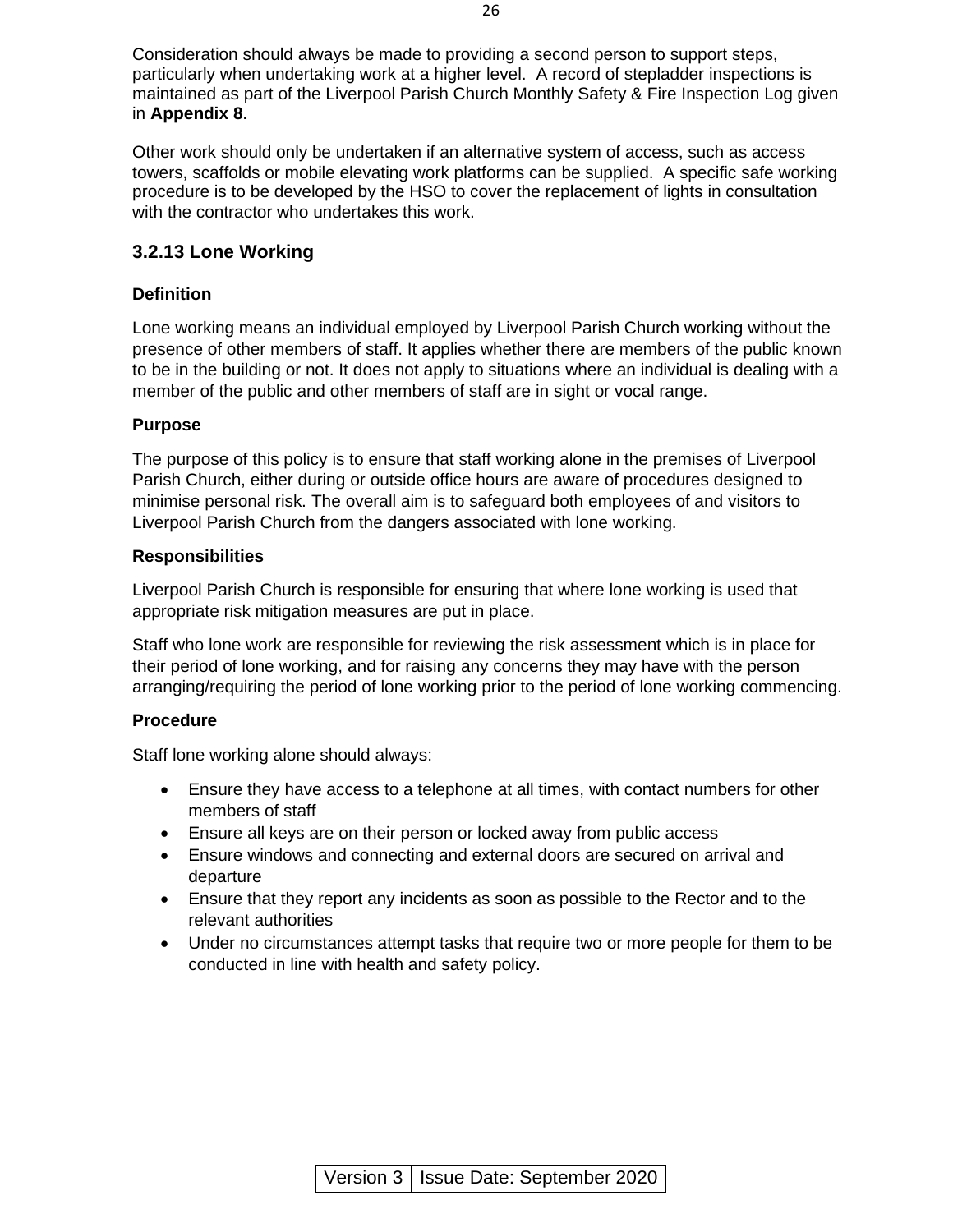In the event of an incident involving a violent or threatening individual, lone working staff should:

- Attempt to talk calmly to the individual in a firm but non-confrontational fashion
- If possible, ensure that the conversation occurs within sight of the church's CCTV system and remind them, if appropriate, that they are being recorded
- Do not offer physical incitement or resistance to violence
- If possible, stay within the office area that is secured by the coded door
- Inform the relevant authorities, other members of staff, or if needs be, members of the public as soon as is safe and possible that an incident of this nature has occurred/is occurring

#### **Mitigating Circumstances**

If the person is lone working with a child/children or other vulnerable people, the following mitigating circumstances apply.

- The individual in question must have been subject to a full, up to date DBS check and have been authorised to work in such situations
- In line with safeguarding policy, nobody with a current disciplinary or safeguarding investigation ongoing, or current disciplinary action/outcome on file can be allowed to enter into a lone working environment with a vulnerable person- if such a situation arises outside their own doing, they are to remove themselves immediately
- The individual must have read and assented to the Parish safeguarding policy
- Other members of staff must be aware that the lone working is taking place and have approved it

#### **Monitoring**

All those in regular lone working situations to have their arrangements regularly reviewed by the Rector or another designated member of the staff team.

#### **3.2.14 User Groups & Church Outings**

Anyone organising trips, activities etc. must observe the following rules:

- 1/ Employees and voluntary workers must ensure that activities are supervised and under the control of a professional instructor or practitioner unless the activity falls within the bounds where parents might reasonably expect to have the knowledge, foresight and experience be able to supervise their own children e.g. sea-side swimming, boating lake, short walks, overnight camps etc.
- 2/ Employees and voluntary workers must ensure a good ratio of children to supervisors and they should have access to a mobile phone and a first aid kit.
- 3/ Time spent away is best spent in professionally run centres.
- 4/ Anyone organising events or trips should speak to the HSO if they have any doubts or questions
- 5/ Specific events and activities sometimes have specific health and safety guidance such as Tower Tours, Mortuary Chapel Tours. The HSO should also be consulted for anything involving bouncy castles, fireworks, bonfires and charity walks. Ecclesiastical Insurance produce guidance on these subjects. Written procedures will be required and included in this Health and Safety Policy.
- 6/ The Church Child Protection Officer is responsible for ensuring that CRB checks are provided as appropriate.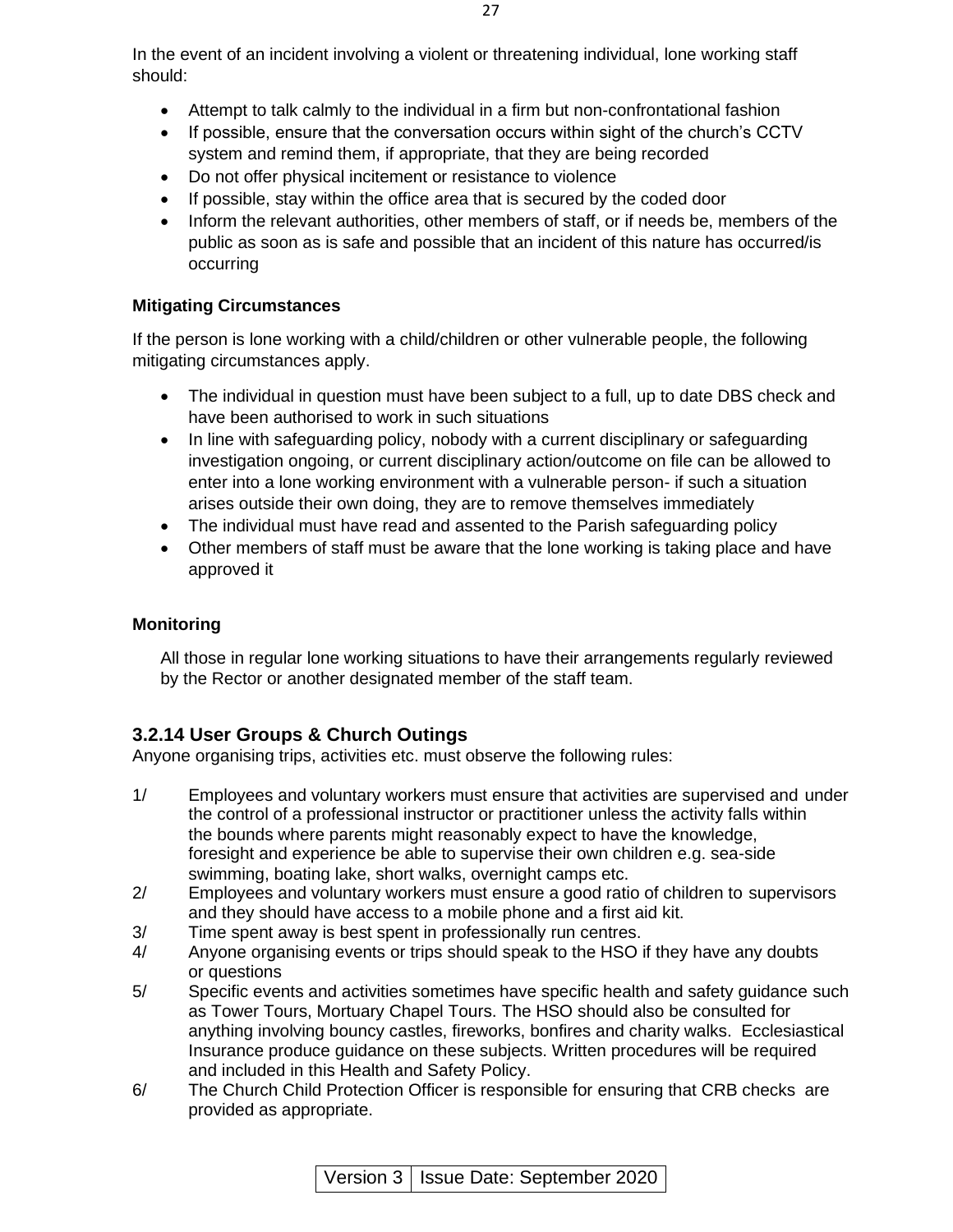#### **3.2.15 Workplace Inspection**

The HSO has overall responsibility for ensuring that standards are maintained and effectively supervised during work periods. The PCC also have responsibilities for ensuring ongoing compliance in their areas.

The Liverpool Parish Church Monthly Safety & Fire Inspection Log in **Appendix 8** provides a routine inspection checklist to confirm ongoing compliance. The Rector and H&S Sub Committee will also undertake a bi-annual review inspection to ensure that standards are maintained.

#### **3.2.16 Food Hygiene**

The church will provide and maintain suitable facilities for hygienic food preparation. The following rules must be observed:

- 1/ Surfaces should be washed and disinfected before and after preparing any food.
- 2/ Hands should be washed before preparation of food, and any wounds covered with a plaster or bandage.
- 3/ Sinks should be cleaned and disinfected before washing any food.
- 4/ Food stuffs may only be prepared in the following areas: FIRST FLOOR KITCHEN ALEXANDRA ROOM KITCHEN.
- 5/ We ensure that all hirers who wish to provide foodstuffs are advised of the facilities and procedures.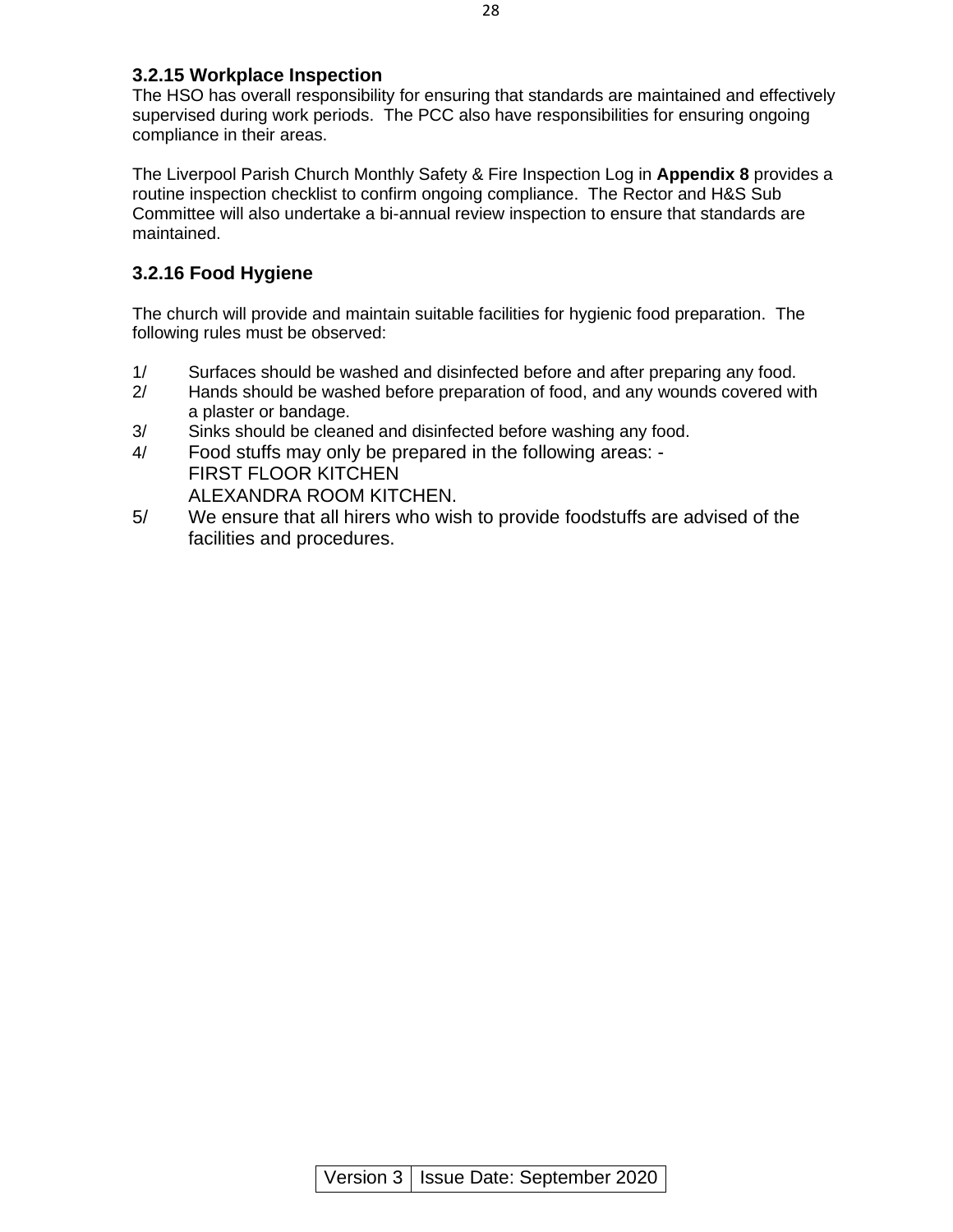

# **Risk Assessments**

# **4.1 Fire Risk Assessments**

From October 2006 risk assessments for fire are required to be documented by virtue of article 5 of The Regulatory Reform (Fire Safety) Order, 2005. The following Fire Safety Risk Assessment includes considerations outlined in the Fire Safety Risk Assessments – Small and Medium Places of Assembly (05 FRSD 03338 (b)).

The following table provides a record of the assessment for different areas within the premises and the associated controls to minimise risk and mitigate any fires that might occur. Additional control measures with suggested timescales for implementation are included, as appropriate on an attached report.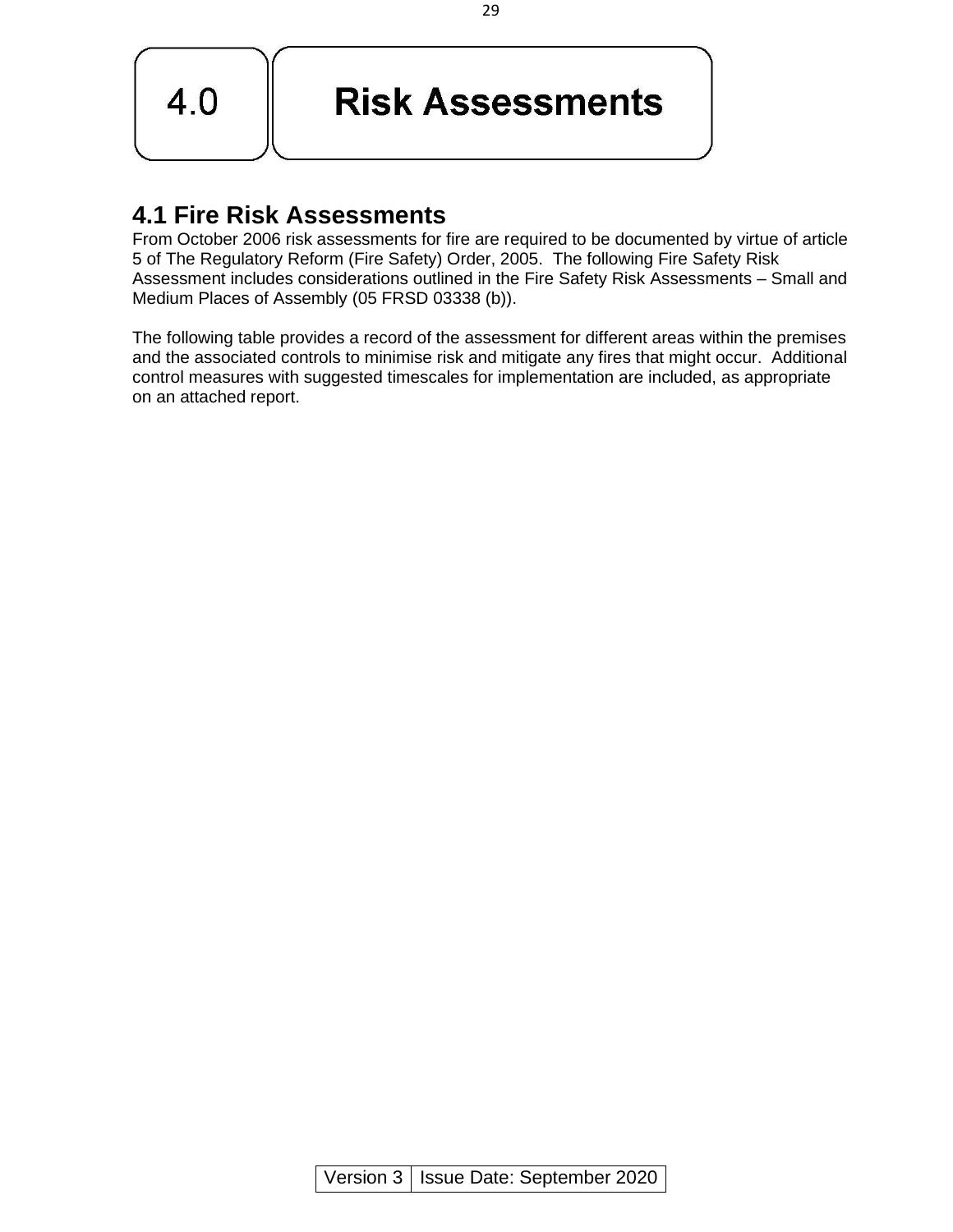# **Fire Risk Assessment Record**

**ASSESSMENT No:** 4.1 **LOCATION or TASK:** Fire Safety **DATE:**

### **ASSESSOR: REVIEW DATE**

| Area / Use                                                        | Sources of<br>Ignition &<br><b>Fuel</b>                                                          | <b>People at Risk</b>                                                              | <b>Risk of Fire</b><br>Occurring                                                                                                  | <b>Reduction</b><br><b>Measures (Fire</b><br>Causes)                                                                                                                                                                                 | <b>Reduction Measures (to</b><br>People)                                                                                                                                                                                                                                                                                                                                                                                                                                                                                                                                                                                                                                                                       | <b>Risk</b> | <b>Additional Control Measures</b><br><b>Identified</b>                                                                                                                                                                                                                                                                         |
|-------------------------------------------------------------------|--------------------------------------------------------------------------------------------------|------------------------------------------------------------------------------------|-----------------------------------------------------------------------------------------------------------------------------------|--------------------------------------------------------------------------------------------------------------------------------------------------------------------------------------------------------------------------------------|----------------------------------------------------------------------------------------------------------------------------------------------------------------------------------------------------------------------------------------------------------------------------------------------------------------------------------------------------------------------------------------------------------------------------------------------------------------------------------------------------------------------------------------------------------------------------------------------------------------------------------------------------------------------------------------------------------------|-------------|---------------------------------------------------------------------------------------------------------------------------------------------------------------------------------------------------------------------------------------------------------------------------------------------------------------------------------|
| Main<br>Church,<br>Including<br>Vestry,<br>Sacristy &<br>Chapels. | Candles.<br>heating<br>equipment,<br>church<br>structure<br>(high<br>proportion of<br>dry wood). | Staff, Volunteers,<br>Visitors,<br>Contractors &<br>Members of the<br>Congregation | Fire resulting<br>from poorly<br>maintained<br>equipment.<br>Accidental<br>fires.<br>Candles.<br>notably at<br>Carol<br>Services. | Staff and volunteers<br>training and vigilance<br>in reporting defective<br>equipment. Controls<br>for maintenance of<br>heating equipment.<br>Supervisory<br>arrangements and<br>separate risk<br>assessment for Carol<br>Services. | No automatic system. Warning<br>is verbal by service leader,<br>churchwarden, sidesperson.<br>Serviced fire extinguishers are<br>set at appropriate places<br>around the church.<br>Designated fire exits and fire<br>resisting construction in<br>accordance with construction<br>building control requirement.<br>Staff, volunteers, Church<br>Wardens and Sidespersons<br>awareness of escape routes<br>with limited travel distances.<br>Availability of phone in the<br>Parish Office to alert<br>emergency services.<br>The main exits are the main<br>east door and the garden door.<br>For those people near the<br>sanctuary and vestries, the<br>Garden door between choir is<br>the nearest egress. | Low/<br>Med | Churchwardens / sides people to<br>be particularly aware of the needs<br>of the elderly / less mobile /<br>special needs.<br>There may be problems<br>associated with sight / hearing /<br>mobility / comprehension. Aisles<br>to be kept clear of obstructions.<br>Churchwardens to be made aware<br>of evacuation procedures. |
|                                                                   | Portable<br>Electrical<br>Appliances<br>and                                                      | Staff, Volunteers,<br>Visitors,<br>Contractors &<br>Members of the                 | Poorly<br>serviced or<br>unsafe<br>circuits and                                                                                   | <b>Electrical installations</b><br>professionally installed<br>and maintained by<br>competent electrical                                                                                                                             | As above.                                                                                                                                                                                                                                                                                                                                                                                                                                                                                                                                                                                                                                                                                                      | Low/M<br>ed | None.                                                                                                                                                                                                                                                                                                                           |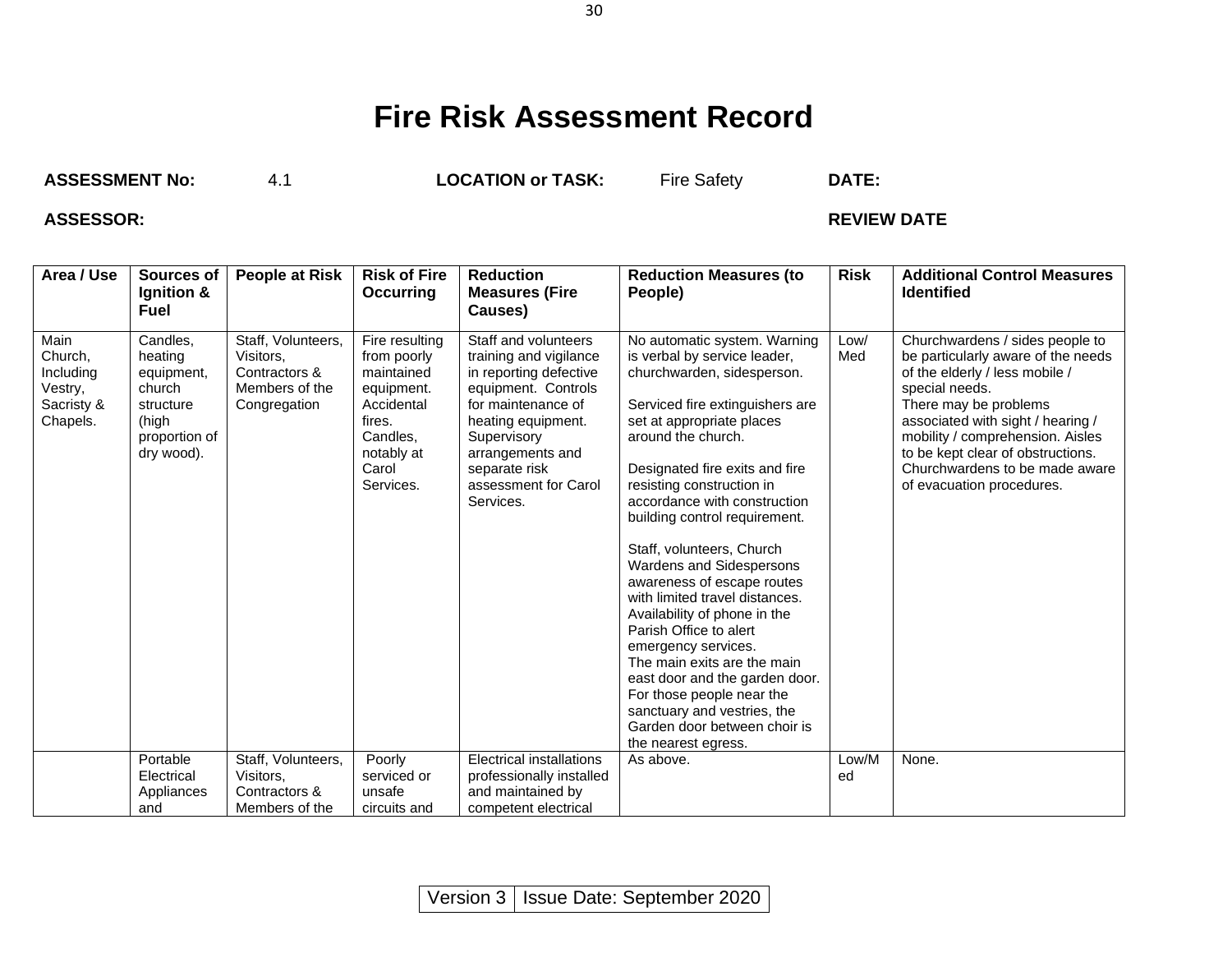|                                                                                                             | Electrical<br>Installations.                                   | Congregation.                                                                       | electrical<br>equipment.<br>Overloaded<br>sockets.                                                                             | contractors.<br>Programme for<br>inspection of fixed<br>electrical services in<br>accordance with IEE<br>recommendations.<br>Programme in place<br>for portable appliance<br>testing.<br>Diligence in use of<br>portable appliances<br>which are routinely<br>checked during use.<br>Staff and volunteers<br>reporting of defective<br>equipment.                                                                                                                                                               |                                                                                                                                                                                                     |             |       |
|-------------------------------------------------------------------------------------------------------------|----------------------------------------------------------------|-------------------------------------------------------------------------------------|--------------------------------------------------------------------------------------------------------------------------------|-----------------------------------------------------------------------------------------------------------------------------------------------------------------------------------------------------------------------------------------------------------------------------------------------------------------------------------------------------------------------------------------------------------------------------------------------------------------------------------------------------------------|-----------------------------------------------------------------------------------------------------------------------------------------------------------------------------------------------------|-------------|-------|
|                                                                                                             | Gas Boiler                                                     | Staff, Volunteers,<br>Visitors,<br>Contractors &<br>Members of the<br>Congregation. | Fire resulting<br>from poorly<br>maintained<br>equipment.                                                                      | Gas appliance service<br>inspection.                                                                                                                                                                                                                                                                                                                                                                                                                                                                            | As above.                                                                                                                                                                                           | Low/M<br>ed | None  |
|                                                                                                             | Arson                                                          | Staff, Volunteers,<br>Visitors.<br>Contractors &<br>Members of the<br>Congregation. | Deliberate fire<br>lighting.                                                                                                   | Safe storage of waste<br>and clearance of<br>combustible materials<br>in Churchyard.                                                                                                                                                                                                                                                                                                                                                                                                                            | As above.                                                                                                                                                                                           | Med         | None  |
| Refectory,<br>Refectory<br>Kitchen,<br>Alexandra<br>Room,<br>Alexandra<br>Room<br>Kitchen and<br>Quiet Room | Heating<br>equipment,<br>Cooking and<br>catering<br>equipment. | Staff, Volunteers,<br>Visitors,<br>Contractors &<br>Members of the<br>Congregation. | Electrical<br>ignition. Fire<br>resulting from<br>poorly<br>maintained<br>equipment.<br>Accidental<br>and deliberate<br>fires. | All equipment switched<br>off when not in use<br>and after kitchen<br>activities. Safe storage<br>of waste and<br>clearance of<br>combustible materials.<br><b>Electrical installations</b><br>professionally installed<br>and maintained by<br>competent electrical<br>contractors.<br>Programme for<br>inspection of fixed<br>electrical services in<br>accordance with IEE<br>recommendations.<br>Programme in place<br>for portable appliance<br>testing.<br>Staff and volunteers<br>reporting of defective | As above.<br>Egress from refectory via main<br>stairs and Gladstone Flat<br>Stairs.<br>Egress from basement rooms<br>via main stairs or through<br>Alexandra Room fire exit on to<br>Chapel Street. | Med/Lo<br>W | None. |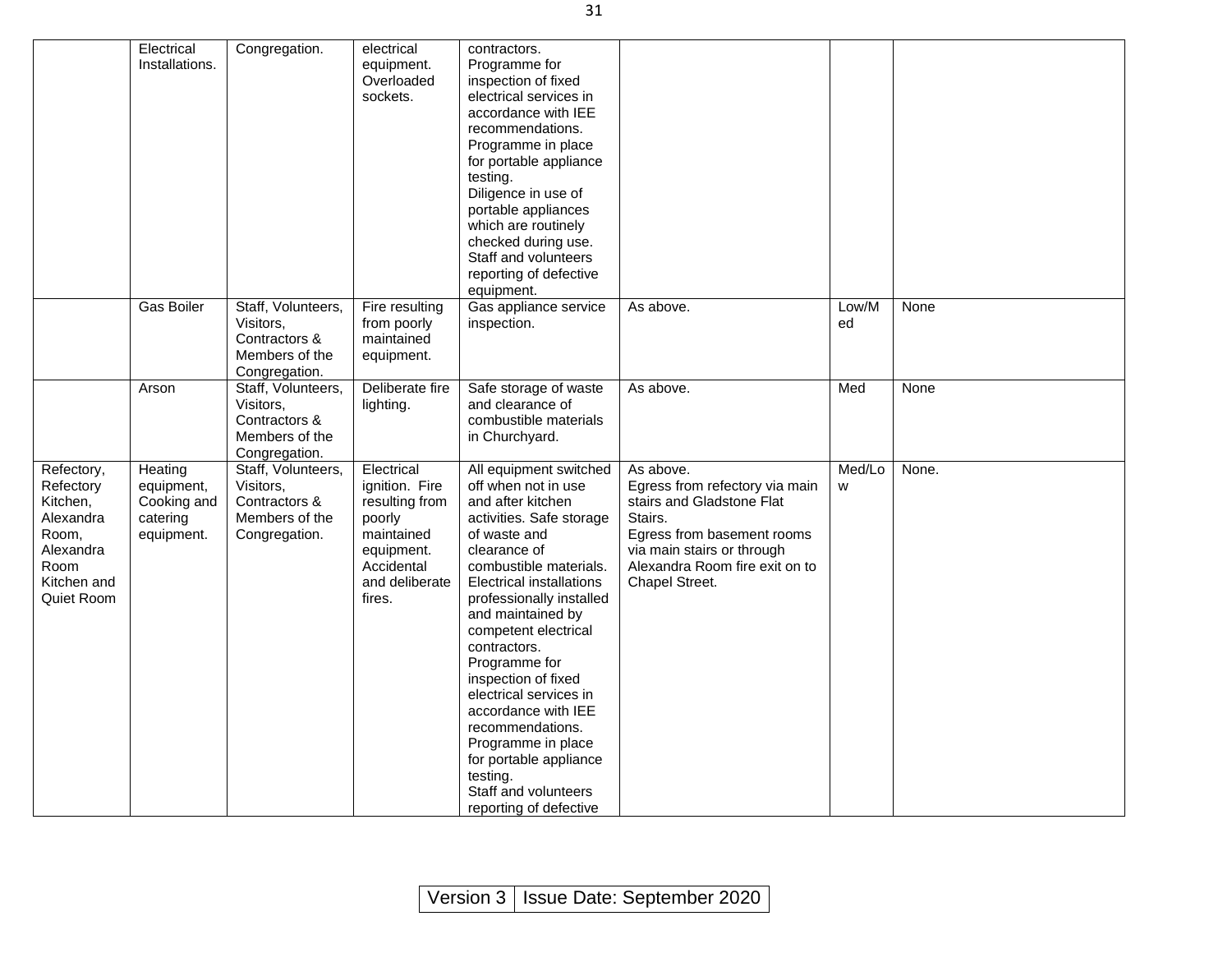|                    |                     |                                                                                     |                                                                                                                                | equipment.                                                                                                                                                                                                                                                                                                                                                                                                                        |                                                                             |             |                                                                       |
|--------------------|---------------------|-------------------------------------------------------------------------------------|--------------------------------------------------------------------------------------------------------------------------------|-----------------------------------------------------------------------------------------------------------------------------------------------------------------------------------------------------------------------------------------------------------------------------------------------------------------------------------------------------------------------------------------------------------------------------------|-----------------------------------------------------------------------------|-------------|-----------------------------------------------------------------------|
| Ringing<br>Chamber | Church<br>structure | Staff, Volunteers,<br>Visitors,<br>Contractors &<br>Members of the<br>Congregation. | Electrical<br>ignition. Fire<br>resulting from<br>poorly<br>maintained<br>equipment.<br>Accidental<br>and deliberate<br>fires. | Safe storage of waste<br>and clearance of<br>combustible materials.<br>Electrical installations<br>professionally installed<br>and maintained by<br>competent electrical<br>contractors.<br>Programme for<br>inspection of fixed<br>electrical services in<br>accordance with IEE<br>recommendations.<br>Programme in place<br>for portable appliance<br>testing.<br>Staff and volunteers<br>reporting of defective<br>equipment. | As above. Egress from<br>Ringing Chamber is via the<br><b>Tower Stairs.</b> | Med/Lo<br>W | Tower Stairs to be kept free of<br>objects and clear of obstructions. |
| Clock<br>Chamber   | Church<br>structure | Staff, Volunteers,<br>Visitors,<br>Contractors &<br>Members of the<br>Congregation. | Electrical<br>ignition. Fire<br>resulting from<br>poorly<br>maintained<br>equipment.<br>Accidental<br>and deliberate<br>fires. | Safe storage of waste<br>and clearance of<br>combustible materials.<br>Electrical installations<br>professionally installed<br>and maintained by<br>competent electrical<br>contractors.<br>Programme for<br>inspection of fixed<br>electrical services in<br>accordance with IEE<br>recommendations.<br>Programme in place<br>for portable appliance<br>testing.<br>Staff and volunteers<br>reporting of defective<br>equipment. | As above. Egress from<br>Ringing Chamber is via the<br><b>Tower Stairs.</b> | Med/Lo<br>W | Tower Stairs to be kept free of<br>objects and clear of obstructions. |
| Bell<br>Chamber    | Church<br>structure | Staff, Volunteers,<br>Visitors,<br>Contractors &<br>Members of the<br>Congregation. | Electrical<br>ignition. Fire<br>resulting from<br>poorly<br>maintained<br>equipment.<br>Accidental<br>and deliberate<br>fires. | Safe storage of waste<br>and clearance of<br>combustible materials.<br>Electrical installations<br>professionally installed<br>and maintained by<br>competent electrical<br>contractors.<br>Programme for                                                                                                                                                                                                                         | As above. Egress from<br>Ringing Chamber is via the<br><b>Tower Stairs.</b> | Med/Lo<br>W | Tower Stairs to be kept free of<br>objects and clear of obstructions. |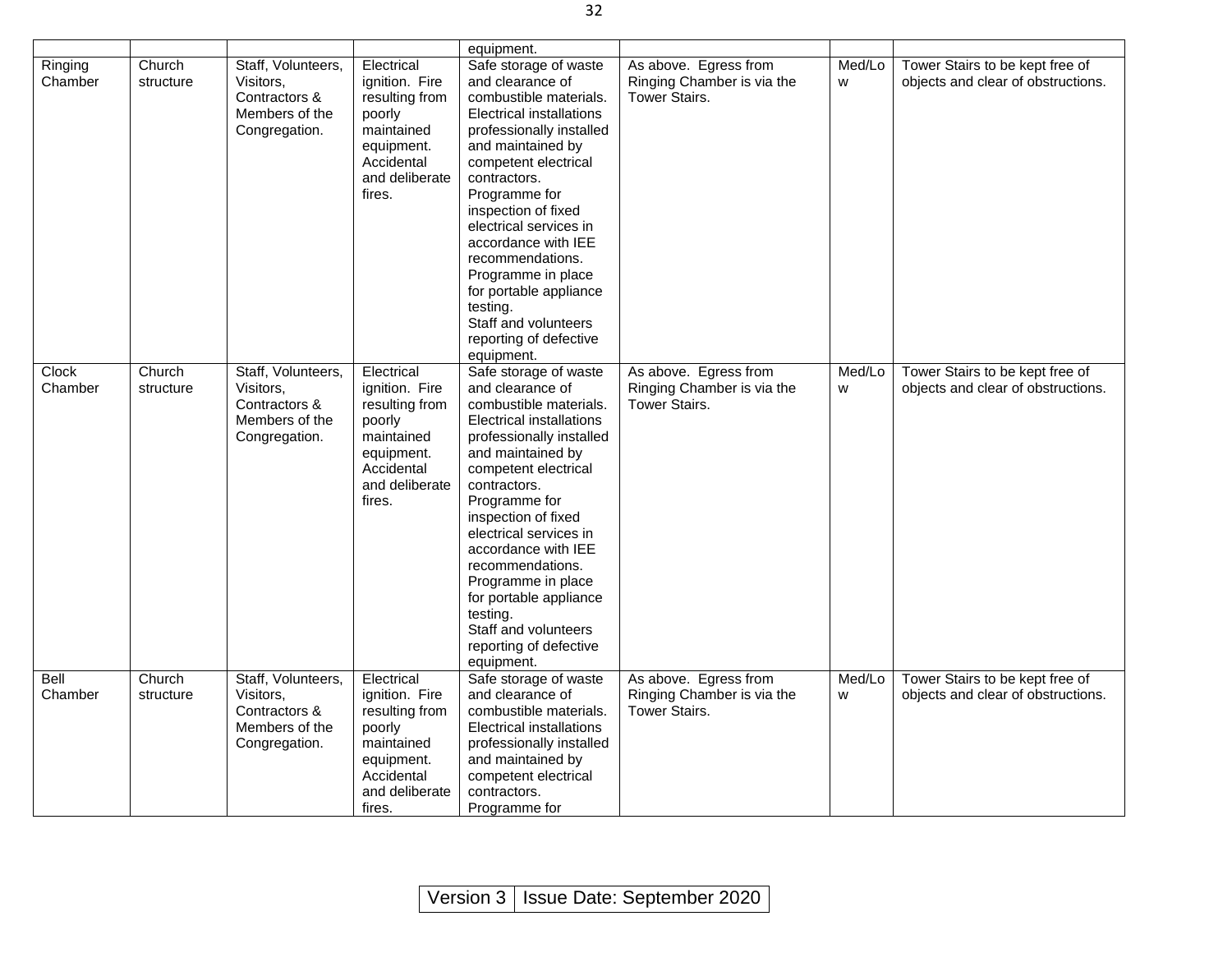|  | inspection of fixed<br>electrical services in<br>accordance with IEE<br>recommendations. |  |
|--|------------------------------------------------------------------------------------------|--|
|  | Programme in place<br>for portable appliance                                             |  |
|  | testing.                                                                                 |  |
|  | Staff and volunteers                                                                     |  |
|  | reporting of defective<br>equipment.                                                     |  |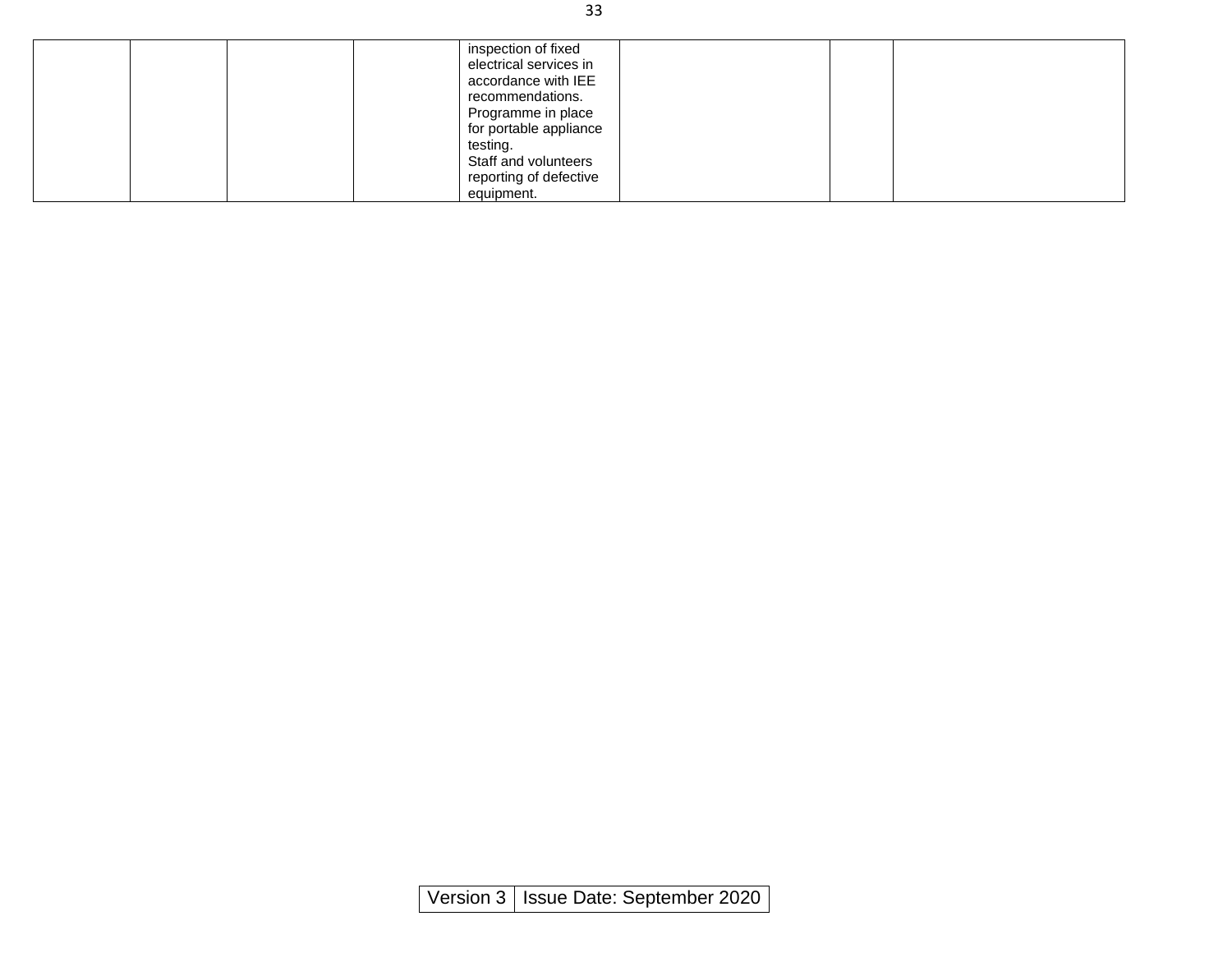| <b>Assessment Number</b>     | <b>Date of Assessment</b> |
|------------------------------|---------------------------|
| <b>4.2 Electrical Safety</b> |                           |

| <b>Person Undertaking Assessment</b> | <b>Review Date</b> |
|--------------------------------------|--------------------|
|                                      |                    |

#### **Details of Area or Activity Assessed**

Electrical safety to include consideration for the safety of electrical installations and portable electrical equipment.

#### **Details of Hazards, Persons Affected**

Hazards associated with risk of electrical shock from use of equipment and installations. Persons affected include staff, volunteers, visitors, contractors & members of the congregation.

#### **Existing Control Measures**

Staff and volunteers trained to advise Liverpool Parish Church HSO of defective equipment and arrangements are in place to ensure that items are removed from service. Work is undertaken by competent electricians in accordance with IEE requirements.

There is a programme for both portable appliance inspections and fixed installation inspections in accordance with HSE and BS 7671: 2001 guidelines.

#### **Additional Control Measures Identified**

Staff and volunteer's awareness training to be provided. Check to be made to ensure records of PAT and fixed installation inspections are available.

| <b>Issue</b>                                                   | <b>Person Responsible</b> | <b>Timescale for</b> |
|----------------------------------------------------------------|---------------------------|----------------------|
| Staff and volunteer's<br>awareness training to be<br>provided. |                           |                      |
| Check to be made to ensure<br>records of PAT and fixed         |                           |                      |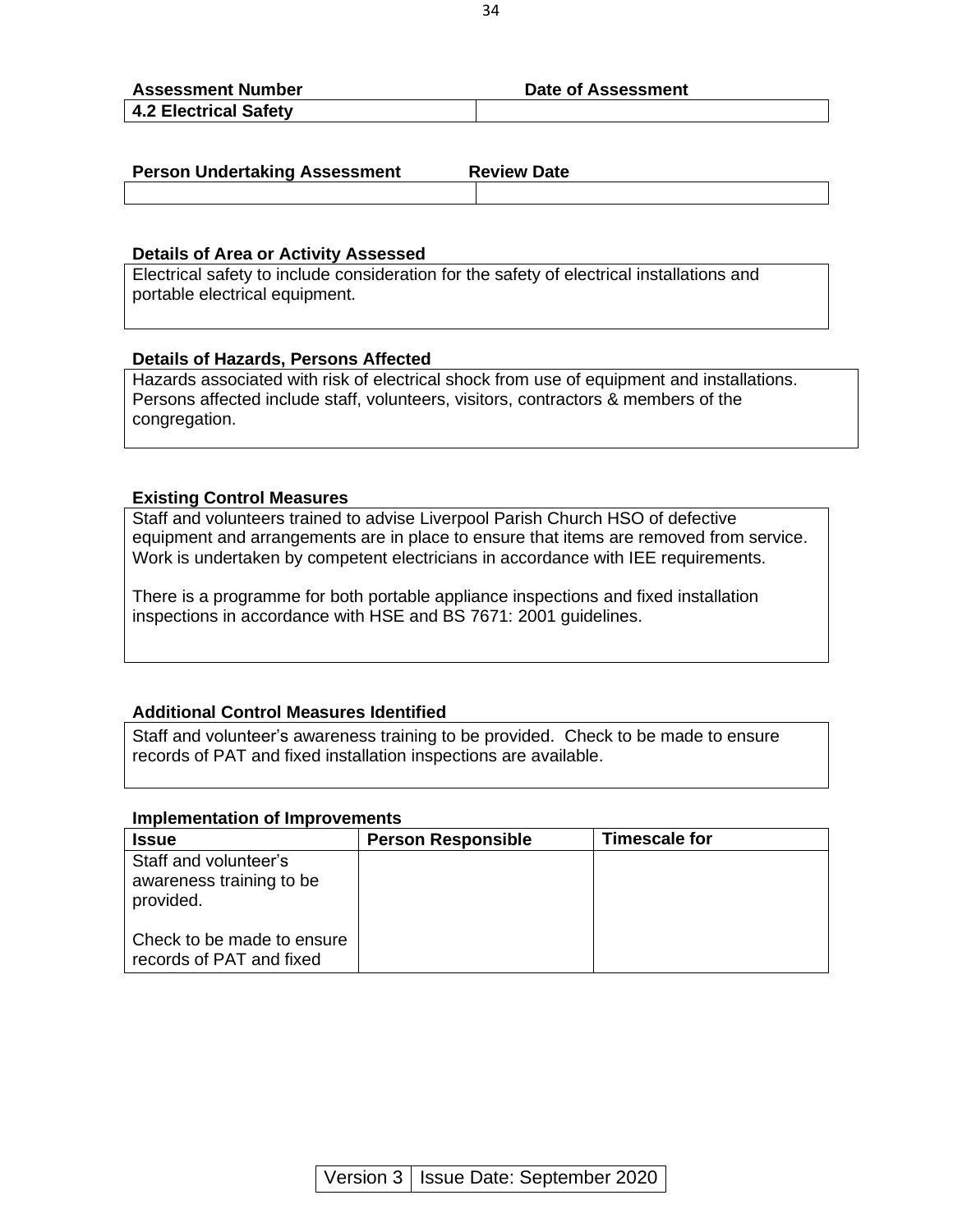| <b>Assessment Number</b>         | <b>Date of Assessment</b> |
|----------------------------------|---------------------------|
| 4.3 Access, Slips, Trips & Falls |                           |

| <b>Person Undertaking Assessment</b> | <b>Review Date</b> |
|--------------------------------------|--------------------|
|                                      |                    |

#### **Details of Area or Activity Assessed**

Flooring and walkways within all locations to take account of staff and volunteers, contractors, visitors and members of the public.

#### **Details of Hazards, Persons Affected**

Hazards associated with slippery and uneven surfaces and walkways throughout the premises and the area outside. Hazards associated with poor access and egress to and from buildings and slippery surfaces during cleaning operations. Persons affected include staff, volunteers, visitors, contractors & members of the congregation.

#### **Existing Control Measures**

Housekeeping standards are maintained to a good standard to ensure walkways are kept clear and means of escape are maintained during operational times. Cleaning is generally undertaken outside of main use times to minimise risks to staff and volunteers from wet floors. Staff and volunteers trained to ensure slippery floor signs are used and to clear spillages promptly. Staff and volunteers encouraged to dry wet floor surfaces after cleaning, wherever possible. Adequate levels of external lighting.

#### **Additional Control Measures Identified**

Monthly Safety Inspection form to be introduced to encourage checking and maintenance of good standards. Assessment to be made of external lighting levels to ensure this is to adequate standard.

| <b>Issue</b>                                                                                                                                  | <b>Person Responsible</b> | <b>Timescale for</b><br>Improvement |
|-----------------------------------------------------------------------------------------------------------------------------------------------|---------------------------|-------------------------------------|
| Bi - Monthly Safety<br>Inspection form to be<br>introduced to encourage<br>checking and maintenance<br>of good standards.                     |                           |                                     |
| Assessment to be made of<br>external lighting levels to<br>ensure this is to adequate<br>standard. Installation<br>inspections are available. |                           |                                     |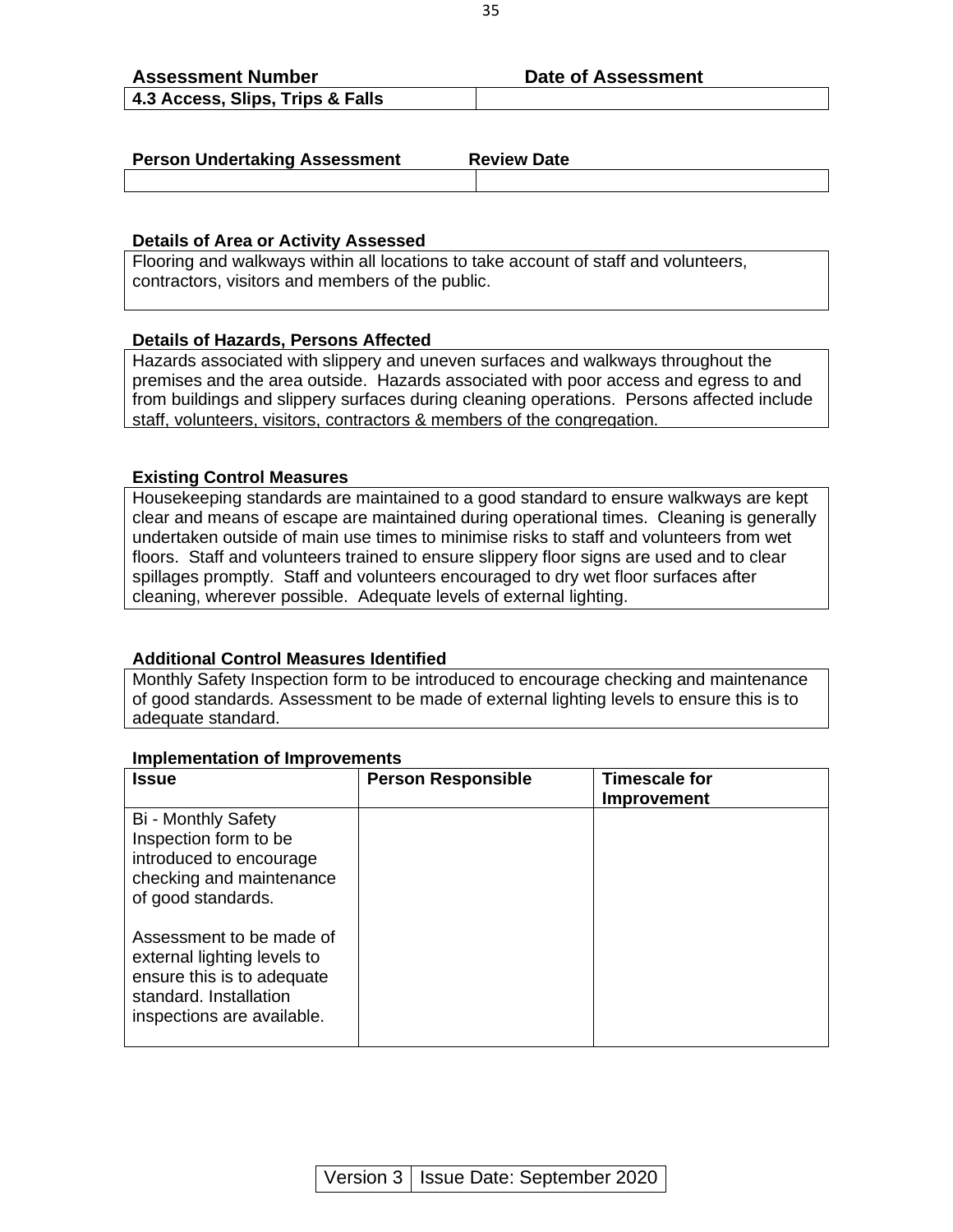| <b>Assessment Number</b> | Date of Assessment |
|--------------------------|--------------------|
| 4.4 Hazardous Substances |                    |
|                          |                    |

## **Person Undertaking Assessment Fig. 2.1 Review Date**

#### **Details of Area or Activity Assessed**

Chemicals used on site are limited to those used as part of the cleaning activities and limited maintenance activities. Substances selected for safety reasons as safe for use in favour of hazardous substances, wherever possible.

#### **Details of Hazards, Persons Affected**

Hazards associated with exposure to substances that can cause illness or injury, such as corrosive, irritant, toxic or sensitising agents. Hazards associated with ingestion, inhalation, and contact from absorption through skin or injection. Asbestos containing materials (ACMs) within the building structure have not been clarified. Persons affected include staff, volunteers, visitors, contractors &

#### **Existing Control Measures**

Basic training given to relevant staff and volunteers as part of their induction. Chemicals in use are selected on the basis of selecting the least hazardous products. Common-sense measures in relation to use of chemicals and use of personal protective equipment, such as gloves. Use of previously approved premises, for which data sheets are available within each location. Chemicals to be kept labelled and to be stored in designated cupboards and not left out. A survey has been done to confirm presence, or otherwise, of ACMs and areas are confirmed where the material is.

#### **Additional Control Measures Identified**

An inventory of hazardous substances to be prepared. Material Safety Data Sheets to be checked to ensure that they are comprehensive and the assessment form to be applied in order to consider chemical use and application of control measures. Staff and volunteers to be provided with instruction on safe use based on assessment control measures and to have access to COSHH information, which is provided at point of use and the main office.

Provision of PPE to be checked in the light of assessments undertaken to confirm that it is suitable.

Arrangement to be made to ensure contractors are advised of the location of ACMs relevant to their work activity.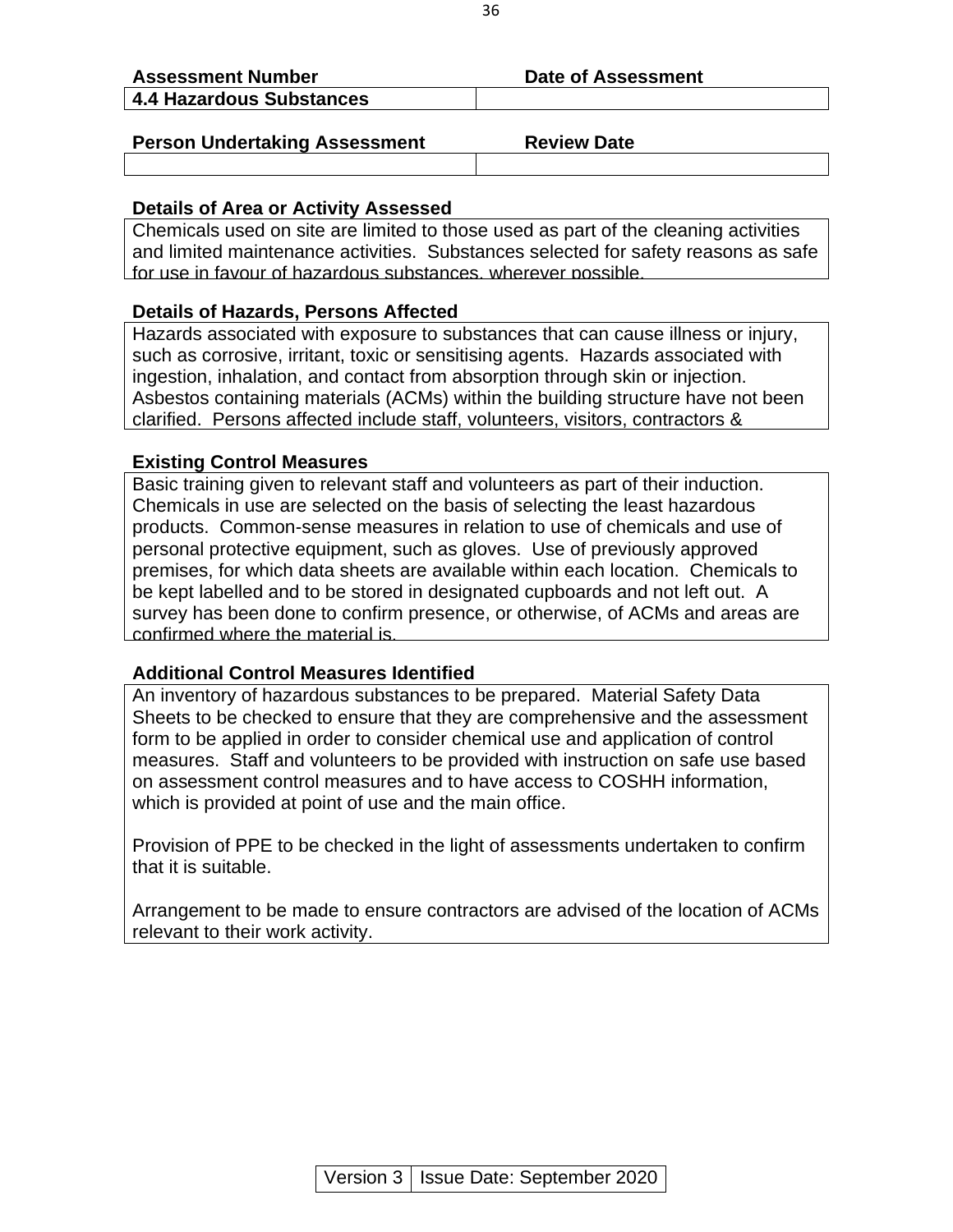| <b>Issue</b>                                                                                                                                                                                                                                                                                                                                                                                                                                                                                                                                                                                                                    | <b>Person Responsible</b> | <b>Timescale for</b><br>Improvement |
|---------------------------------------------------------------------------------------------------------------------------------------------------------------------------------------------------------------------------------------------------------------------------------------------------------------------------------------------------------------------------------------------------------------------------------------------------------------------------------------------------------------------------------------------------------------------------------------------------------------------------------|---------------------------|-------------------------------------|
| An inventory of hazardous<br>substances to be<br>prepared. Material Safety<br>Data Sheets to be<br>checked to ensure that<br>they are comprehensive<br>and the assessment form<br>to be applied in order to<br>consider chemical use<br>and application of control<br>measures. Staff and<br>volunteers to be provided<br>with instruction on safe<br>use based on assessment<br>control measures and to<br>have access to COSHH<br>information, which is<br>provided at point of use and<br>the main office.<br>Provision of PPE to be<br>checked in the light of<br>assessments undertaken to<br>confirm that it is suitable. |                           |                                     |
| Arrangement to be made to<br>ensure contractors are<br>advised of the location of<br>ACMs relevant to their work<br>activity.                                                                                                                                                                                                                                                                                                                                                                                                                                                                                                   |                           |                                     |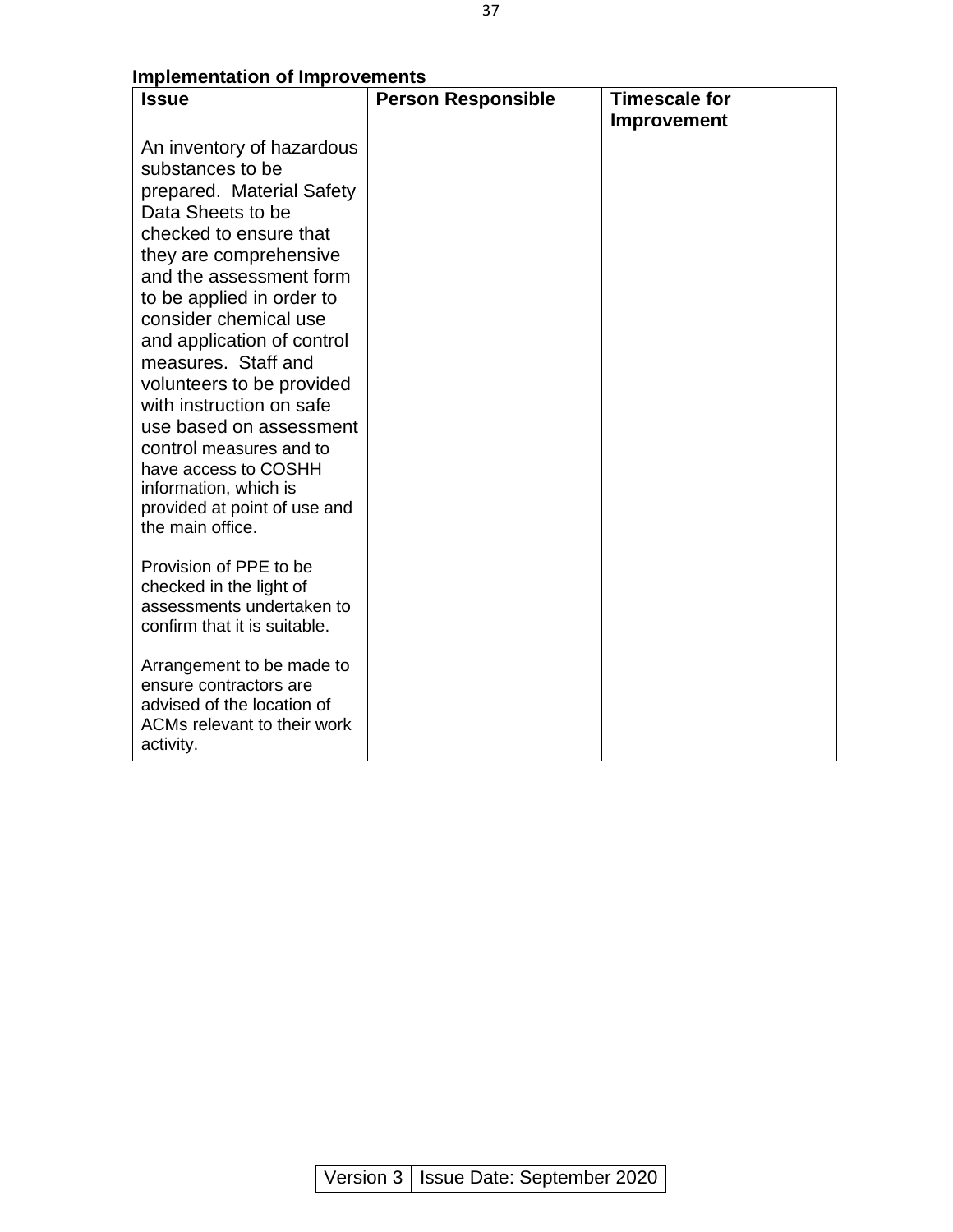| <b>Assessment Number</b>             | Date of Assessment |
|--------------------------------------|--------------------|
| 4.5 Machinery & Equipment Safety     |                    |
|                                      |                    |
| <b>Person Undertaking Assessment</b> | <b>Review Date</b> |
|                                      |                    |

#### **Details of Area or Activity Assessed**

Plant and equipment include such items as ovens, cookers, office equipment and water heaters. Gas boiler for heating.

#### **Details of Hazards, Persons Affected**

Hazards associated with electrical safety, access to moving parts of machinery, gas safety risk associated with fire, explosion and carbon monoxide due to incomplete combustion for gas boilers. Persons affected include staff, volunteers, members of the congregation, and contractors.

#### **Existing Control Measures**

Gas boilers are serviced annually by a Gas Safe Register engineer. Other equipment is routinely checked and repaired, as required and use is restricted to authorised personnel.

#### **Additional Control Measures Identified**

Equipment servicing and maintenance record to be completed, under the control of the HSO *Appendix 6*.

Clear directions to be given to ensure that staff and volunteers do not use equipment unless they have been formally trained and authorised and arrangements for removing and reporting of defective equipment.

| <b>Issue</b>                                                                                                                                                                                                                            | <b>Person Responsible</b> | <b>Timescale for</b><br><b>Improvement</b> |
|-----------------------------------------------------------------------------------------------------------------------------------------------------------------------------------------------------------------------------------------|---------------------------|--------------------------------------------|
| Equipment servicing and<br>maintenance record to be<br>completed, under the control<br>of the HSO Appendix 6.                                                                                                                           |                           |                                            |
| Clear directions to be given<br>to ensure that staff and<br>volunteers do not use<br>equipment unless they have<br>been formally trained and<br>authorised and<br>arrangements for removing<br>and reporting of defective<br>equipment. |                           |                                            |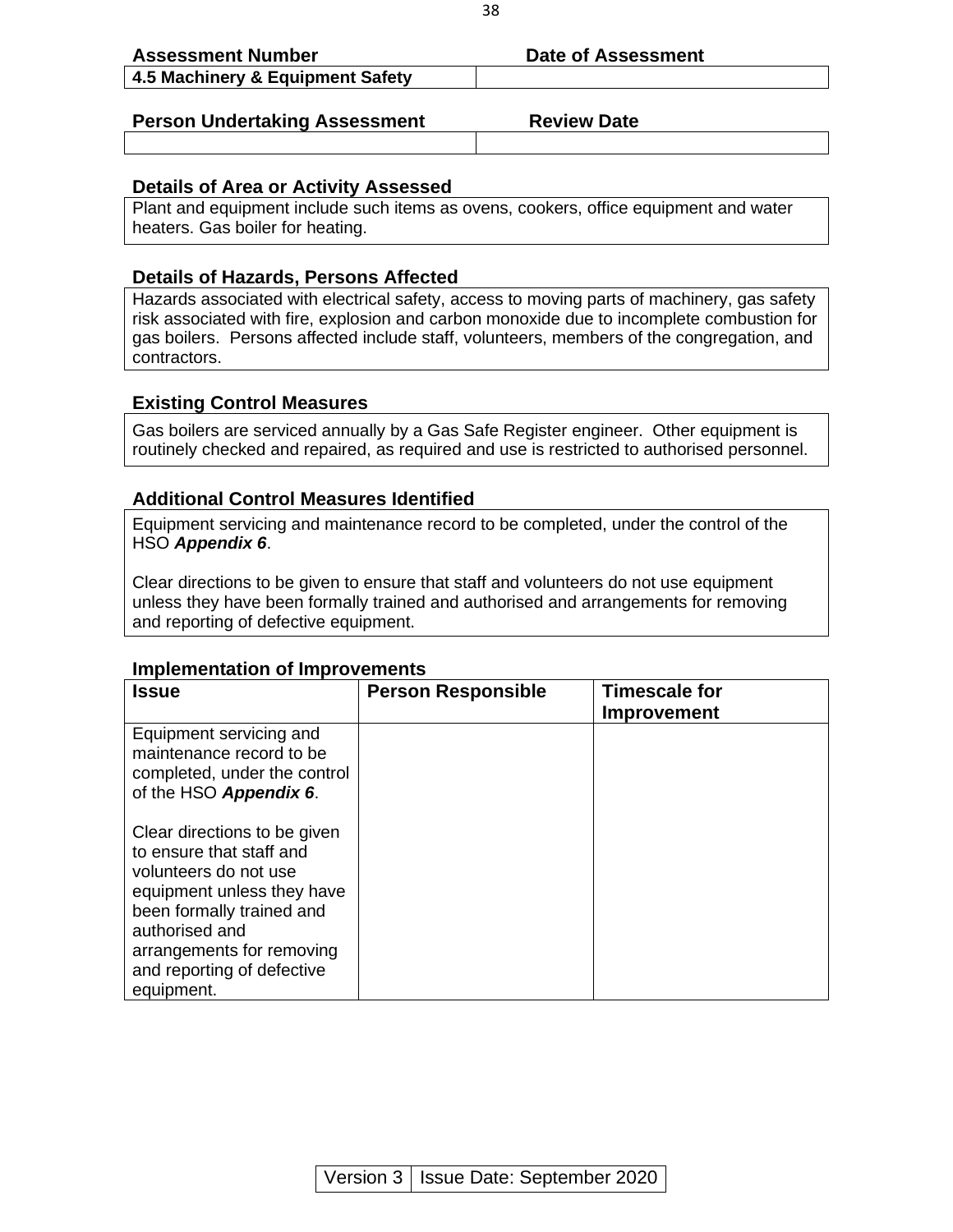| <b>Assessment Number</b>             | Date of Assessment |  |
|--------------------------------------|--------------------|--|
| 4.6 Manual Handling                  |                    |  |
|                                      |                    |  |
| <b>Person Undertaking Assessment</b> | <b>Review Date</b> |  |

#### **Details of Area or Activity Assessed**

Routine work undertaken by all staff and volunteers include a requirement to undertake manual handling on a routine basis. This will include moving furniture, chairs and other equipment.

#### **Details of Hazards, Persons Affected**

Hazards associated with risk of injury (back, fingers, feet and trunk) associated with extreme manual handling, or use of unsafe methods. Persons affected include staff, volunteers, and contractors.

#### **Existing Control Measures**

For handling chairs, to not stack chairs more than seven high. To not carry more than two at a time. To make sure rows have sufficient space between them. To not obstruct exits with chairs. Do not carry chairs long distances without taking rests.

For furniture, staging and tables to always use two people to carry heavy items and take rests. Ensure route and location is clear of obstructions.

#### **Additional Control Measures Identified**

Staff and volunteers to be trained in safe handling techniques and records maintained in accordance with good practice.

| <b>Issue</b>                                                                                                                        | <b>Person Responsible</b> | <b>Timescale for</b><br>Improvement |
|-------------------------------------------------------------------------------------------------------------------------------------|---------------------------|-------------------------------------|
| Staff and volunteers to be<br>trained in safe handling<br>techniques and records<br>maintained in accordance<br>with good practice. |                           |                                     |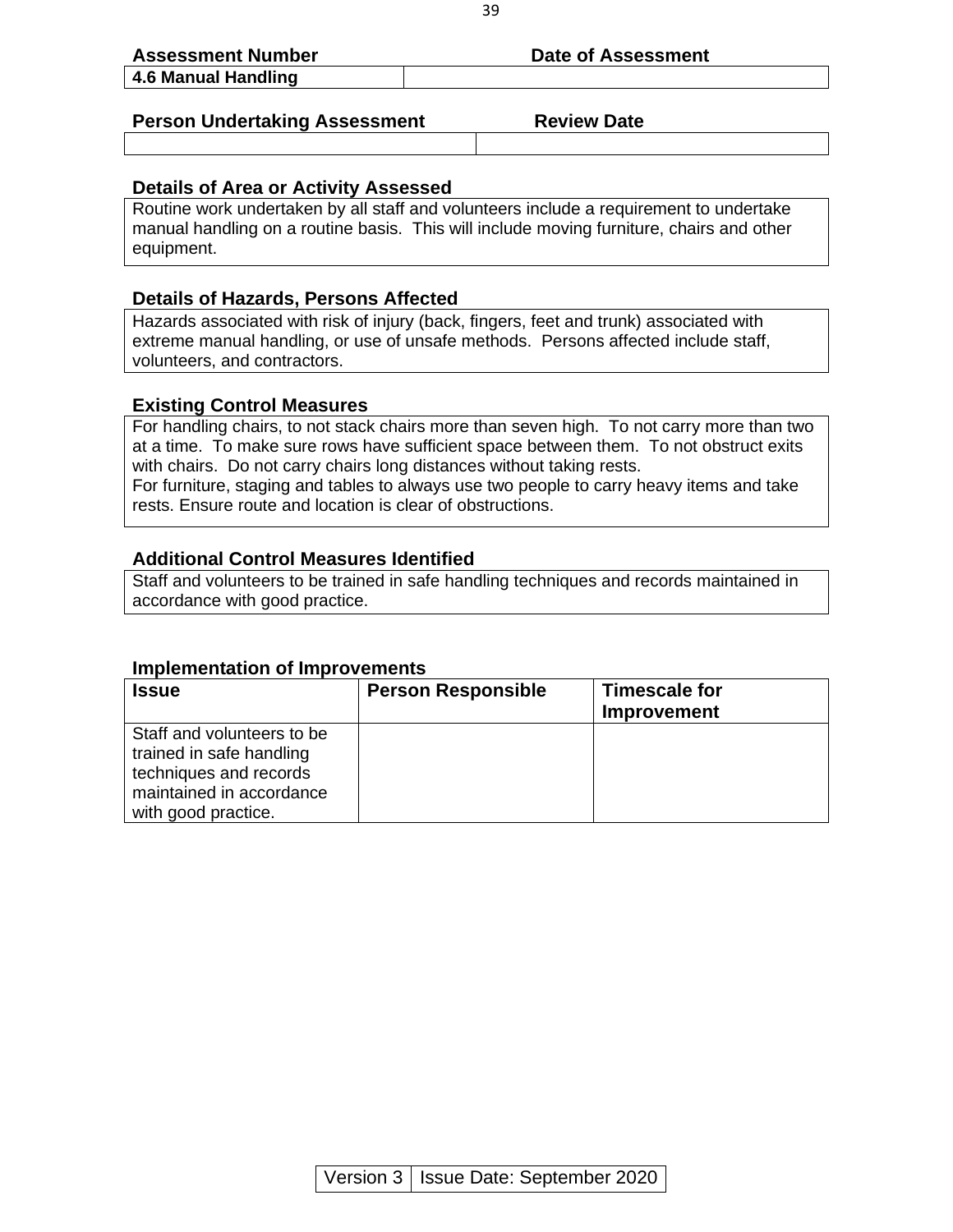| <b>Assessment Number</b>                                 | Date of Assessment |
|----------------------------------------------------------|--------------------|
| 4.7 Visitors, Contractors & Vulnerable<br><b>Persons</b> |                    |
|                                                          |                    |

#### **Person Undertaking Assessment Fig. 2.1 Review Date**

### **Details of Area or Activity Assessed**

Visitors and members of the congregation will include vulnerable groups such as children, the elderly and those with disabilities. Liverpool Parish Church need to ensure that contractors providing services to the organisation work in a safe manner and are aware of and adhere to the Liverpool Parish Church established policy and procedures. There are currently no young persons who routinely work. Consideration will also be needed for new and expectant mothers, when the church is advised of relevant staff and volunteer's status.

# **Details of Hazards, Persons Affected**

Hazards associated with visitors, and contractors are likely to be similar to those associated with staff and volunteers working in the premises. Particular issues relate to possible injury resulting from slips and falls and emergency escape from the buildings. Contractors need to be made aware of and follow procedures to ensure that they do not put staff and volunteers and members of the public at risk and also ensure that they are aware of emergency arrangements. Other than work experience students, it is unlikely that children and young persons will be involved in the Church operation, other than as members of the congregation. New and expectant mothers could potentially be employed. Persons affected include staff, volunteers, members of the congregation and contractors.

## **Existing Control Measures**

Staff and volunteers are aware of the need for safe working practices and arrangements to ensure that visitors and contractors are not put at risk. Any children visiting as members of the public will be closely supervised and restricted from areas where there are potential dangers (i.e. where there is machinery, balcony (only under supervision), cooking and hot surfaces. The PCC ensure that competent contractors are used. The PCC are also responsible for supervising work undertaken by contractors.

## **Additional Control Measures Identified**

For significant contract work, the contractor must be made aware of their responsibilities to follow Liverpool Parish Church Health and Safety Policy & Risk Assessments. Policy to be developed for documented review and risk assessment for any staff and volunteers who advise pregnancy and on new mother return to work.

40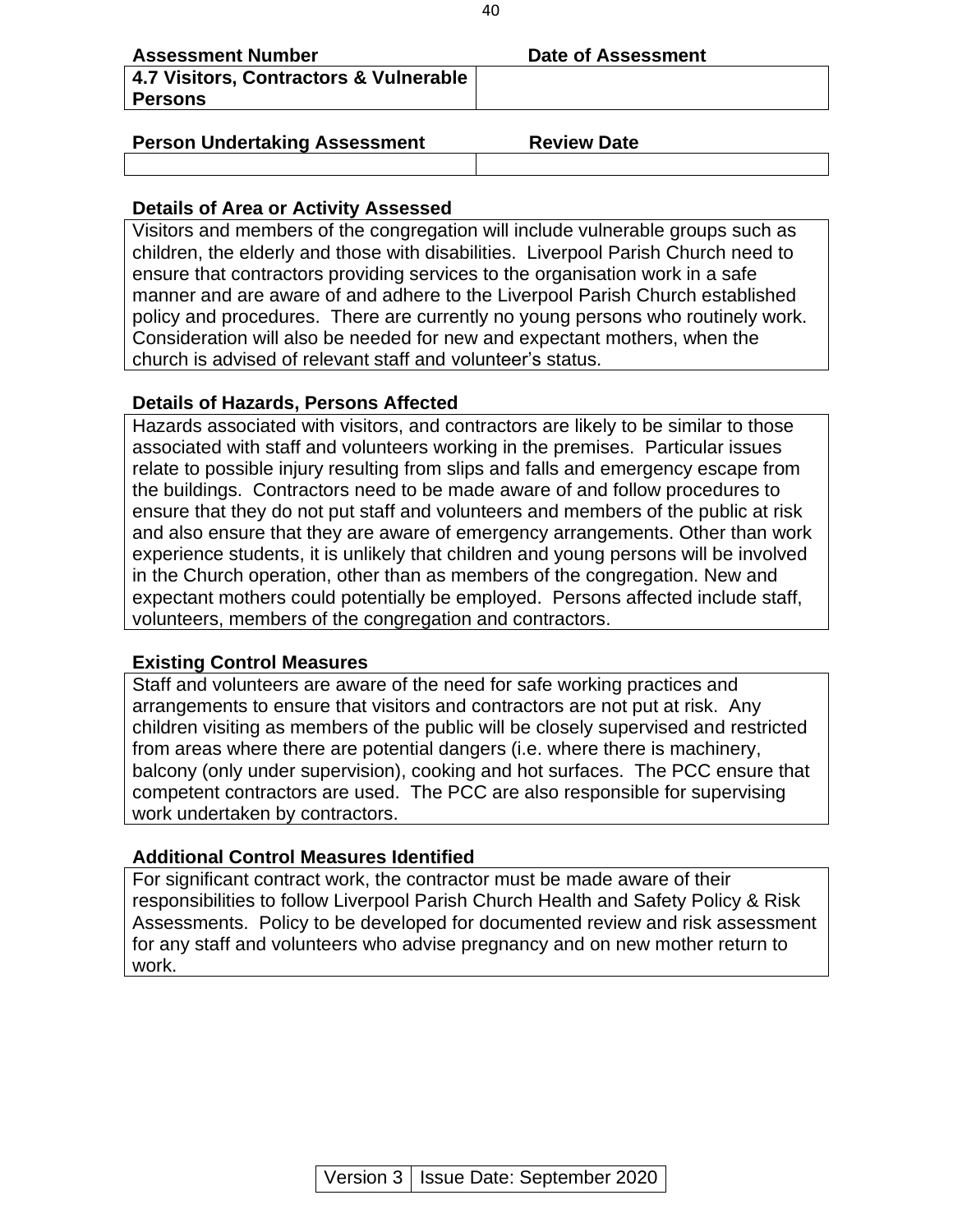| <b>Issue</b>                    | <b>Person Responsible</b> | <b>Timescale for</b><br>Improvement |
|---------------------------------|---------------------------|-------------------------------------|
| For significant contract        |                           |                                     |
| work, the contractor must       |                           |                                     |
| be made aware of their          |                           |                                     |
| responsibilities to follow      |                           |                                     |
| <b>Liverpool Parish Church</b>  |                           |                                     |
| <b>Health and Safety Policy</b> |                           |                                     |
| & Risk Assessments.             |                           |                                     |
| Policy to be developed for      |                           |                                     |
| documented review and           |                           |                                     |
| risk assessment for any         |                           |                                     |
| staff and volunteers who        |                           |                                     |
| advise pregnancy and on         |                           |                                     |
| new mother return to            |                           |                                     |
| work.                           |                           |                                     |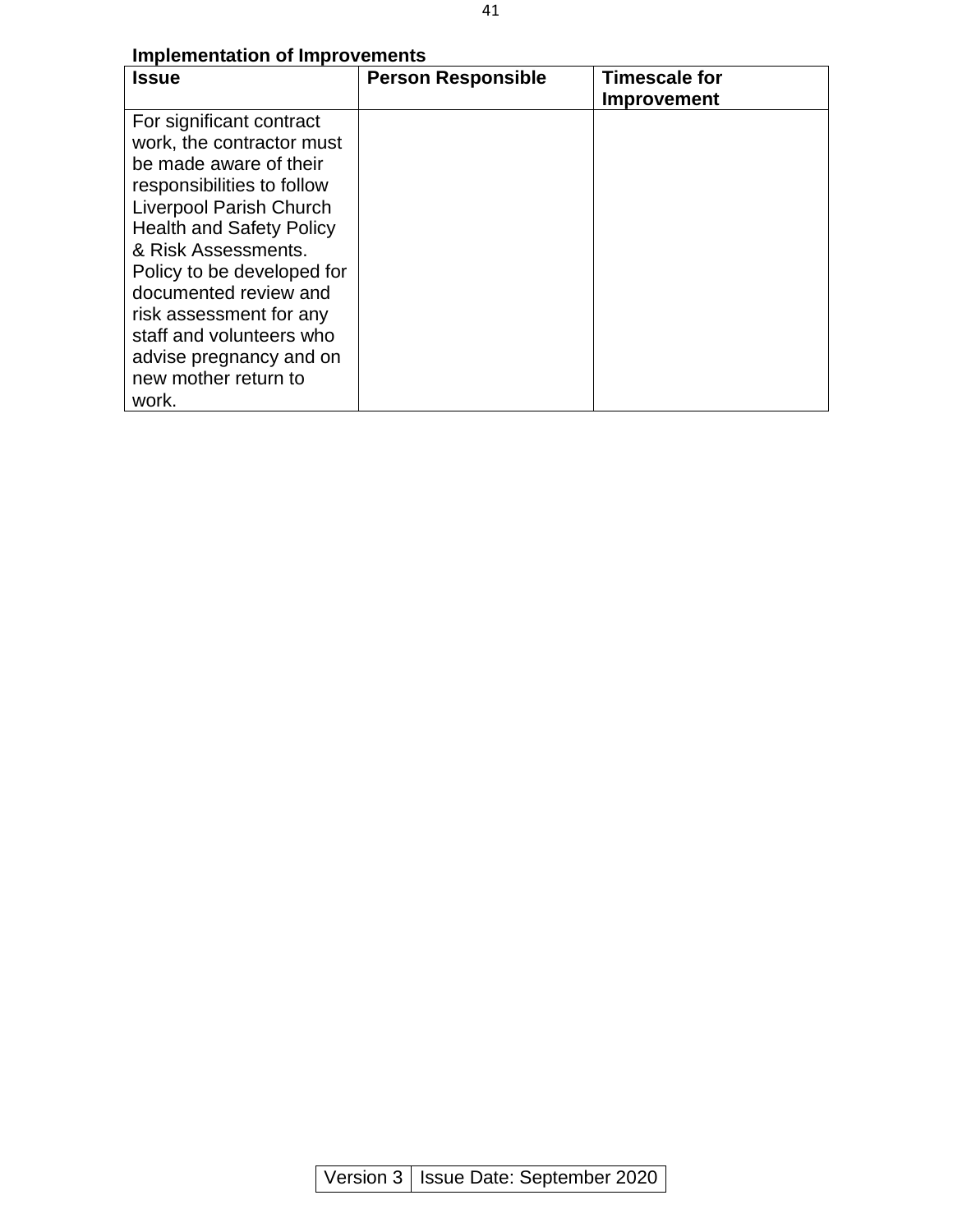| <b>Assessment Number</b>             | Date of Assessment |
|--------------------------------------|--------------------|
| 4.8 Working at Height                |                    |
|                                      |                    |
| <b>Person Undertaking Assessment</b> | <b>Review Date</b> |

#### **Details of Area or Activity Assessed**

Ladders and stepladders are provided to be used for access to high levels on a very occasional basis. Prolonged working at height or work that requires hazardous activities will be contracted to specialist organisations. There is a need to access upper areas for cleaning and maintenance on an occasional basis.

#### **Details of Hazards, Persons Affected**

Falls from height are a common workplace accident and any working on steps and ladders can expose staff and volunteers to potential hazards. Items can also be dropped onto persons circulating in the area below. Persons affected include staff, volunteers, visitors, contractors & members of the congregation.

#### **Existing Control Measures**

Ladders and stepladders supplied are to a modern standard. Check angle of rest and security of base (1 out for 4 up). Check ladders for damage wear & tear as part of the monthly inspections undertaken by the HSO. Use ladders for short periods only. Never work alone - always accompanied. Do not over-reach. Only perform activities that can be carried out single handed. Make sure nobody is below / around working area. Carry all items, e.g. light bulbs, securely.

#### **Additional Control Measures Identified**

Staff and volunteers to be provided with information on ladder safety.

Existing ladders to be checked to ensure that they meet the relevant standards as Class 1 (Industrial) or BSEN 131 (Trade). A record of ladder inspections is maintained as part of the Monthly Inspection and Fire Log.

A specific safe working procedure is to be developed by the HSO to cover the replacement of lights in consultation with the contractor who undertakes this work.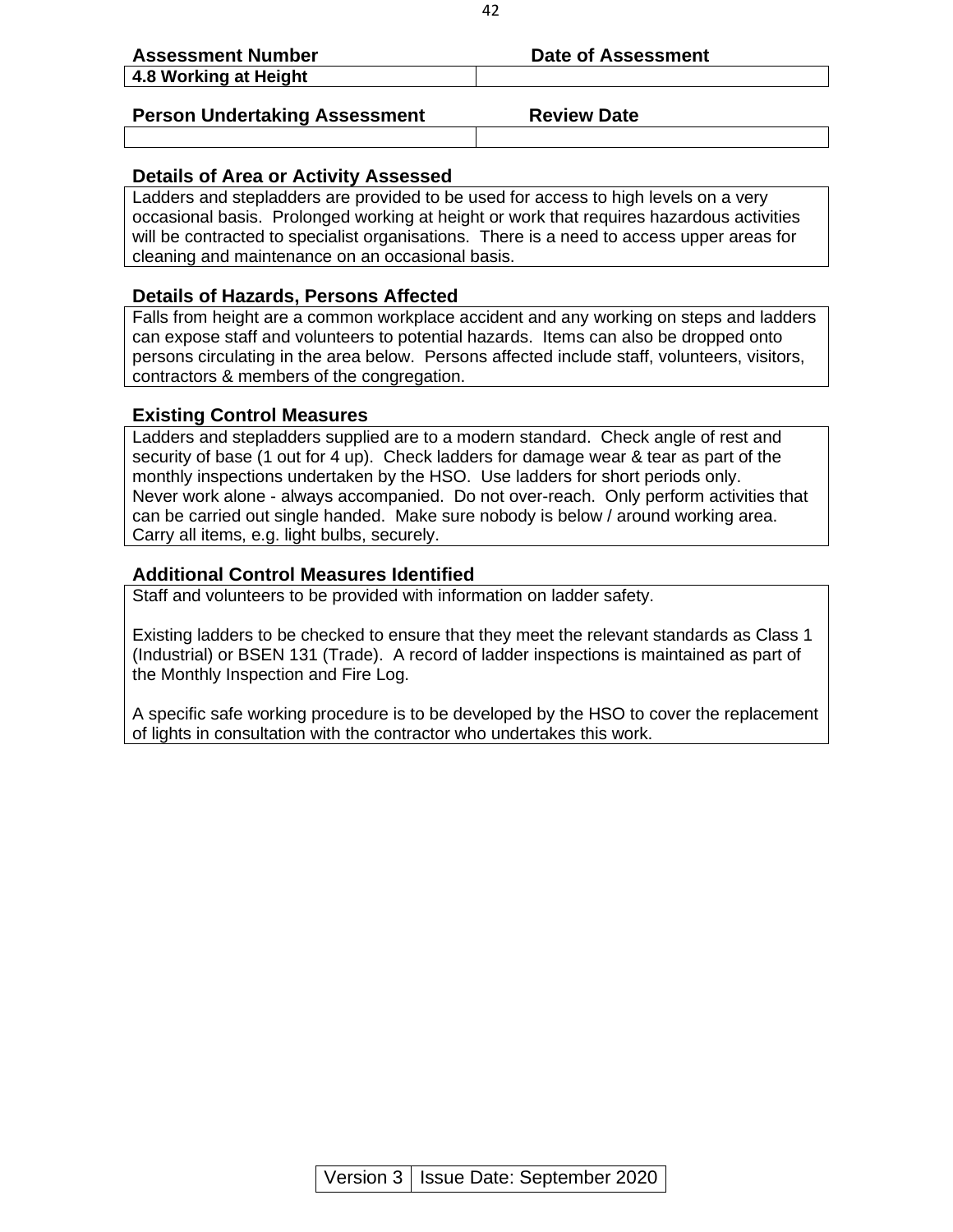| <b>Issue</b>                                                                                                                                                                                                                                     | <b>Person Responsible</b> | <b>Timescale for</b><br><b>Improvement</b> |
|--------------------------------------------------------------------------------------------------------------------------------------------------------------------------------------------------------------------------------------------------|---------------------------|--------------------------------------------|
| Staff and volunteers to be<br>provided with information on<br>ladder safety.                                                                                                                                                                     |                           |                                            |
| Existing ladders to be<br>checked to ensure that they<br>meet the relevant standards<br>as Class 1 (Industrial) or<br>BSEN 131 (Trade). A<br>record of ladder inspections<br>is maintained as part of the<br>Monthly Inspection and Fire<br>Log. |                           |                                            |
| A specific safe working<br>procedure is to be<br>developed by the HSO to<br>cover the replacement of<br>lights in consultation with the<br>contractor who undertakes<br>this work.                                                               |                           |                                            |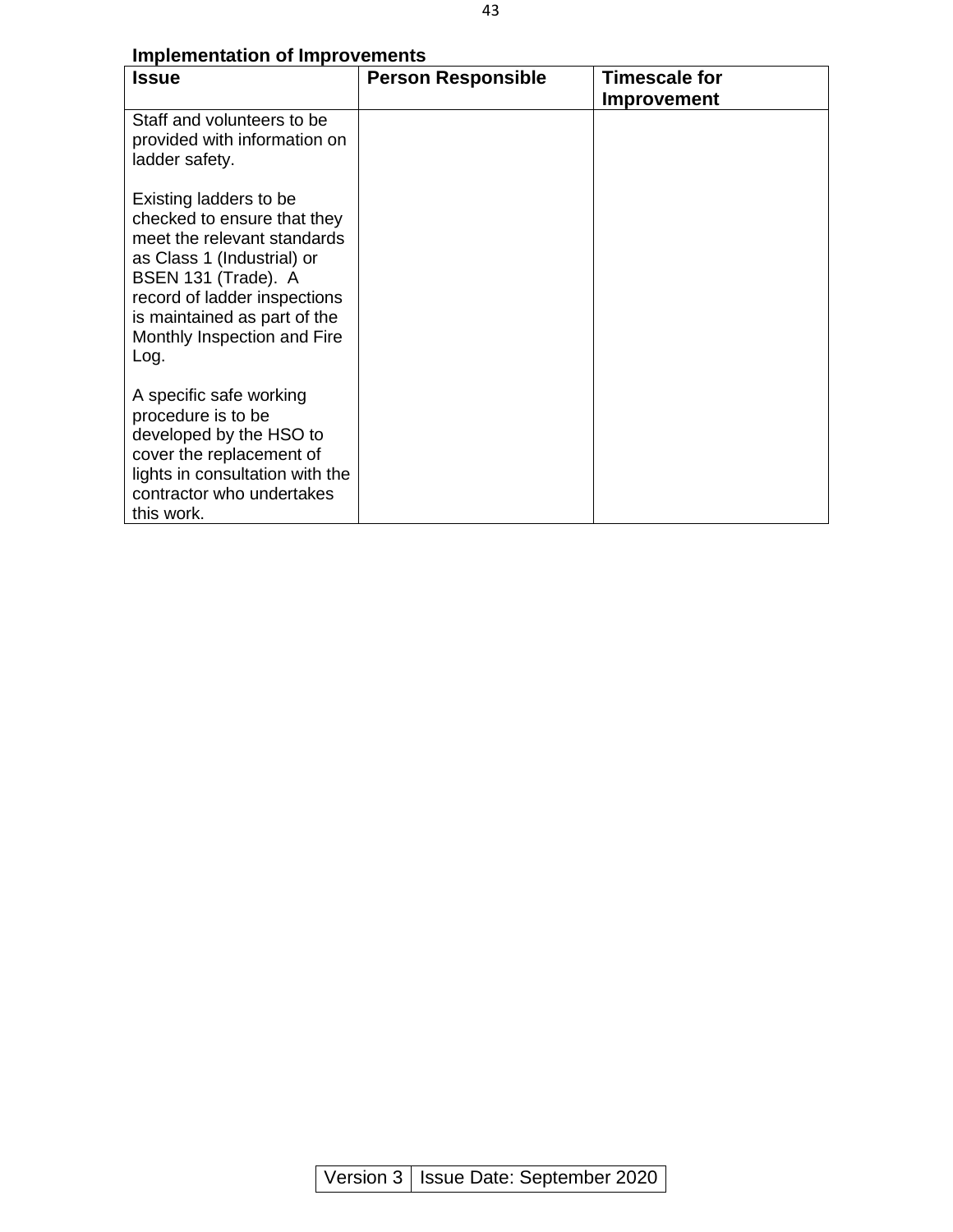#### Assessment Number **Date of Assessment**

#### **Person Undertaking Assessment Review Date**

#### **Details of Area or Activity Assessed**

Remembrance, Christmas and Easter services and other times will give rise to high numbers in attendance and potential incidents, notably should there be an emergency where evacuation is required.

#### **Details of Hazards, Persons Affected**

Challenges to ensure evacuation for high numbers in the event of emergency. Hazards associated with slips, trips and falls. Care in the balcony area to supervise children and minimise risk of falling from height. Persons affected include staff, volunteers, visitors, contractors & members of the congregation.

#### **Existing Control Measures**

Ensure exits are open and unblocked. Ensure aisles are not blocked. Do not allow people to stand near and block exits. Ensure sufficient space between rows for easy access. Do not block aisles pew ends with additional seating. Ensure enough sides persons / stewards are on duty for high attendance events.

#### **Additional Control Measures Identified**

Ensure Garden Door is unlocked.

#### **Implementation of Improvements**

| <b>Issue</b> | <b>Person Responsible</b> | <b>Timescale for</b><br>Improvement |
|--------------|---------------------------|-------------------------------------|
|              |                           |                                     |
|              |                           |                                     |
|              |                           |                                     |
|              |                           |                                     |
|              |                           |                                     |
|              |                           |                                     |
|              |                           |                                     |

44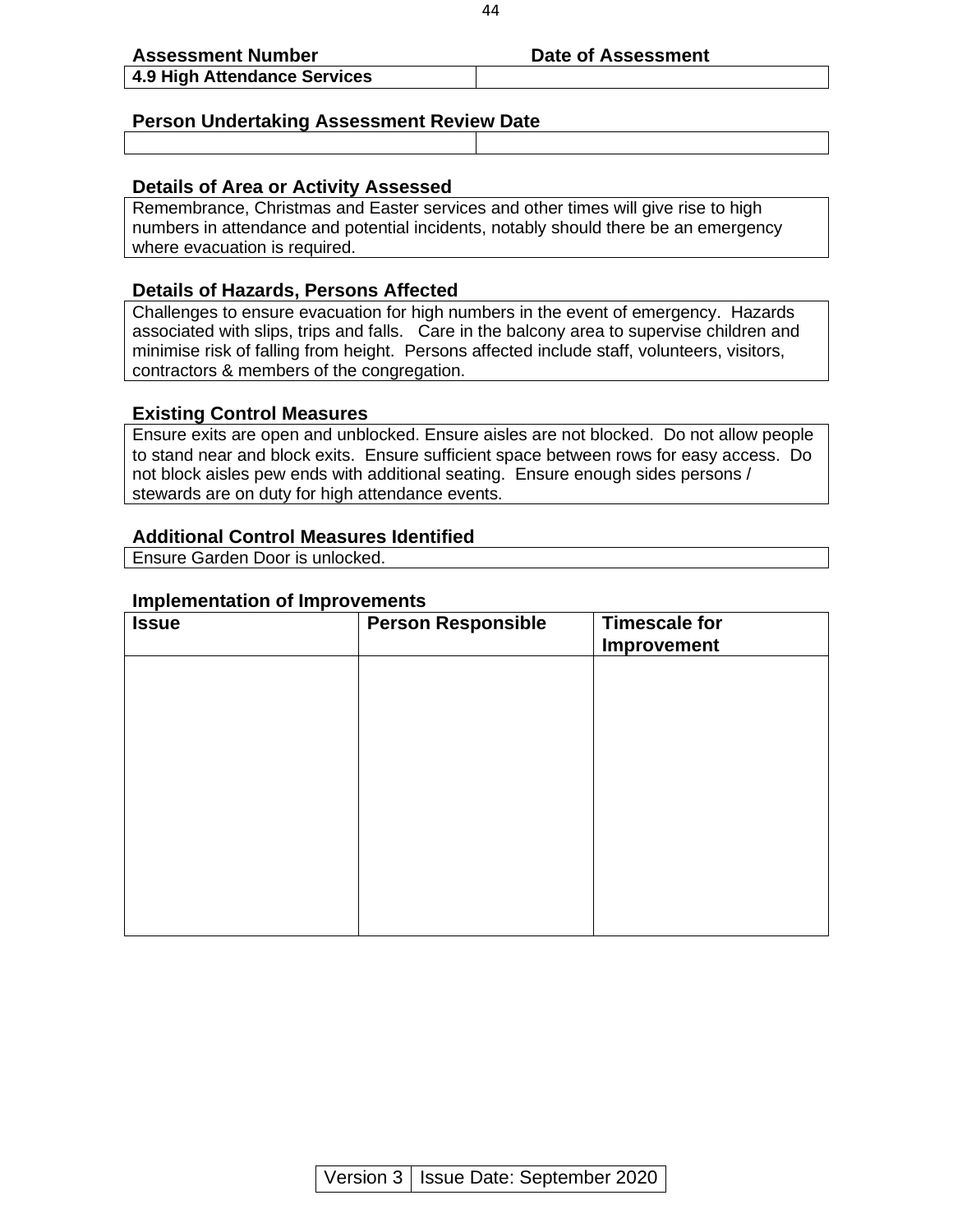| <b>Assessment Number</b>             | Date of Assessment |
|--------------------------------------|--------------------|
| 4.10 User Groups                     |                    |
|                                      |                    |
| <b>Person Undertaking Assessment</b> | <b>Review Date</b> |

#### **Details of Area or Activity Assessed**

Other user groups occasionally hire and use the facilities for purposes that the user group will have responsibility for.

#### **Details of Hazards, Persons Affected**

Hazards associated with activities of this type will be similar to general hazards such as fire, slips and falls etc. normally associated with Church use of the facilities. Persons affected include those hiring the facilities and visitors.

#### **Existing Control Measures**

Make sure those using the facilities have completed an H & S checklist and are aware of H & S provisions in church. In particular their awareness of actions in the event of fire and emergencies. User groups to ensure that they have appropriate cover for first aid. Ensure nominated person is in charge of the activity.

#### **Additional Control Measures Identified**

Reinforcement of existing control measures. Consideration of any user groups where it would be appropriate to provide copies of Church H&S policies and procedures.

| <b>Implementation of Improvements</b>                                                                                                                                                 |                           |                                            |
|---------------------------------------------------------------------------------------------------------------------------------------------------------------------------------------|---------------------------|--------------------------------------------|
| <b>Issue</b>                                                                                                                                                                          | <b>Person Responsible</b> | <b>Timescale for</b><br><b>Improvement</b> |
| Reinforcement of existing<br>control measures.<br>Consideration of any user<br>groups where it would be<br>appropriate to provide<br>copies of Church H&S<br>policies and procedures. |                           |                                            |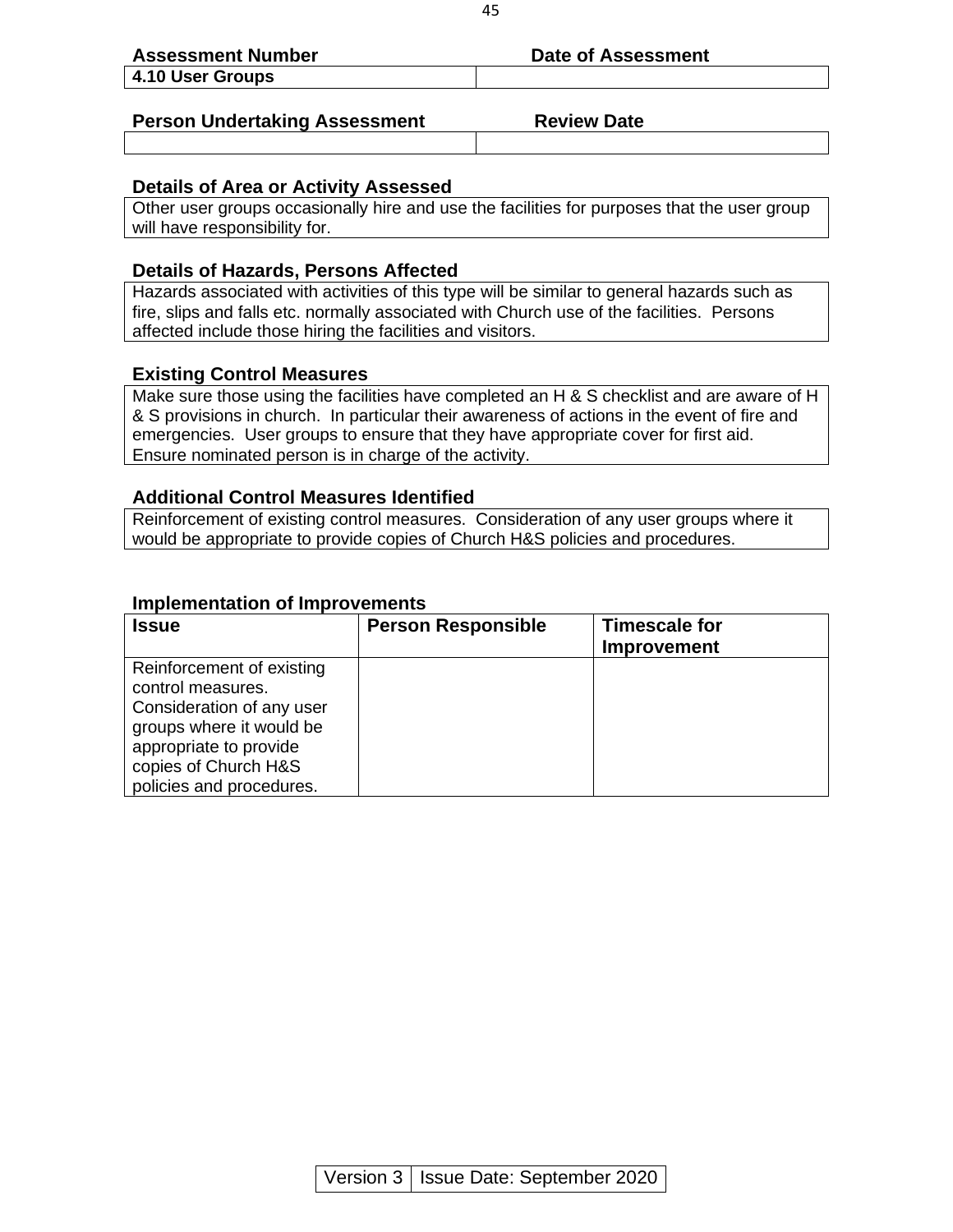| <b>Assessment Number</b>      | Date of Assessment |
|-------------------------------|--------------------|
| 4.11 Belfry & Ringing Chamber |                    |
|                               |                    |

#### **Person Undertaking Assessment Fig. 2.1 Review Date**

#### **Details of Area or Activity Assessed**

Access to the Belfry and Ringing Chamber is needed for practices and bellringing.

#### **Details of Hazards, Persons Affected**

The area is confined and access is difficult. There is potential for falls from height and slips and falls to this area. Those affected include bell-ringers and visitors.

#### **Existing Control Measures**

Both entrances to Ringing Chamber to be locked when not in use.

Only authorised people to hold keys. No access to the Ringing Chamber unless accompanied by an authorised person – church warden, clock maintenance, clergy or a member of the ringing team. No access during ringing is permitted.

All bell ringers to be aware of rope safety both during ringing and when the bells are "up" or .down".

All learners bell ringers to be supervised.

All visiting teams and visitors to be accompanied by a member of the bell ringing team. No lone persons in this area.

### **Additional Control Measures Identified**

Appropriate warning signs to be in place. Sign warning people not to enter during ringing.

| <b>Issue</b>                                                                                        | <b>Person Responsible</b> | <b>Timescale for</b><br><b>Improvement</b> |
|-----------------------------------------------------------------------------------------------------|---------------------------|--------------------------------------------|
| Appropriate warning signs to<br>be in place.<br>Sign warning people not to<br>enter during ringing. |                           |                                            |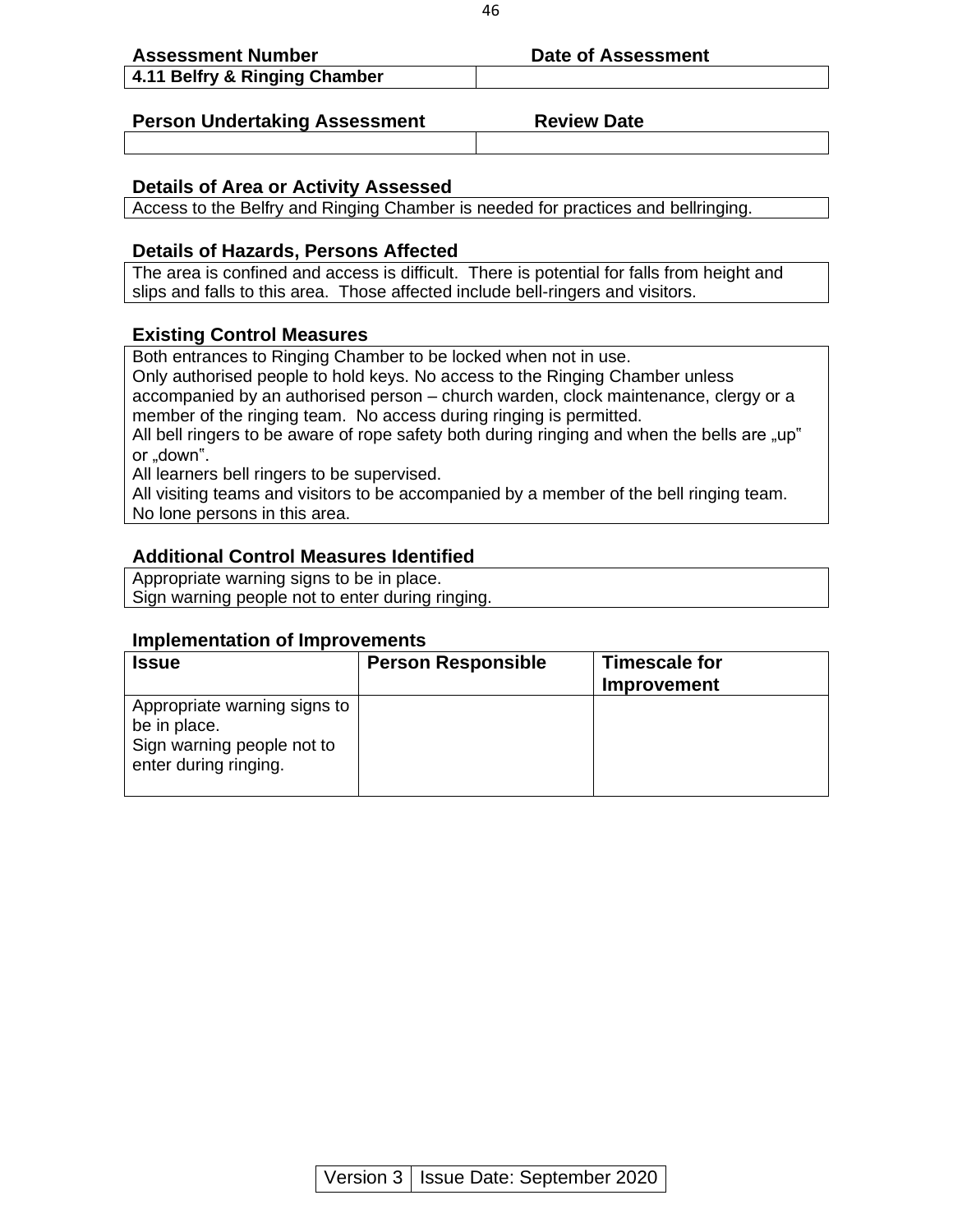| <b>Assessment Number</b>             | Date of Assessment |
|--------------------------------------|--------------------|
| 4.12 Christmas Services              |                    |
|                                      |                    |
| <b>Person Undertaking Assessment</b> | <b>Review Date</b> |

#### **Details of Area or Activity Assessed**

During the Christmas period Christmas services includes the use of candles during the service. Children are involved with this activity.

#### **Details of Hazards, Persons Affected**

Hazard associated with fire; smoke associated with the candles as a source of ignition. Those affected by the hazard include staff, volunteers and members of the congregation, including children.

#### **Existing Control Measures**

Provide plenty of sides persons are evenly spaced around the church and they are aware of fire instructions Ensure all children are supervised

Ensure all candles are fully extinguished at end of service.

#### **Additional Control Measures Identified**

Ensure that Sidespeople are briefed on fire precautions.

| <b>Issue</b>                 | <b>Person Responsible</b> | Timescale for<br>Improvement |
|------------------------------|---------------------------|------------------------------|
| Ensure that Sidespeople are  |                           |                              |
| briefed on fire precautions. |                           |                              |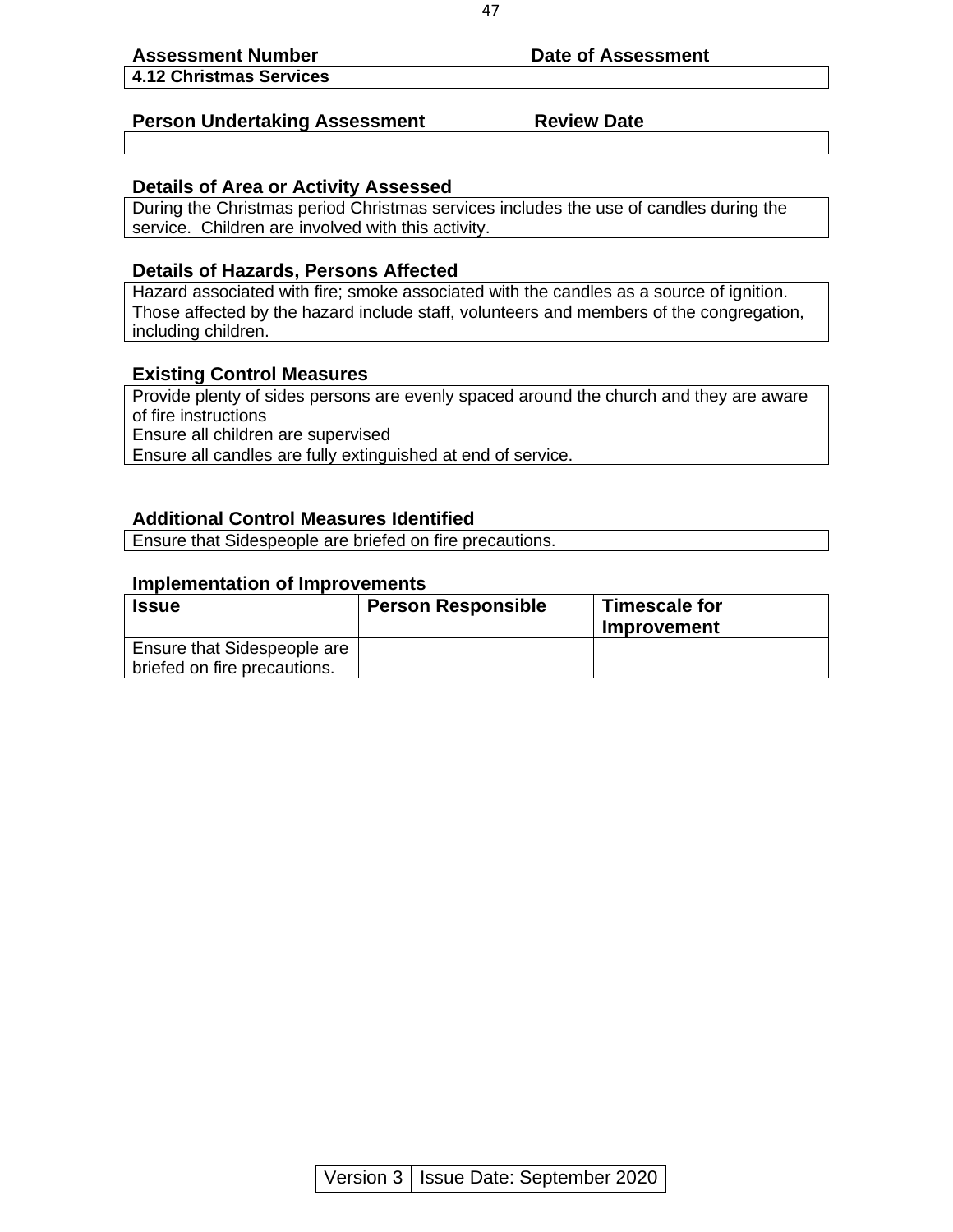#### **Assessment Number Date of Assessment**

**4.13 Flower Arrangements** 

#### **Person Undertaking Assessment Review Date**

#### **Details of Area or Activity Assessed**

Placement of flowers at upper levels and other decorations by volunteers and staff in preparing for services.

#### **Details of Hazards, Persons Affected**

Slips and falls, falls from height, manual handling and items dropping onto those below. Staff, volunteers, visitors, contractors & members of the congregation.

#### **Existing Control Measures**

Flower arrangers have devised and maintain working methods that enable safe working within the church building.

Oversight by colleagues is further precaution and there is no lone working.

Tidy working methods are used. Spills etc. are immediately cleared. Working material is kept in tidy manner, waste material is quickly cleared and any plastic protective material promptly removed.

Flower arrangers understand the need to work within personal capabilities. Assistance is readily available.

Custom, experience and practice mean that safe methods are applied.

Flower arrangers ensure stepladders are footed, tied or held by colleague.

#### **Additional Control Measures Identified**

Colleague to be always nearby to offer assistance. Reinforcement of need for tidy working and thorough clean up and safe working methods. Some simple, printed advice on manual handling. Oversight during preparation of displays. Final checking ("sign off") by flower arranging supervisor.

| Issue                                                                                                                                                                                                                                                                                                                            | <b>Person Responsible</b> | <b>Timescale for</b><br><b>Improvement</b> |
|----------------------------------------------------------------------------------------------------------------------------------------------------------------------------------------------------------------------------------------------------------------------------------------------------------------------------------|---------------------------|--------------------------------------------|
| Colleague to be always<br>nearby to offer assistance.<br>Reinforcement of need for<br>tidy working and thorough<br>clean up and safe working<br>methods.<br>Some simple, printed advice<br>on manual handling.<br>Oversight during preparation<br>of displays.<br>Final checking ("sign off") by<br>flower arranging supervisor. |                           |                                            |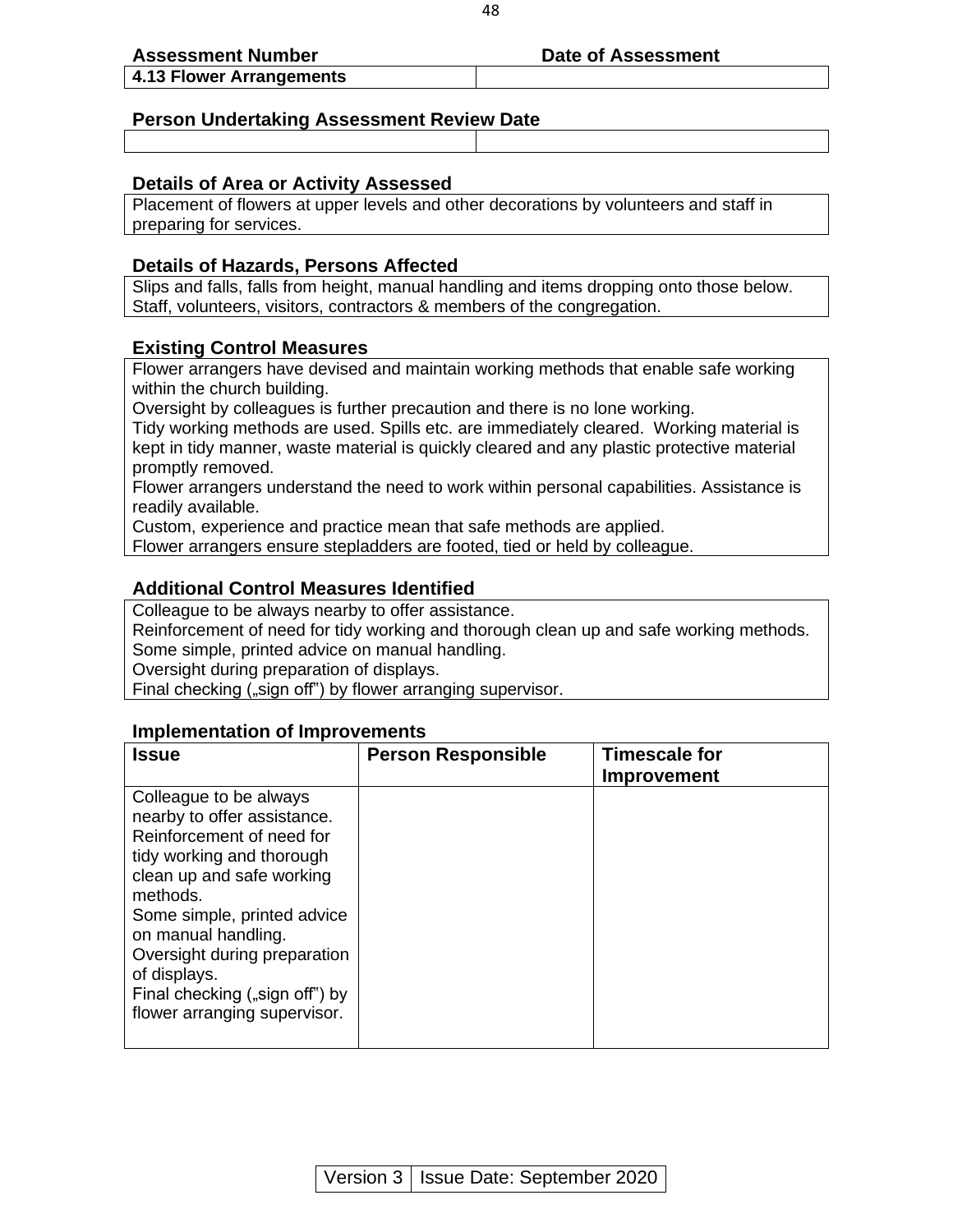| <b>Assessment Number</b> | <b>Date of Assessment</b> |
|--------------------------|---------------------------|
| 4.14 Kitchen             |                           |

| <b>Person Undertaking Assessment</b> | <b>Review Date</b> |  |
|--------------------------------------|--------------------|--|
|                                      |                    |  |

#### **Details of Area or Activity Assessed**

Activities are limited and modern equipment is provided to the kitchen area to include a cooker and hot water boiler.

#### **Details of Hazards, Persons Affected**

Burns, scalds and cuts are the most common hazards with potential for slips and falls. Persons affected include staff, volunteers, visitors, contractors & members of the congregation.

#### **Existing Control Measures**

Hot water boilers and coffee makers only to be used by authorised users. Switch off when not in use.

Avoidance of trailing leads for electrical equipment. Unplug when not in use. Do not allow children in kitchen when in use.

For cleaning, provision of rubber gloves. Chemical storage on high shelf. Use food safe products. To not decant products. Do not keep bleach or caustics in the kitchen.

#### **Additional Control Measures Identified**

COSHH assessment for materials to be prepared and relevant persons to be made aware of associated controls.

| <b>Issue</b>                                                                                                            | <b>Person Responsible</b> | <b>Timescale for</b><br>Improvement |
|-------------------------------------------------------------------------------------------------------------------------|---------------------------|-------------------------------------|
| COSHH assessment for<br>materials to be prepared<br>and relevant persons to be<br>made aware of associated<br>controls. |                           |                                     |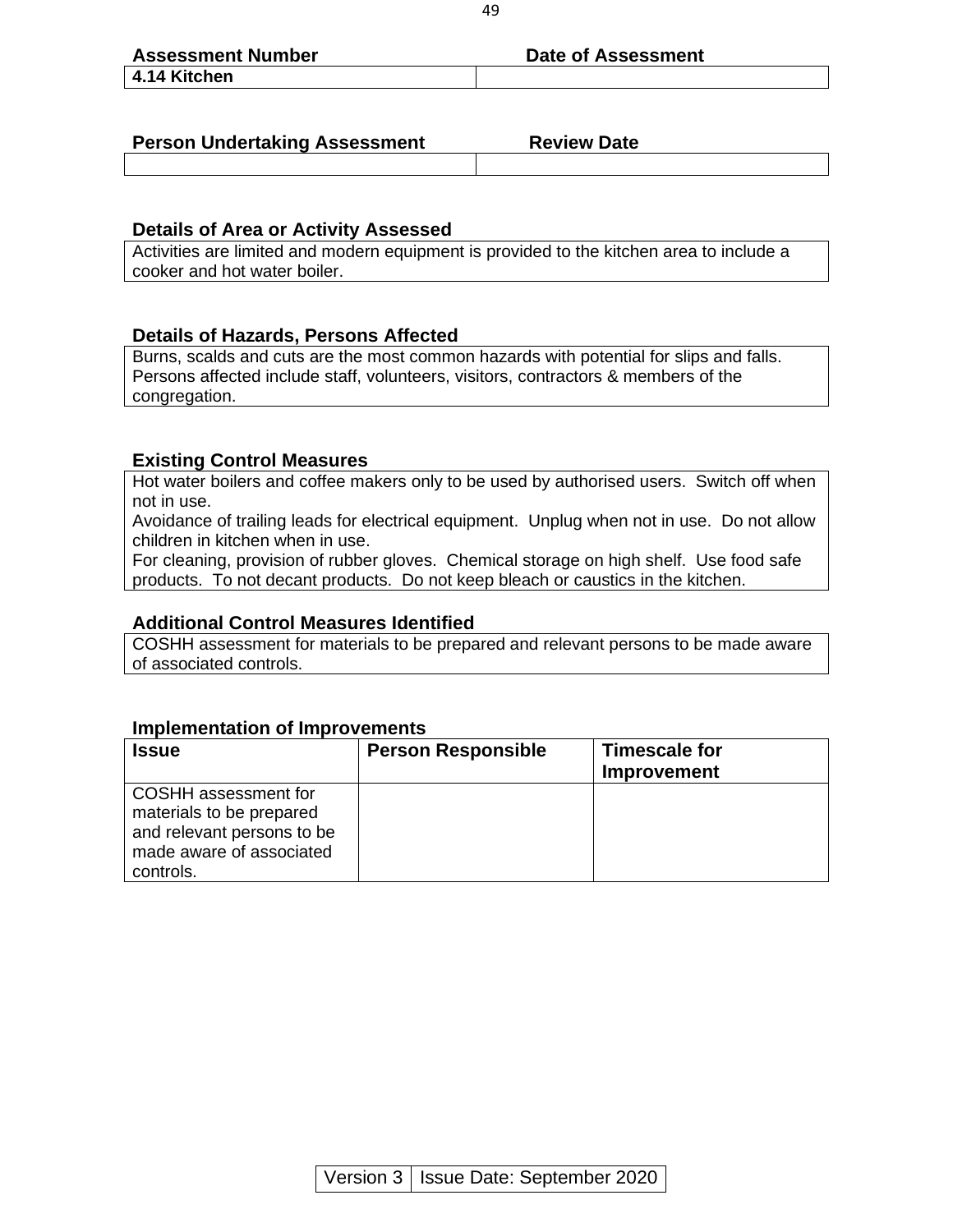| <b>Assessment Number</b>             | Date of Assessment |
|--------------------------------------|--------------------|
| 4.15 Off-site Activities             |                    |
|                                      |                    |
| <b>Person Undertaking Assessment</b> | <b>Review Date</b> |

#### **Details of Area or Activity Assessed**

Occasional off-site activities and visits that are organised by the Church.

#### **Details of Hazards, Persons Affected**

Potential hazards relating to transfer and transport to off-site activities. Specific hazards associated with alternative venues and activities. Persons affected include staff, volunteers, visitors, contractors & members of the congregation.

#### **Existing Control Measures**

For moving equipment, two people to carry equipment where this is appropriate. Carry only two chairs at a time. Use chair trolleys (from primary school) wherever possible. Take breaks when carrying and make sure routes / sites are clear.

Never use when wet or threat of rain

For electrical equipment, use cable covers and isolate equipment from general public. Only authorised users to use equipment, which should be PAT checked.

When utilising other premises, to check H & S provisions, especially escape routes, fire fighting resources, equipment, emergency procedures, reporting and ensure effective liaison with hosting personnel.

Vehicle use and transfer to ensure adequate supervision to minimise pedestrian safety. For off-site activities to ensure first-aid material provision. Transport and minibuses restricted to responsible adults.

Hired equipment to follow the instructions.

#### **Additional Control Measures Identified**

Where off-site activities present particular risk that is not included as above, to undertake a specific risk assessment for these activities.

| <b>Issue</b>                                                                                                                                                  | <b>Person Responsible</b> | <b>Timescale for</b><br><b>Improvement</b> |
|---------------------------------------------------------------------------------------------------------------------------------------------------------------|---------------------------|--------------------------------------------|
| Where off-site activities<br>present particular risk that is<br>not included as above, to<br>undertake a specific risk<br>assessment for these<br>activities. |                           |                                            |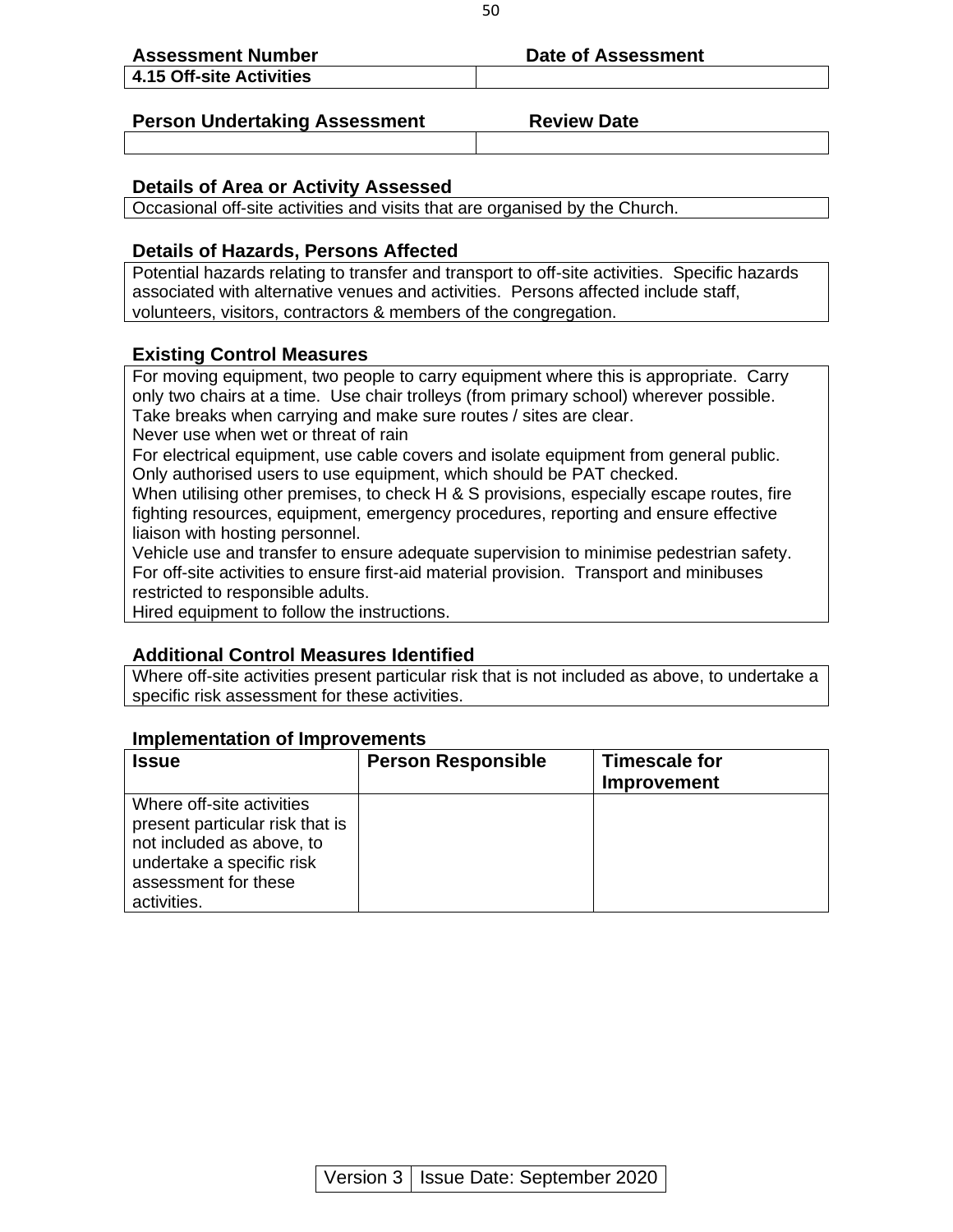# **Appendix 5.1 Liverpool Parish Church Fire Plans**

Version 3 | Issue Date: September 2020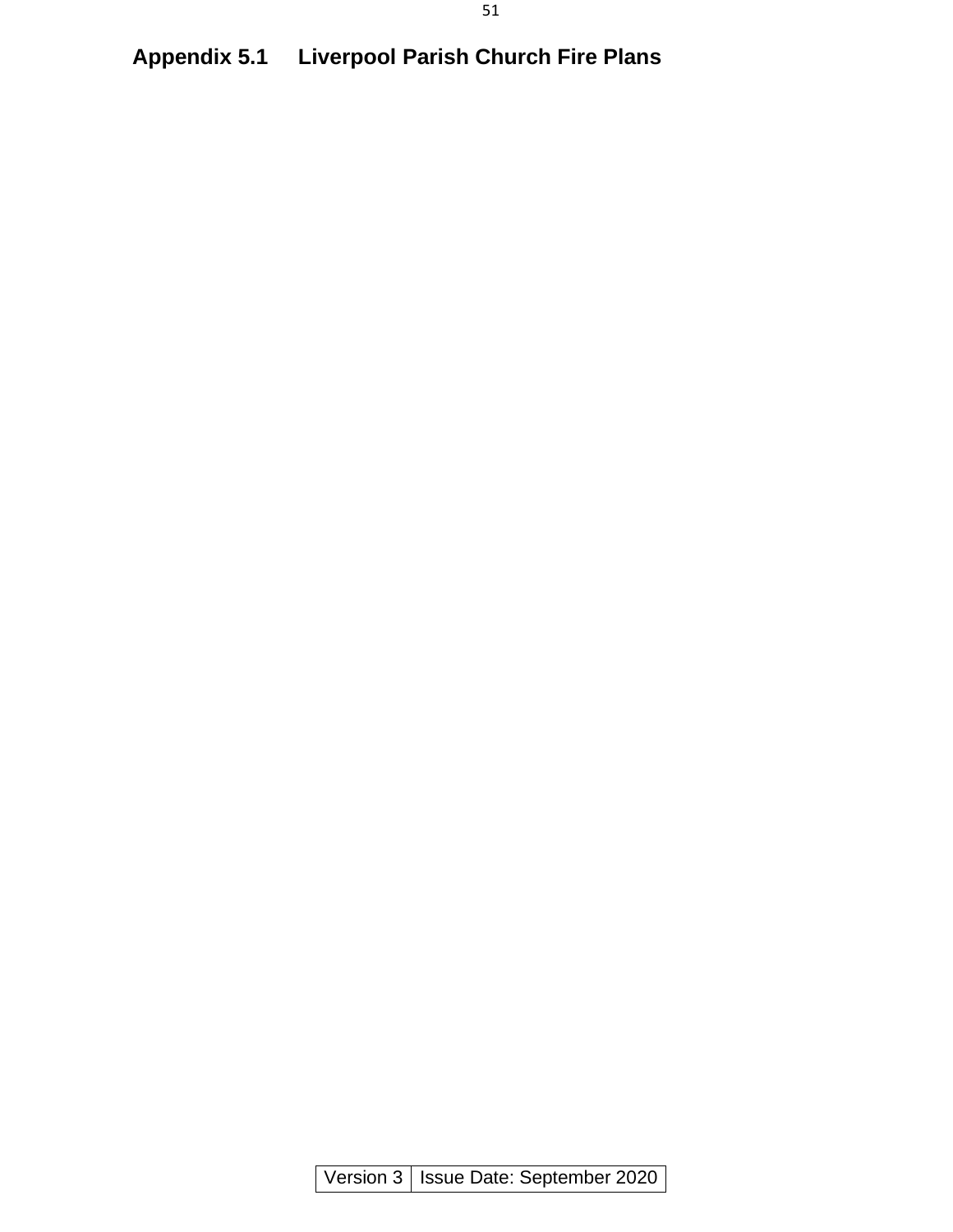# **Appendix 5.2 Risk Assessment Form**

| <b>Assessment Number</b>             | <b>Date of Assessment</b> |
|--------------------------------------|---------------------------|
|                                      |                           |
| <b>Person Undertaking Assessment</b> | <b>Review Date</b>        |

**Details of Area or Activity Assessed** 

**Details of Hazards, Persons Affected**

**Existing Control Measures**

#### **Additional Control Measures Identified**

| <b>Issue</b> | <b>Person Responsible</b> | <b>Timescale for</b><br><b>Improvement</b> |
|--------------|---------------------------|--------------------------------------------|
|              |                           |                                            |
|              |                           |                                            |
|              |                           |                                            |
|              |                           |                                            |
|              |                           |                                            |
|              |                           |                                            |
|              |                           |                                            |
|              |                           |                                            |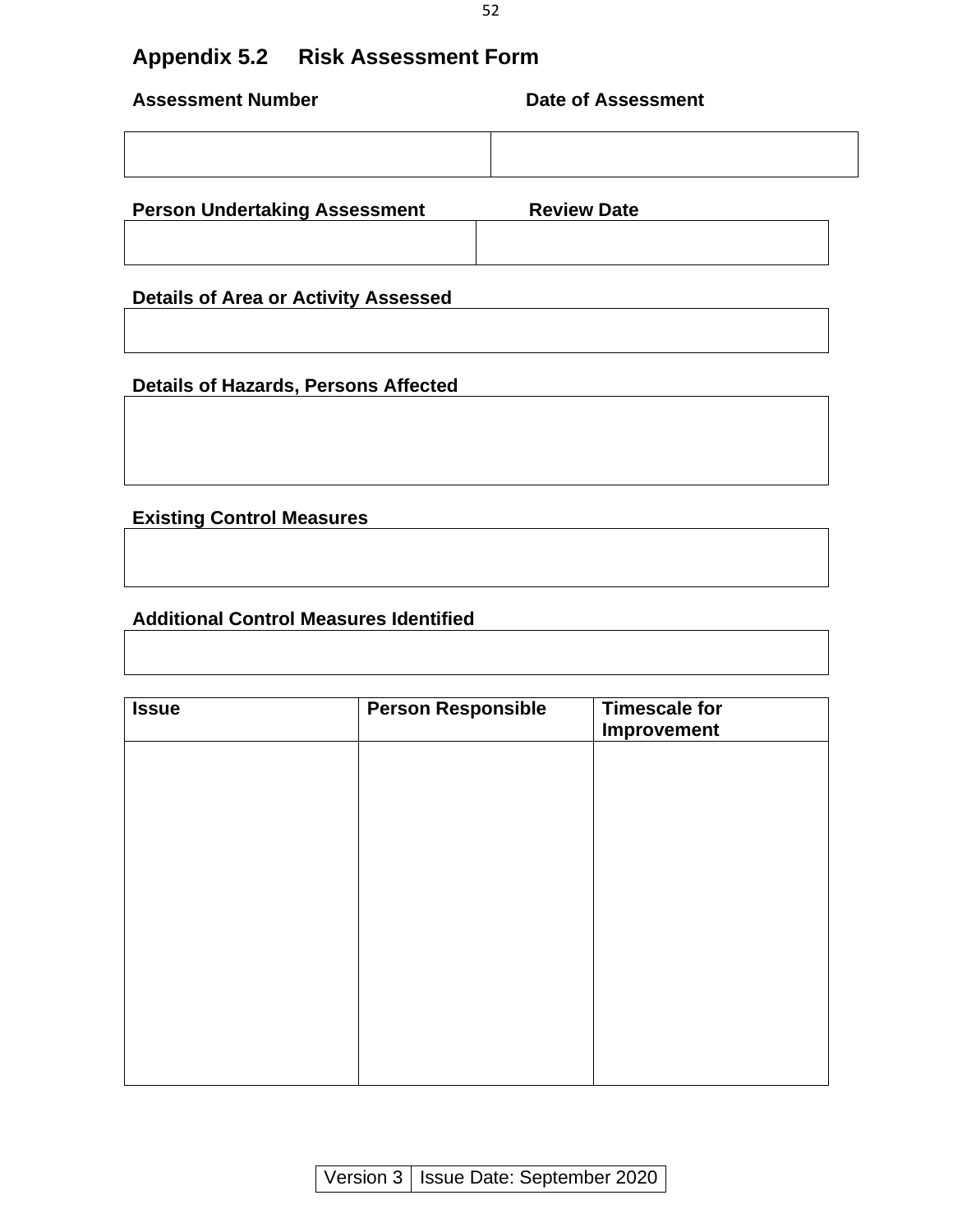**Appendix 5.3 Reports of accidents, dangerous occurrences, work-related ill-health and incidents.**

Version 3 | Issue Date: September 2020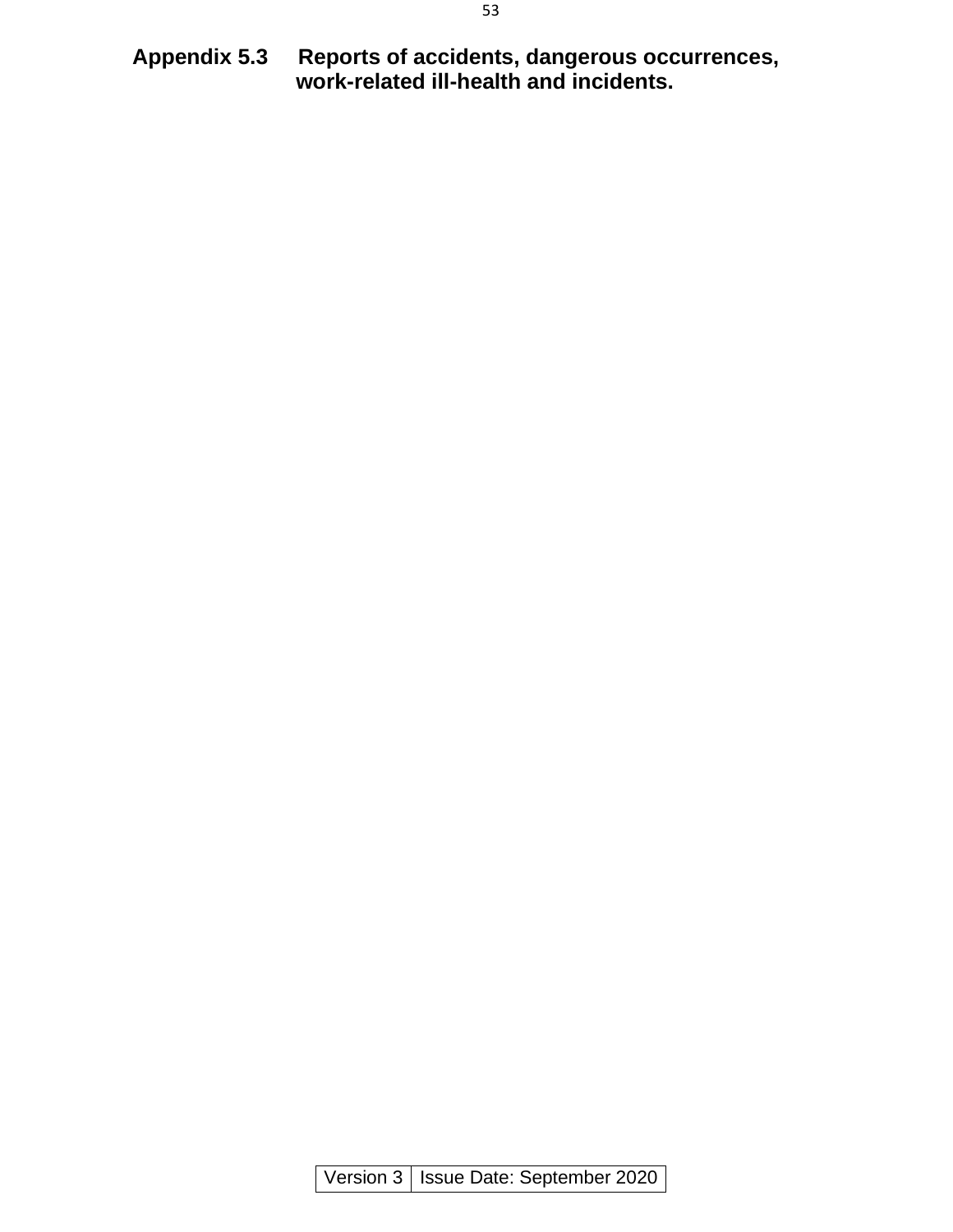# **Appendix 5.4 Fire & Emergency Plan**

### **FIRE ALARM PROCEDURES**

In the event of a fire:

- Verbally raise the alarm inform the person leading the service or event, who will request that people leave the building quickly and in an orderly manner
- Ensure that the Fire Brigade is called. Use the mobile phone situated in the kitchen cabinet or one from someone who is present
- Attack the fire with a suitable extinguisher if it is safe to do so and keeping an exit directly behind you. Do not try to fight a fire if you are not sure what is burning or you have any doubts about using the equipment
- Evacuate the church quickly using the nearest exit. Open the doors fully. Assist people out of the building, particularly the physically disabled, the elderly, children or anyone with impaired hearing or vision.

| Sidesperson 1 | Clear chairs left of main aisle                |
|---------------|------------------------------------------------|
| Sidesperson 2 | Clear chairs right of main aisle               |
|               | Sidesperson 1 Clear chairs left of south aisle |
| Sidesperson 2 | Clear chairs right of north aisle              |
| Warden 1      | Clear Refectory, Parish Office                 |

- Ensure that people are gathered in a safe place, well away from the building or location of the fire. Gather people in the assembly point – **the Church Yard**
- Check that everyone has been safely evacuated. Do not let anyone re-enter the building until informed by the Fire Officer or other responsible person that it is safe to do so.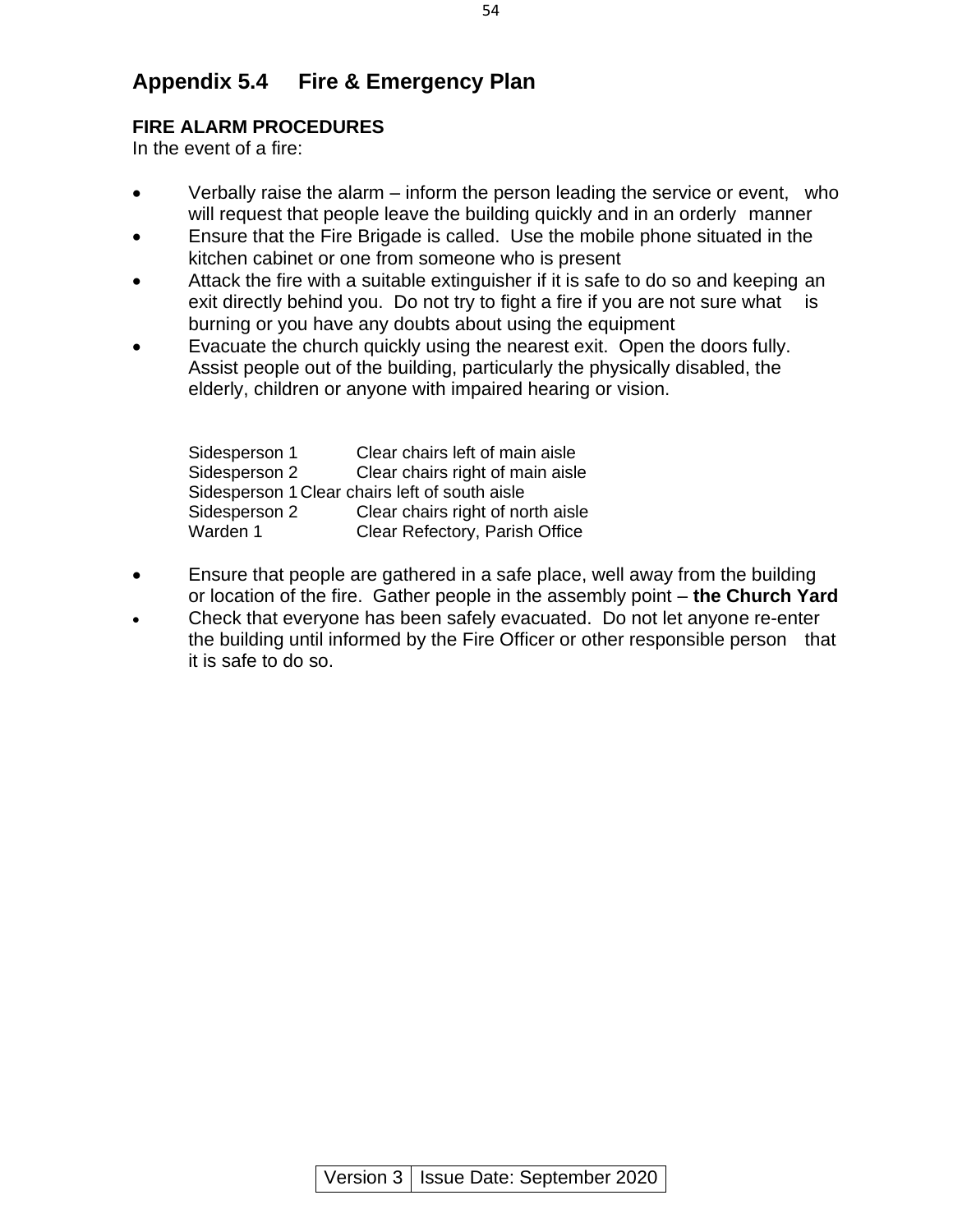#### **FIRE EXTINGUISHERS**

| <b>Location</b>                                      | <b>Type of Extinguisher</b><br>and Capacity | <b>USE ON</b>                                                                                 |
|------------------------------------------------------|---------------------------------------------|-----------------------------------------------------------------------------------------------|
| <b>Ground Floor Inside Office</b>                    | 2Kg CO <sub>2</sub>                         | <b>Electrical and Flammable</b><br><b>Liquid Fires</b>                                        |
| <b>Ground Floor Outside Office</b>                   | 9Ltr Water SP                               | Combustible materials<br>e.g. paper and wood. Do<br>not use of liquid or<br>electrical fires. |
| Basement O/S Alexandra<br>Room                       | 9Ltr Water SP                               | Combustible materials<br>e.g. paper and wood. Do<br>not use of liquid or<br>electrical fires. |
| <b>Basement Alexandra</b><br>Kitchen                 | 6Ltr Foam SP                                | Combustible materials<br>and flammable liquids.                                               |
| <b>Basement Alexandra</b><br>Kitchen                 | 2Kg Dry Powder SP                           | All fires. Safe up to 1000<br>volts.                                                          |
| Basement Alexandra Room<br>- Outside Electrical Room | 2Kg CO <sub>2</sub>                         | <b>Electrical and Flammable</b><br><b>Liquid Fires</b>                                        |
| Church North Aisle Choir                             | 9Ltr Water SP                               | Combustible materials<br>e.g. paper and wood. Do<br>not use of liquid or<br>electrical fires. |
| <b>Church Maritime Chapel</b>                        | 9Ltr Water SP                               | Combustible materials<br>e.g. paper and wood. Do<br>not use of liquid or<br>electrical fires. |
| <b>Church Sacristy</b>                               | 9Ltr Water SP                               | Combustible materials<br>e.g. paper and wood. Do<br>not use of liquid or<br>electrical fires. |
| <b>Church South Aisle Exit</b>                       | 9Ltr Water SP                               | Combustible materials<br>e.g. paper and wood. Do<br>not use of liquid or<br>electrical fires. |
| <b>Church South Choir Stand</b>                      | 9Ltr Water SP                               | Combustible materials<br>e.g. paper and wood. Do<br>not use of liquid or<br>electrical fires. |
| 1st Floor Refectory                                  | 9Ltr Water SP                               | Combustible materials<br>e.g. paper and wood. Do<br>not use of liquid or<br>electrical fires. |
| 1st Floor Refectory Kitchen                          | 1,75Ltr Foam SP                             | Combustible materials<br>and flammable liquids.                                               |

Version 3 | Issue Date: September 2020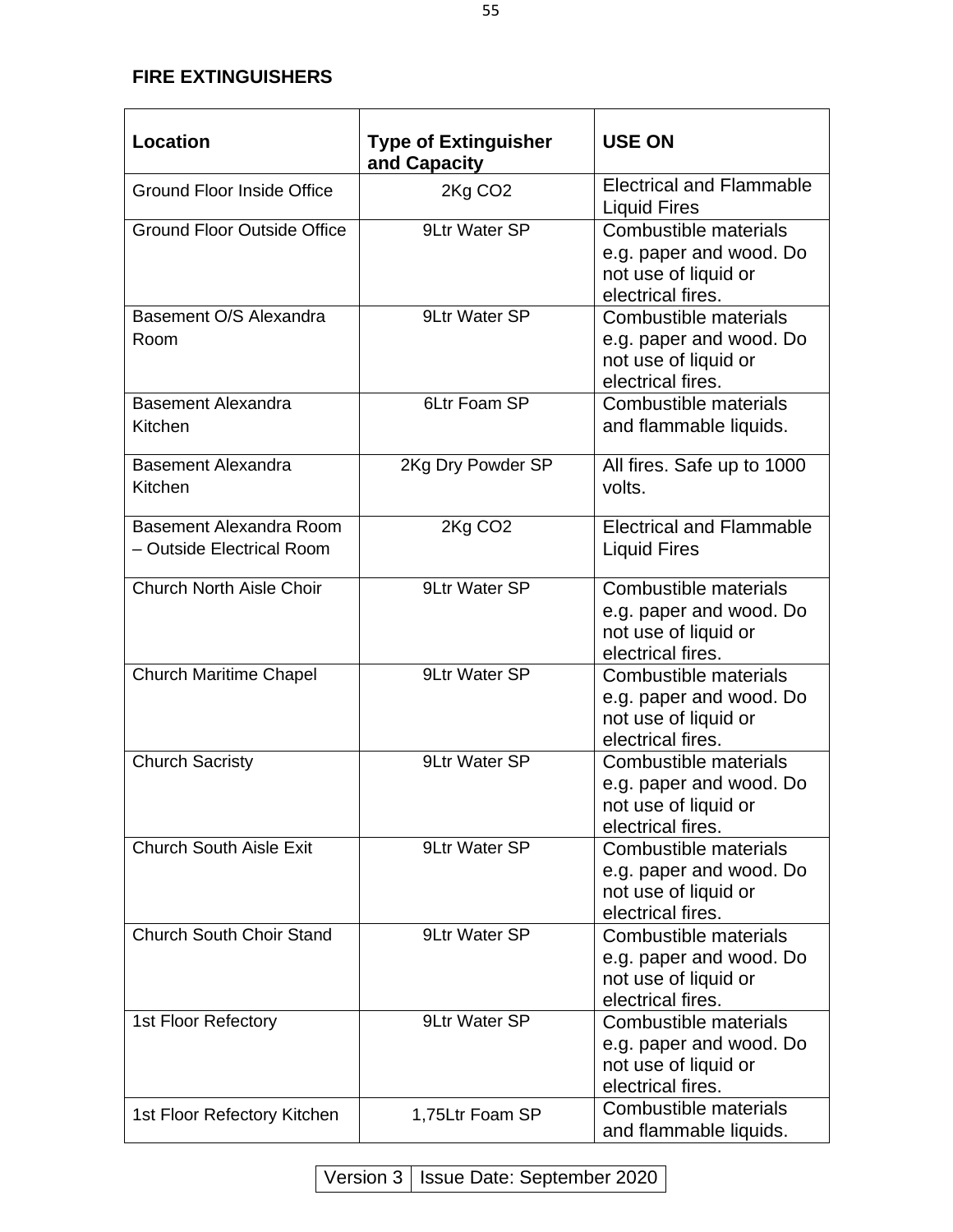| 1st Floor Refectory Kitchen                                  | 2Kg CO <sub>2</sub> | <b>Electrical and Flammable</b><br><b>Liquid Fires</b>                                        |
|--------------------------------------------------------------|---------------------|-----------------------------------------------------------------------------------------------|
| 1st Floor Refectory Kitchen                                  | <b>Fire Blanket</b> | Combustible liquids and<br>personal clothing fires.                                           |
| 1st Floor Landing Outside<br>Office                          | 9Ltr Water SP       | Combustible materials<br>e.g. paper and wood. Do<br>not use of liquid or<br>electrical fires. |
| 1st Floor Landing Outside<br>Office                          | 2Kg CO <sub>2</sub> | <b>Electrical and Flammable</b><br><b>Liquid Fires</b>                                        |
| 1st Floor Refectory Entrance<br><b>Gladstone Flat Stairs</b> | 9Ltr Water SP       | Combustible materials<br>e.g. paper and wood. Do<br>not use of liquid or<br>electrical fires. |
| 2nd Floor Outside Pepys<br>Flat                              | 9Ltr Water SP       | Combustible materials<br>e.g. paper and wood. Do<br>not use of liquid or<br>electrical fires. |
| 2nd Floor Pepys Flat                                         | 2Kg CO <sub>2</sub> | <b>Electrical and Flammable</b><br><b>Liquid Fires</b>                                        |
| 2nd Floor Pepys Flat                                         | Fire Blanket.       | Combustible liquids and<br>personal clothing fires.                                           |
| 2nd Floor Gladstone Flat.                                    | 2Kg CO <sub>2</sub> | <b>Electrical and Flammable</b><br><b>Liquid Fires</b>                                        |
| <b>Boiler Room</b>                                           | 4Kg Dry Powder SP   | All fires. Safe up to 1000<br>volts.                                                          |
| <b>Ringing Chamber</b>                                       | 4Kg Dry Powder SP   | All fires. Safe up to 1000<br>volts.                                                          |

#### **DO NOT SPEND TIME USING AN EXTINGUISHER**

**IT IS MORE IMPORTANT TO CLEAR EVERYONE FROM THE CHURCH AND MAKE SURE THAT THE FIRE BRIGADE HAS BEEN CALLED**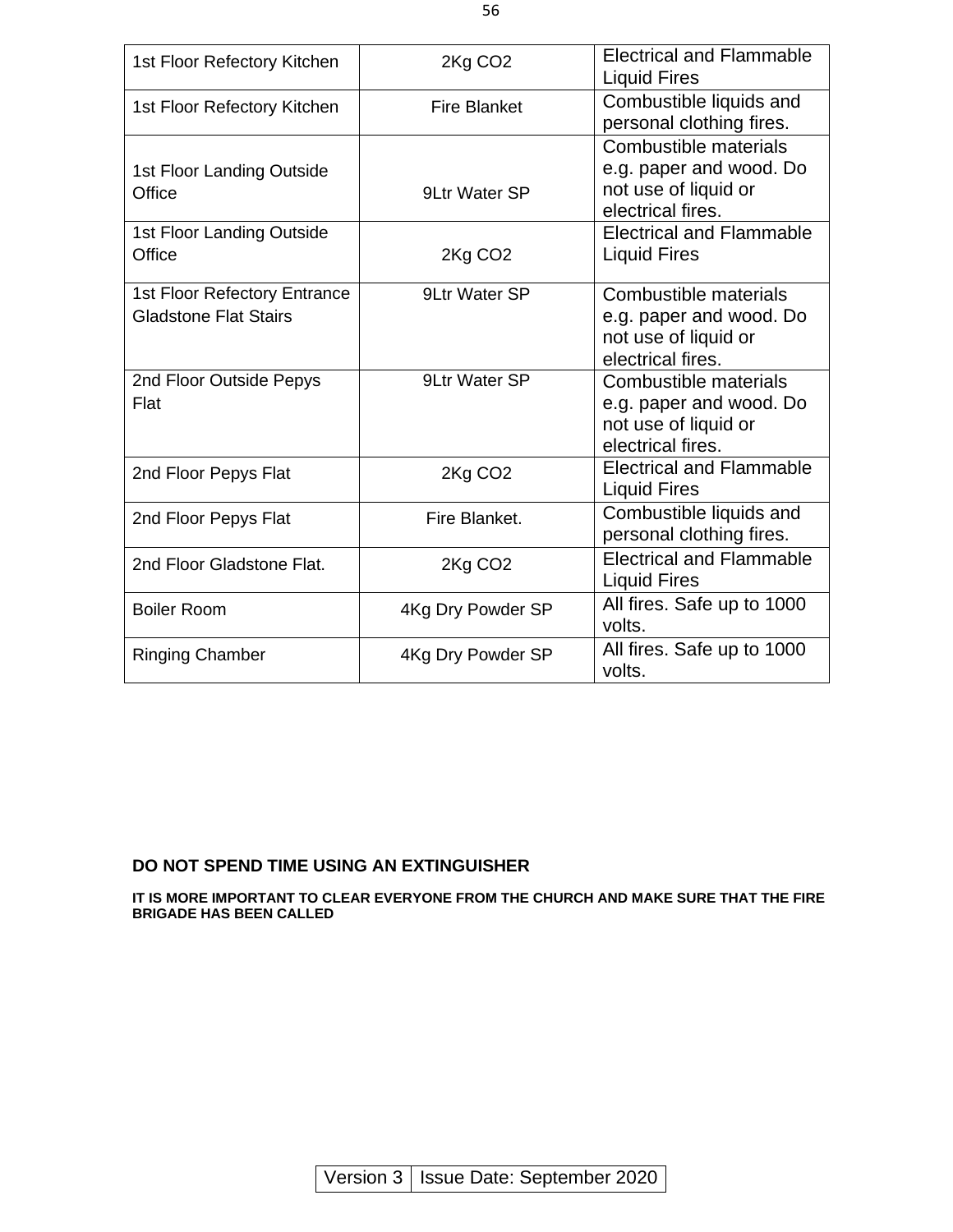| <b>Appendix 5.5</b> | <b>COSHH Risk Assessment Form</b> |
|---------------------|-----------------------------------|
|---------------------|-----------------------------------|

| Area                                                                              | Date | Assessment No.   Assessor |  |  |
|-----------------------------------------------------------------------------------|------|---------------------------|--|--|
|                                                                                   |      |                           |  |  |
| Has a Material Safety Data Sheet (MSDS) been obtained? Y/N                        |      |                           |  |  |
| Is it necessary to use this substance (consider safer alternatives)? Y/N          |      |                           |  |  |
| Does the substance contain anything with a Workplace Exposure Limits* (WELs)? Y/N |      |                           |  |  |
| If Yes, please list the substances and limits from the MSDS                       |      |                           |  |  |
|                                                                                   |      |                           |  |  |
| How is the product harmful? (Please Circle)                                       |      |                           |  |  |

 **Inhalation Eye Contact Skin Contact Ingestion Injection Sensitising Agent** 

**Describe the required PPE. (Please Circle)** 

 **Goggles Gloves Protective Clothing Apron Protective Footwear** 

 **Respirator/Dust Mask** 

**Description of the activity; who, where and how the substance is used** 

**……………………………………………………………………………………………………………** 

**……………………………………………………………………………………………………………** 

**List out the current control measures that apply to the task** 

**……………………………………………………………………………………………………………** 

**……………………………………………………………………………………………………………** 

**Is monitoring and/or supervision of the controls in place? Describe the measures taken** 

**……………………………………………………………………………………………………………** 

**Have staff and volunteers been trained in the safe use and the control measures to be used? Y / N** 

**Are the controls applied adequate and consistent with those given in the MSDS? Y / N** 

**Is the PPE provided appropriate and suitable and is it being worn by staff and volunteers? Y / N** 

| <b>Review Date</b> | Changes Made | Assessor | Signed |
|--------------------|--------------|----------|--------|
|                    |              |          |        |
|                    |              |          |        |
|                    |              |          |        |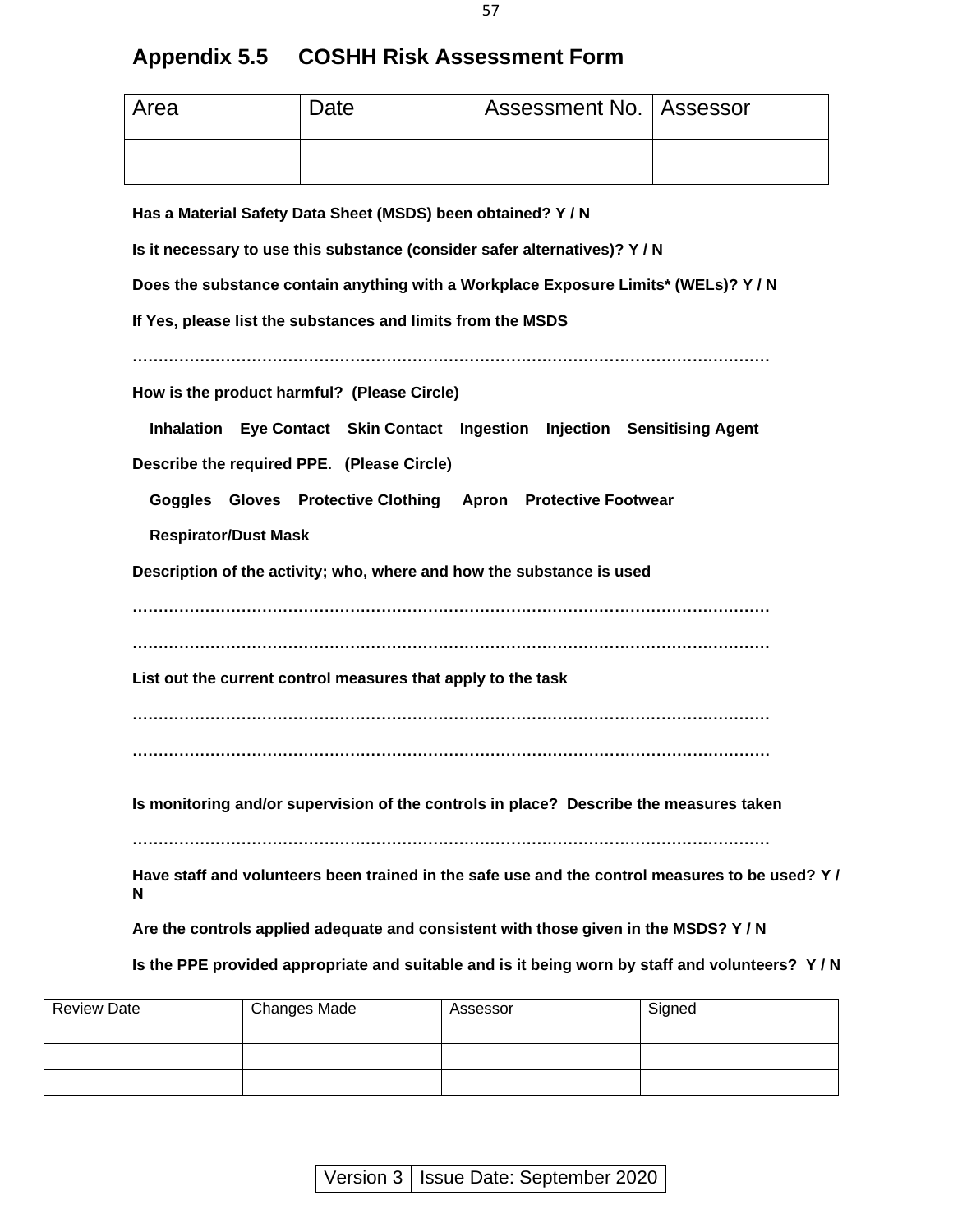# **Appendix 5.6 Equipment Maintenance Record**

# **Date Equipment Details of Defect or Maintenance**

# **Work Undertaken by**

| <b>Date</b> | <b>Equipment</b>                    | <b>Details of Defect or</b><br><b>Maintenance</b>                    | <b>Work Undertaken</b><br>by                 |
|-------------|-------------------------------------|----------------------------------------------------------------------|----------------------------------------------|
| 17/01/2019  | Saniflo Unit.                       | Motor Unit Seized.                                                   | Saniflo.                                     |
|             | Alexandra Room<br>Kitchen.          | New Saniflo Saniaccess Pump<br>fitted. Guarantee Expires             | Details of Pump<br>attached this page.       |
| 29/01/2019  | <b>Fire Alarm Control</b><br>Panel. | Fire Alarm Panel Alarming<br>continuously. Unit switched off.        | <b>Atlas Fire &amp; Security</b><br>Limited. |
| 08/02/2019  | <b>Fire Alarm Control</b><br>Panel. | <b>New Fire Alarm Control Panel</b><br>fitted. Sigma CP (K&T Series) | All documents,<br>including Manual in        |
|             |                                     | <b>Conventional Fire Control Panel.</b>                              | Appendix 5.9 Fire<br>Safety Logbook.         |
|             |                                     |                                                                      |                                              |
|             |                                     |                                                                      |                                              |
|             |                                     |                                                                      |                                              |
|             |                                     |                                                                      |                                              |
|             |                                     |                                                                      |                                              |
|             |                                     |                                                                      |                                              |
|             |                                     |                                                                      |                                              |
|             |                                     |                                                                      |                                              |
|             |                                     |                                                                      |                                              |
|             |                                     |                                                                      |                                              |
|             |                                     |                                                                      |                                              |
|             |                                     |                                                                      |                                              |

Version 3 | Issue Date: September 2020

58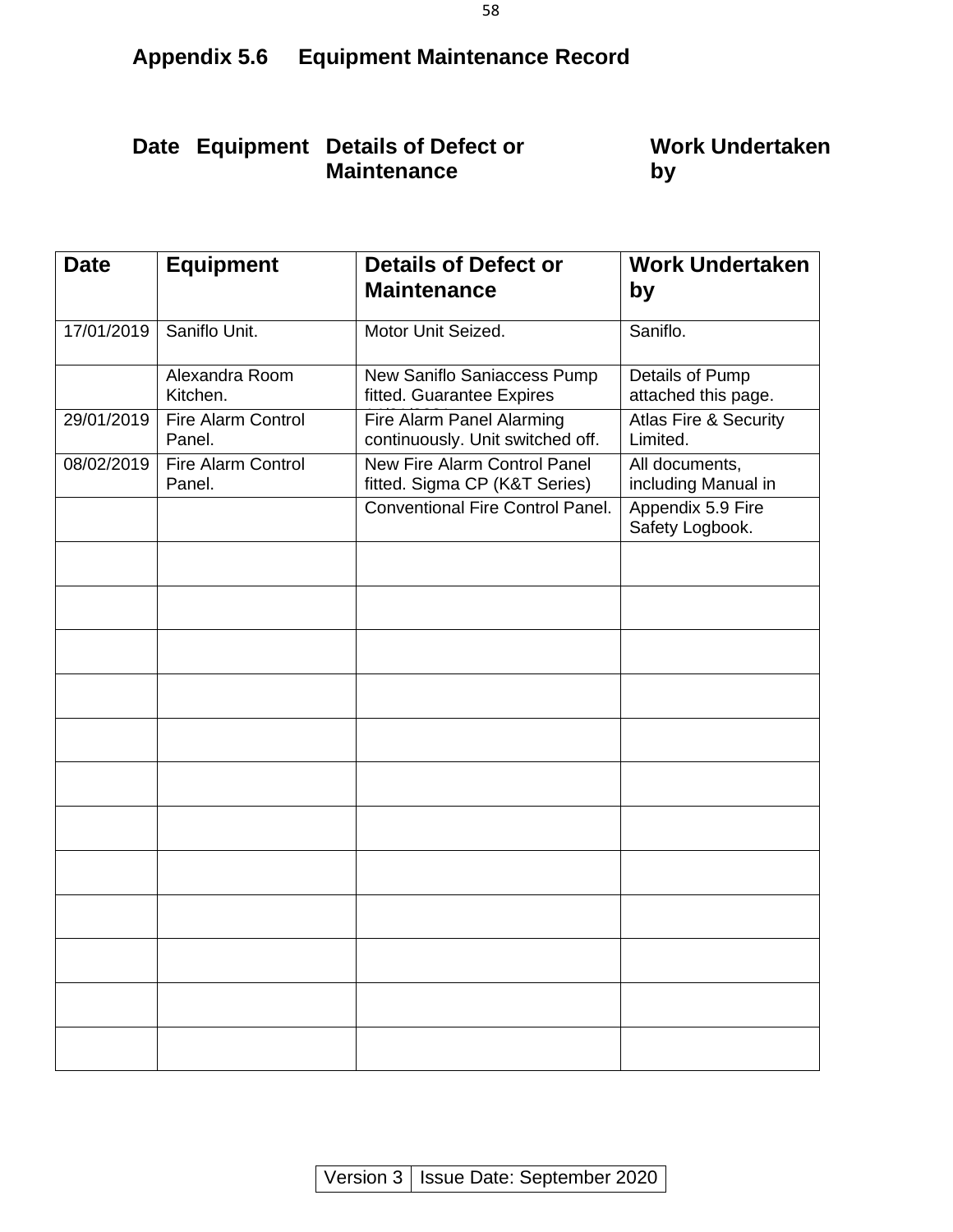# **Appendix 5.7 Manual Handling Guidelines**

#### *General Handling Arrangements*

The use of mechanical aids should always be considered as a priority where heavy items will be handled. Handling should be carefully considered and appropriate planning given prior to attempting tasks. The use of team lifting or alternative, safer methods should always be considered in preference to individual handling. Where heavy boxes are to be handled, consideration should be given to splitting heavy boxes into lighter loads.

#### **No members of staff or volunteers are expected to undertake unreasonable handling tasks. Safe handling will also be the responsibility of all staff and volunteers and should situations occur where additional assistance is needed from a second member of staff; the policy is to provide this.**

It is important to;

- avoid the need to undertake manual handling wherever possible;
- use mechanical aids or get assistance, where appropriate;
- avoid the need for handling that involves stretching and twisting operations;
- use sensible techniques for manual handling as outlined below;
- where possible, break downloads to smaller amounts;
- contact the PCC where there is a need for additional support to deal with high stock levels or difficult handling operations
- be aware of and use safe manual handling techniques as outlined.

#### **Any member of staff or volunteers who have particular concerns about a handling operation should raise this to the Rector or HSO and they must not attempt to undertake work that they consider unreasonable.**

#### *Safe Techniques for Manual Handling*

The following principles should be applied when lifting and lowering is undertaken: -

- think about the task involved. Can it be avoided or are there mechanical aids or assistance from other staff and volunteers available. Consider whether the weight and task is reasonable;
- plan the manual handling before starting. Make sure the area is clear and where you are going to put the item down;
- position feet a shoulder width apart and bend the legs and grip the item;
- straighten your legs, keeping your head looking forward and move smoothly without jerking;
- move to the final position and smoothly place the item down, bending knees as before.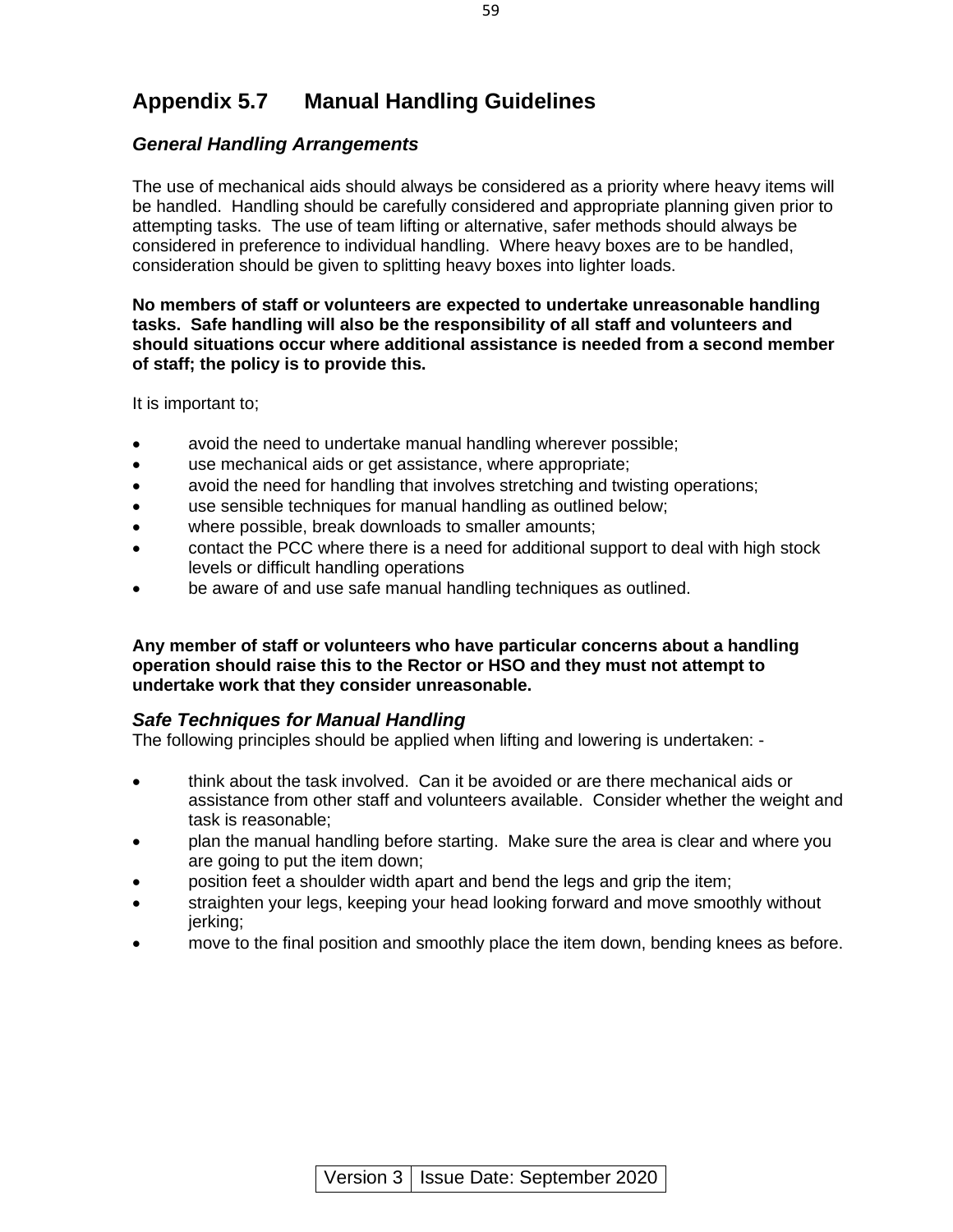**Appendix 5.8 Safe use of ladders and stepladders.**

Version 3 | Issue Date: September 2020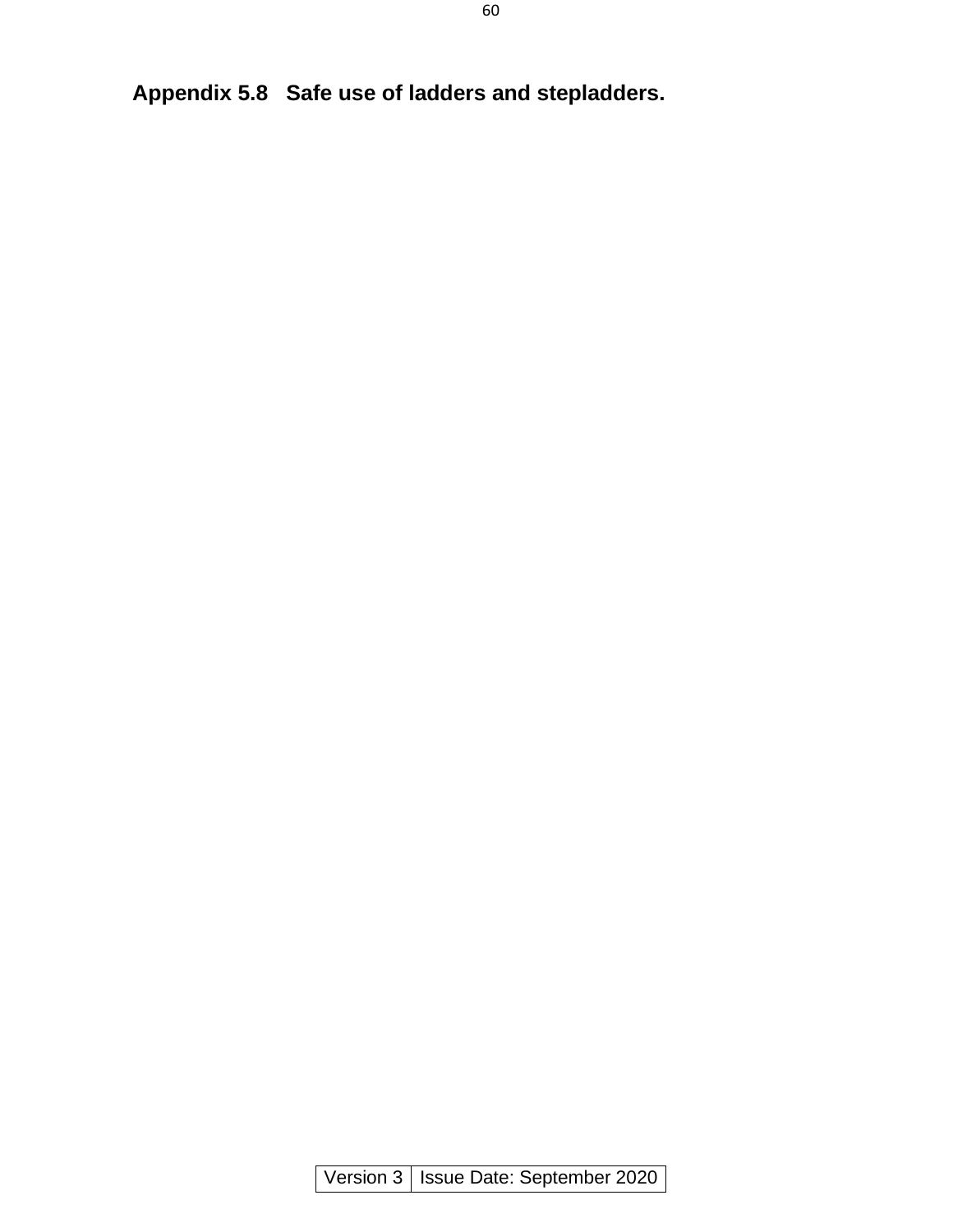**Appendix 5.9 Fire and Safety Inspection Logbook.**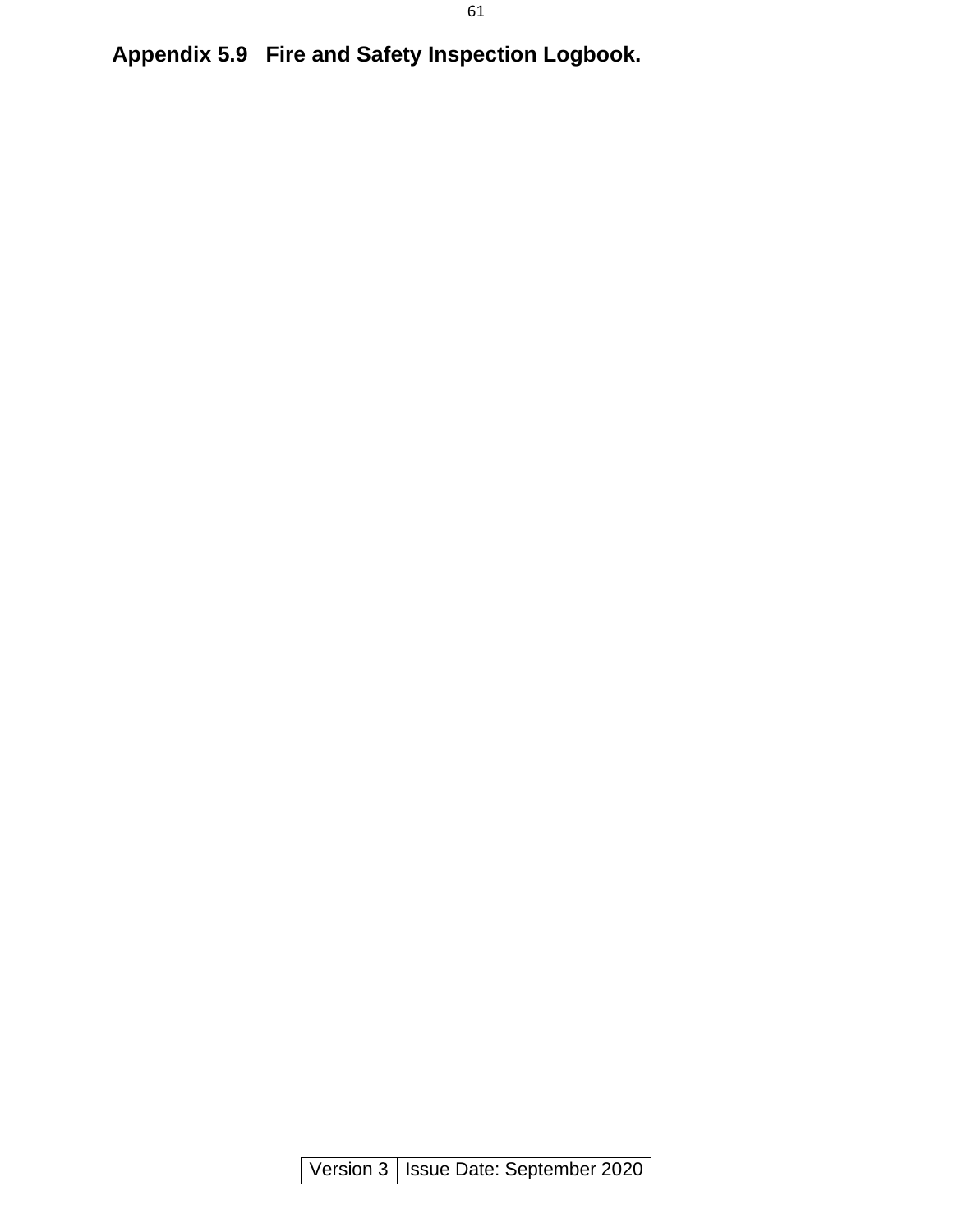**Appendix 5.10 Electrical Distribution Board Information.**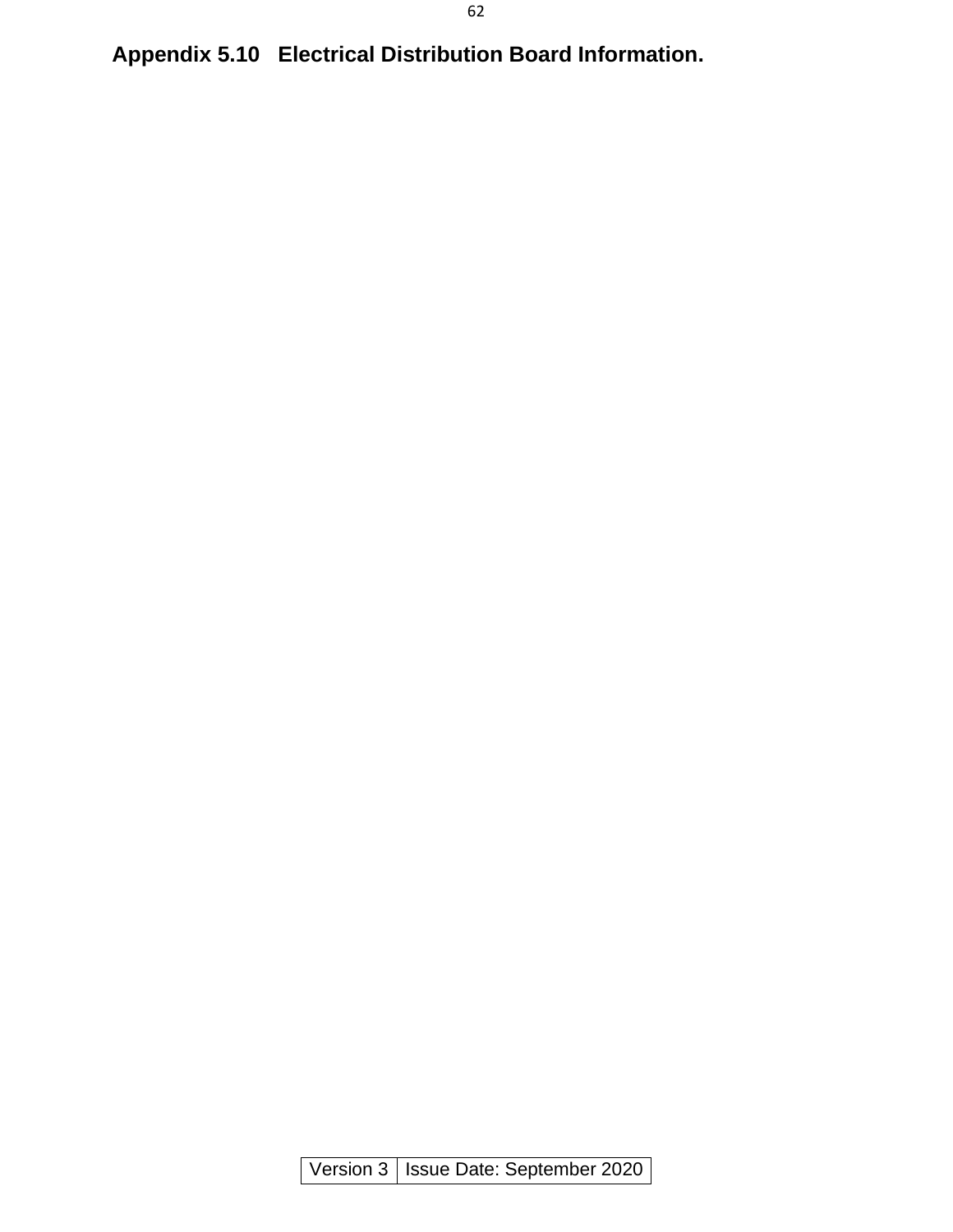**Appendix 5.11 Asbestos Survey.**

**Includes:**

**1. HSE – A short guide to Asbestos in premises.**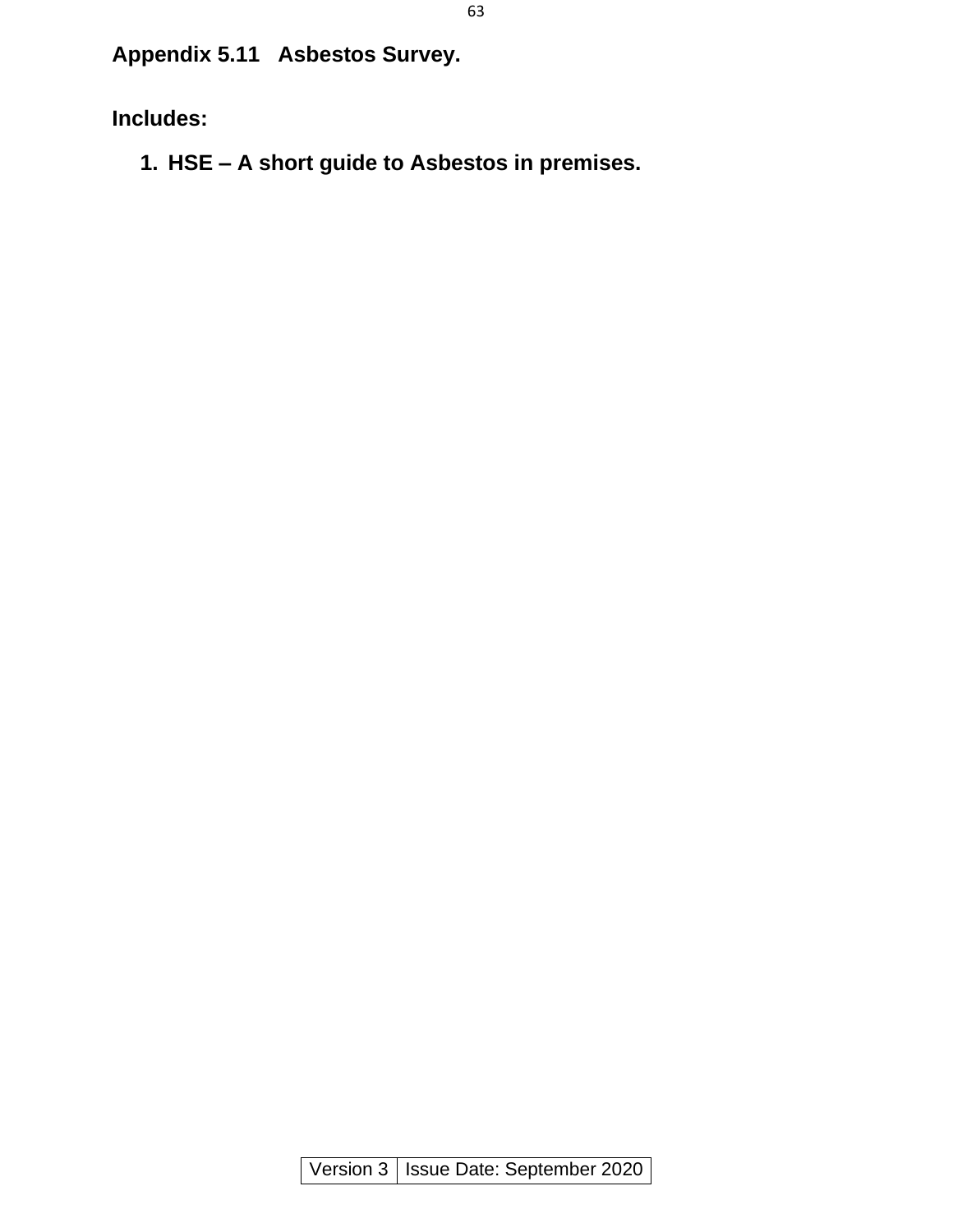**Appendix 5.12 5 Yearly Electrical Cable Report.**

**Next due date: 6 March 2021.**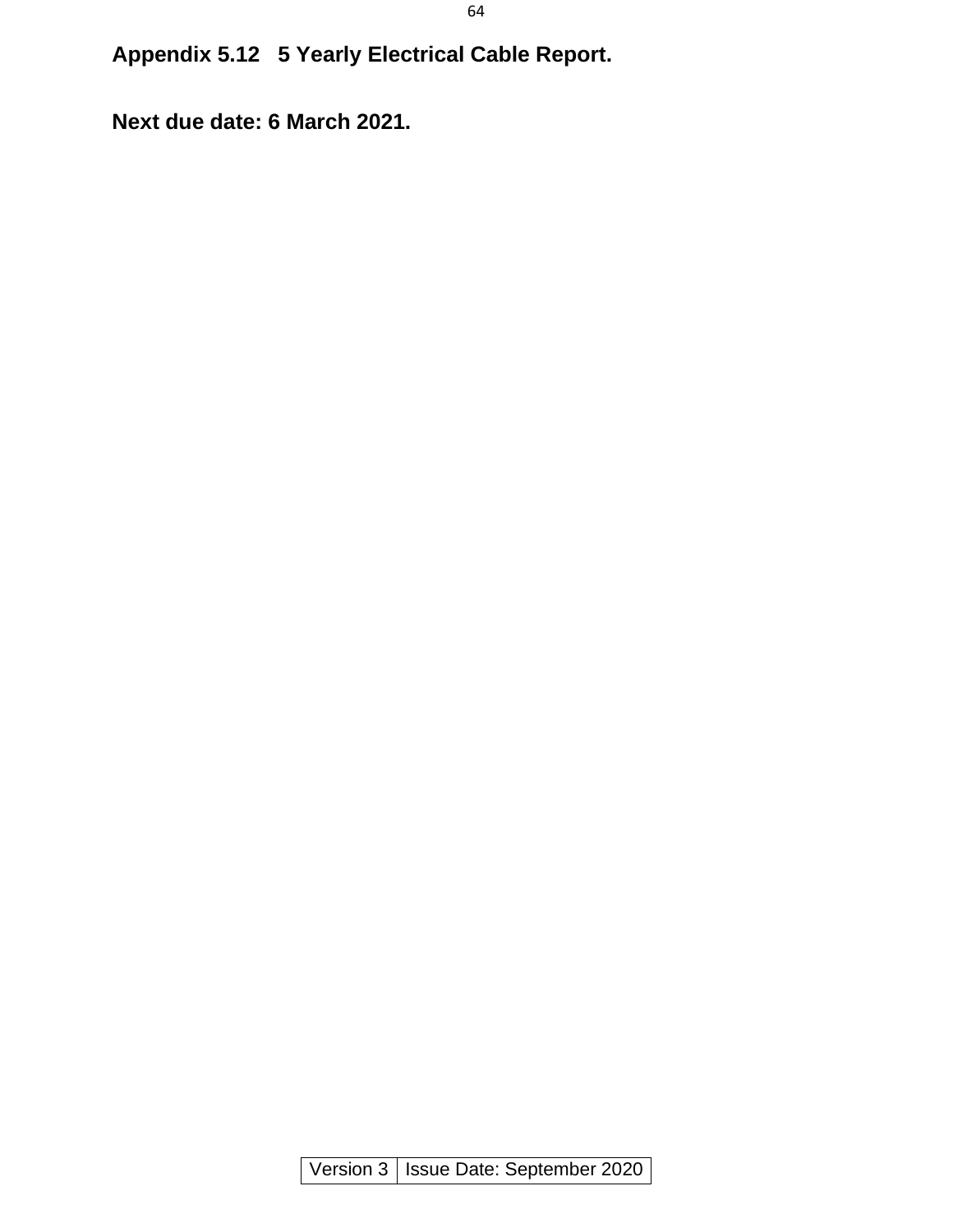**Appendix 5.13 Lightning Conductor Reports.**

**Insurers Ecclesiastical state they only require a Lightning Conductor Survey every 4 Years.**

**Next due date: 18 June 2024.**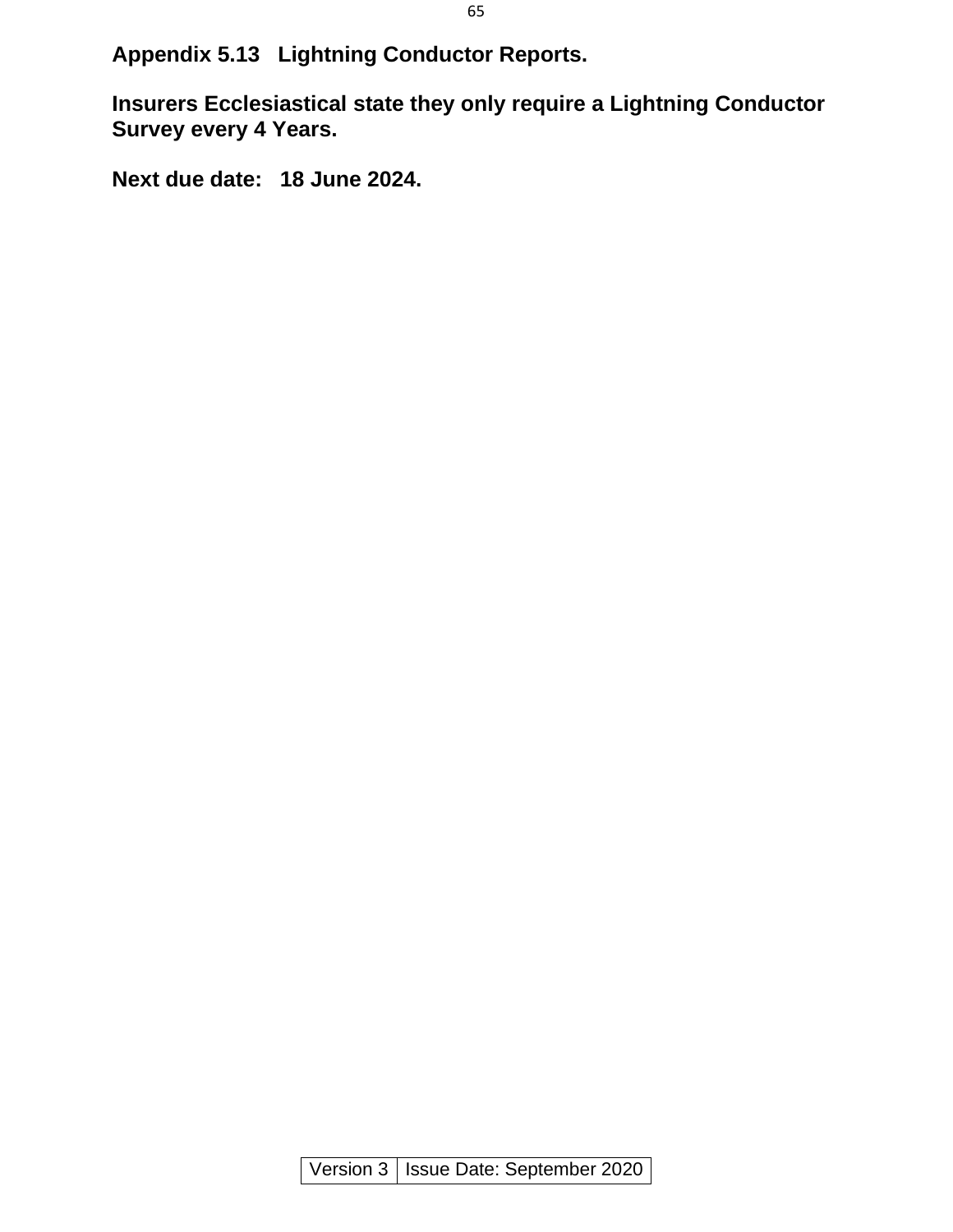**Appendix 5.14 Portable Appliance Test Reports.**

- **1. Portable Appliance Testing Certificate dated July 2018.**
- **2. Equipment test certificates.**
- **3. Diocese advised PAT every two years.**
- **4. Next test due July 2020.**